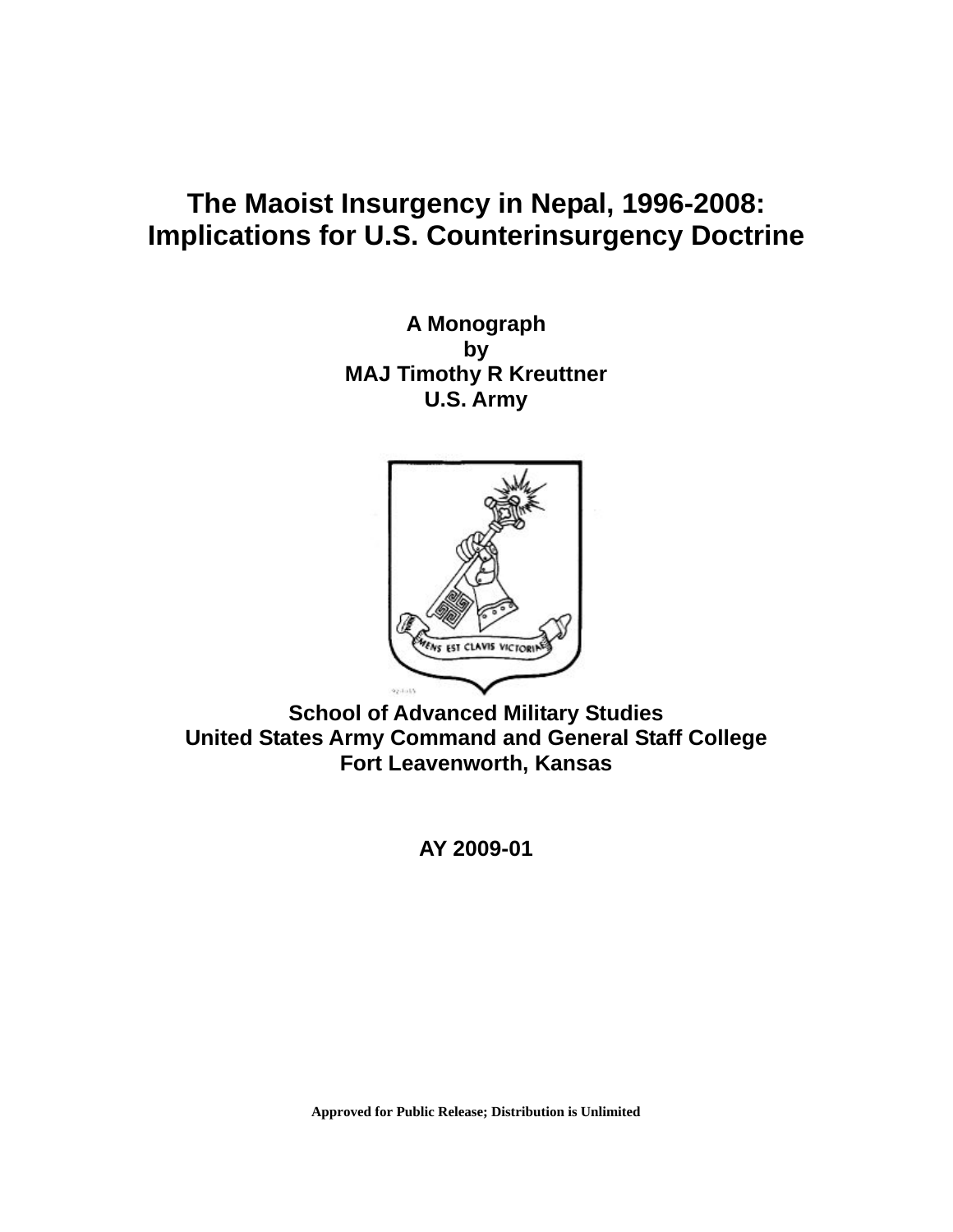|                                                                                                                                                                                                                                                                                                                                                                                                                                                                                                                                                                                                                                                                                                                                                                                                                                                                                                                                                                                                                                                                                                                                                                                                  |                                                                                                     |                     | <b>REPORT DOCUMENTATION PAGE</b>                                         |                        | Form Approved<br>OMB No. 0704-0188                                                                                                                                                                                                                                                                                                                                                                                                                                                                                                                                                                                                                                                                                                                                                                                                                                                    |
|--------------------------------------------------------------------------------------------------------------------------------------------------------------------------------------------------------------------------------------------------------------------------------------------------------------------------------------------------------------------------------------------------------------------------------------------------------------------------------------------------------------------------------------------------------------------------------------------------------------------------------------------------------------------------------------------------------------------------------------------------------------------------------------------------------------------------------------------------------------------------------------------------------------------------------------------------------------------------------------------------------------------------------------------------------------------------------------------------------------------------------------------------------------------------------------------------|-----------------------------------------------------------------------------------------------------|---------------------|--------------------------------------------------------------------------|------------------------|---------------------------------------------------------------------------------------------------------------------------------------------------------------------------------------------------------------------------------------------------------------------------------------------------------------------------------------------------------------------------------------------------------------------------------------------------------------------------------------------------------------------------------------------------------------------------------------------------------------------------------------------------------------------------------------------------------------------------------------------------------------------------------------------------------------------------------------------------------------------------------------|
|                                                                                                                                                                                                                                                                                                                                                                                                                                                                                                                                                                                                                                                                                                                                                                                                                                                                                                                                                                                                                                                                                                                                                                                                  |                                                                                                     |                     | OMB control number. PLEASE DO NOT RETURN YOUR FORM TO THE ABOVE ADDRESS. |                        | Public reporting burden for this collection of information is estimated to average 1 hour per response, including the time for reviewing instructions, searching existing data<br>sources, gathering and maintaining the data needed, and completing and reviewing this collection of information. Send comments regarding this burden estimate or any<br>other aspect of this collection of information, including suggestions for reducing this burden to Department of Defense, Washington Headquarters Services, Directorate for<br>Information Operations and Reports (0704-0188), 1215 Jefferson Davis Highway, Suite 1204, Arlington, VA 22202-4302. Respondents should be aware that<br>notwithstanding any other provision of law, no person shall be subject to any penalty for failing to comply with a collection of information if it does not display a currently valid |
| 13-06-2008                                                                                                                                                                                                                                                                                                                                                                                                                                                                                                                                                                                                                                                                                                                                                                                                                                                                                                                                                                                                                                                                                                                                                                                       | 1. REPORT DATE (DD-MM-YYYY)                                                                         |                     | <b>2. REPORT TYPE</b><br>Master's Thesis                                 |                        | 3. DATES COVERED (From - To)<br><b>JUL 2008 - MAY 2009</b>                                                                                                                                                                                                                                                                                                                                                                                                                                                                                                                                                                                                                                                                                                                                                                                                                            |
| <b>4. TITLE AND SUBTITLE</b>                                                                                                                                                                                                                                                                                                                                                                                                                                                                                                                                                                                                                                                                                                                                                                                                                                                                                                                                                                                                                                                                                                                                                                     |                                                                                                     |                     |                                                                          |                        | <b>5a. CONTRACT NUMBER</b>                                                                                                                                                                                                                                                                                                                                                                                                                                                                                                                                                                                                                                                                                                                                                                                                                                                            |
|                                                                                                                                                                                                                                                                                                                                                                                                                                                                                                                                                                                                                                                                                                                                                                                                                                                                                                                                                                                                                                                                                                                                                                                                  | <b>Counterinsurgency Doctrine</b>                                                                   |                     | The Maoist Insurgency in Nepal, 1996-2001: Implications for U.S.         |                        | <b>5b. GRANT NUMBER</b>                                                                                                                                                                                                                                                                                                                                                                                                                                                                                                                                                                                                                                                                                                                                                                                                                                                               |
|                                                                                                                                                                                                                                                                                                                                                                                                                                                                                                                                                                                                                                                                                                                                                                                                                                                                                                                                                                                                                                                                                                                                                                                                  |                                                                                                     |                     |                                                                          |                        | <b>5c. PROGRAM ELEMENT NUMBER</b>                                                                                                                                                                                                                                                                                                                                                                                                                                                                                                                                                                                                                                                                                                                                                                                                                                                     |
| 6. AUTHOR(S)                                                                                                                                                                                                                                                                                                                                                                                                                                                                                                                                                                                                                                                                                                                                                                                                                                                                                                                                                                                                                                                                                                                                                                                     | <b>Major Timothy R. Kreuttner</b>                                                                   |                     |                                                                          |                        | <b>5d. PROJECT NUMBER</b>                                                                                                                                                                                                                                                                                                                                                                                                                                                                                                                                                                                                                                                                                                                                                                                                                                                             |
|                                                                                                                                                                                                                                                                                                                                                                                                                                                                                                                                                                                                                                                                                                                                                                                                                                                                                                                                                                                                                                                                                                                                                                                                  |                                                                                                     |                     |                                                                          |                        | <b>5e. TASK NUMBER</b>                                                                                                                                                                                                                                                                                                                                                                                                                                                                                                                                                                                                                                                                                                                                                                                                                                                                |
|                                                                                                                                                                                                                                                                                                                                                                                                                                                                                                                                                                                                                                                                                                                                                                                                                                                                                                                                                                                                                                                                                                                                                                                                  |                                                                                                     |                     |                                                                          |                        | 5f. WORK UNIT NUMBER                                                                                                                                                                                                                                                                                                                                                                                                                                                                                                                                                                                                                                                                                                                                                                                                                                                                  |
| 7. PERFORMING ORGANIZATION NAME(S) AND ADDRESS(ES)<br>U.S. Army Command and General Staff College<br><b>ATTN: ATZL-SWD-GD</b><br>Fort Leavenworth, KS 66027-2301                                                                                                                                                                                                                                                                                                                                                                                                                                                                                                                                                                                                                                                                                                                                                                                                                                                                                                                                                                                                                                 |                                                                                                     |                     |                                                                          |                        | 8. PERFORMING ORG REPORT<br><b>NUMBER</b>                                                                                                                                                                                                                                                                                                                                                                                                                                                                                                                                                                                                                                                                                                                                                                                                                                             |
|                                                                                                                                                                                                                                                                                                                                                                                                                                                                                                                                                                                                                                                                                                                                                                                                                                                                                                                                                                                                                                                                                                                                                                                                  |                                                                                                     |                     | 9. SPONSORING / MONITORING AGENCY NAME(S) AND ADDRESS(ES)                |                        | <b>10. SPONSOR/MONITOR'S</b><br><b>ACRONYM(S)</b>                                                                                                                                                                                                                                                                                                                                                                                                                                                                                                                                                                                                                                                                                                                                                                                                                                     |
|                                                                                                                                                                                                                                                                                                                                                                                                                                                                                                                                                                                                                                                                                                                                                                                                                                                                                                                                                                                                                                                                                                                                                                                                  |                                                                                                     |                     |                                                                          |                        | 11. SPONSOR/MONITOR'S REPORT<br><b>NUMBER(S)</b>                                                                                                                                                                                                                                                                                                                                                                                                                                                                                                                                                                                                                                                                                                                                                                                                                                      |
|                                                                                                                                                                                                                                                                                                                                                                                                                                                                                                                                                                                                                                                                                                                                                                                                                                                                                                                                                                                                                                                                                                                                                                                                  | 12. DISTRIBUTION / AVAILABILITY STATEMENT<br>Approved for Public Release; Distribution is Unlimited |                     |                                                                          |                        |                                                                                                                                                                                                                                                                                                                                                                                                                                                                                                                                                                                                                                                                                                                                                                                                                                                                                       |
|                                                                                                                                                                                                                                                                                                                                                                                                                                                                                                                                                                                                                                                                                                                                                                                                                                                                                                                                                                                                                                                                                                                                                                                                  | <b>13. SUPPLEMENTARY NOTES</b>                                                                      |                     |                                                                          |                        |                                                                                                                                                                                                                                                                                                                                                                                                                                                                                                                                                                                                                                                                                                                                                                                                                                                                                       |
| <b>14. ABSTRACT</b><br>The purpose of this monograph is to show that US counterinsurgency doctrine would benefit from greater<br>emphasis on social, cultural, and political aspects of the operating environment, using the case of the Maoist<br>insurgency in Nepal as an example. In approximately 12 years, from 1996 to 2008, the Communist Party of Nepal<br>(Maoist) waged an insurgency against the Nepalese government and gained majority rule through free elections.<br>The Nepalese government failed to form a coherent strategy to address the root social and economic causes of the<br>conflict. Thw primary lesson of the conflict for US military planners is that the counter-insurgent must understand<br>the social and cultural aspects of the environment that drive politics, motivate insurgents, and determine popular<br>support. Without a thorough understanding of the environment, any military, economic, or political effort is likely<br>to have unintended effects and unlikely to solve the core problems. The US Army need improvement in<br>institutionalizing the application of social and cultural knowledge into operational and strategic planning. |                                                                                                     |                     |                                                                          |                        |                                                                                                                                                                                                                                                                                                                                                                                                                                                                                                                                                                                                                                                                                                                                                                                                                                                                                       |
| <b>15. SUBJECT TERMS</b>                                                                                                                                                                                                                                                                                                                                                                                                                                                                                                                                                                                                                                                                                                                                                                                                                                                                                                                                                                                                                                                                                                                                                                         |                                                                                                     |                     |                                                                          |                        |                                                                                                                                                                                                                                                                                                                                                                                                                                                                                                                                                                                                                                                                                                                                                                                                                                                                                       |
| Nepal; Nepalese Army; Insurgency; Counterinsurgency; Maoist Insurgency; Communist Party of Nepal (Maoist)                                                                                                                                                                                                                                                                                                                                                                                                                                                                                                                                                                                                                                                                                                                                                                                                                                                                                                                                                                                                                                                                                        |                                                                                                     |                     |                                                                          |                        |                                                                                                                                                                                                                                                                                                                                                                                                                                                                                                                                                                                                                                                                                                                                                                                                                                                                                       |
| <b>16. SECURITY CLASSIFICATION OF:</b>                                                                                                                                                                                                                                                                                                                                                                                                                                                                                                                                                                                                                                                                                                                                                                                                                                                                                                                                                                                                                                                                                                                                                           |                                                                                                     |                     | <b>17. LIMITATION</b><br>OF ABSTRACT                                     | 18. NUMBER<br>OF PAGES | 19a. NAME OF RESPONSIBLE PERSON                                                                                                                                                                                                                                                                                                                                                                                                                                                                                                                                                                                                                                                                                                                                                                                                                                                       |
| a. REPORT<br>(U)                                                                                                                                                                                                                                                                                                                                                                                                                                                                                                                                                                                                                                                                                                                                                                                                                                                                                                                                                                                                                                                                                                                                                                                 | <b>b. ABSTRACT</b><br>(U)                                                                           | c. THIS PAGE<br>(U) | (U)                                                                      | 60                     | 19b. PHONE NUMBER (include area code)                                                                                                                                                                                                                                                                                                                                                                                                                                                                                                                                                                                                                                                                                                                                                                                                                                                 |

**Standard Form 298 (Rev. 8-98) Prescribed by ANSI Std. Z39.18**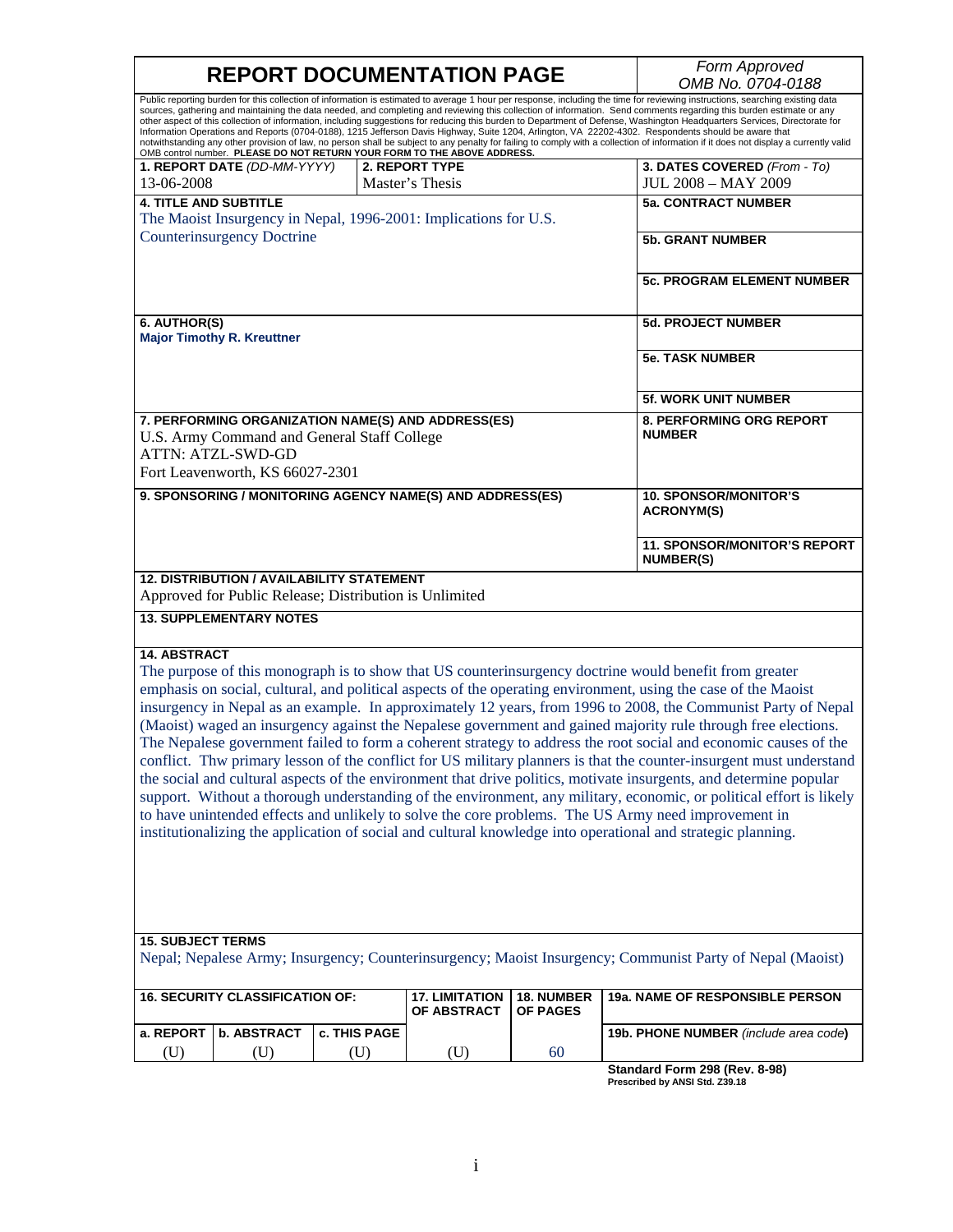# **SCHOOL OF ADVANCED MILITARY STUDIES**

# **MONOGRAPH APPROVAL**

MAJ Timothy R. Kreuttner

Title of Monograph: The Maoist Insurgency in Nepal, 1996-2008: Implications for U.S. Counterinsurgency Doctrine

Approved by:

Jacob Kipp, Ph.D.

Monograph Director

Stefan Banach, COL, IN

Director,<br>School of Advanced Military Studies

Robert F. Baumann, Ph.D. Graduate Degree

Director, Programs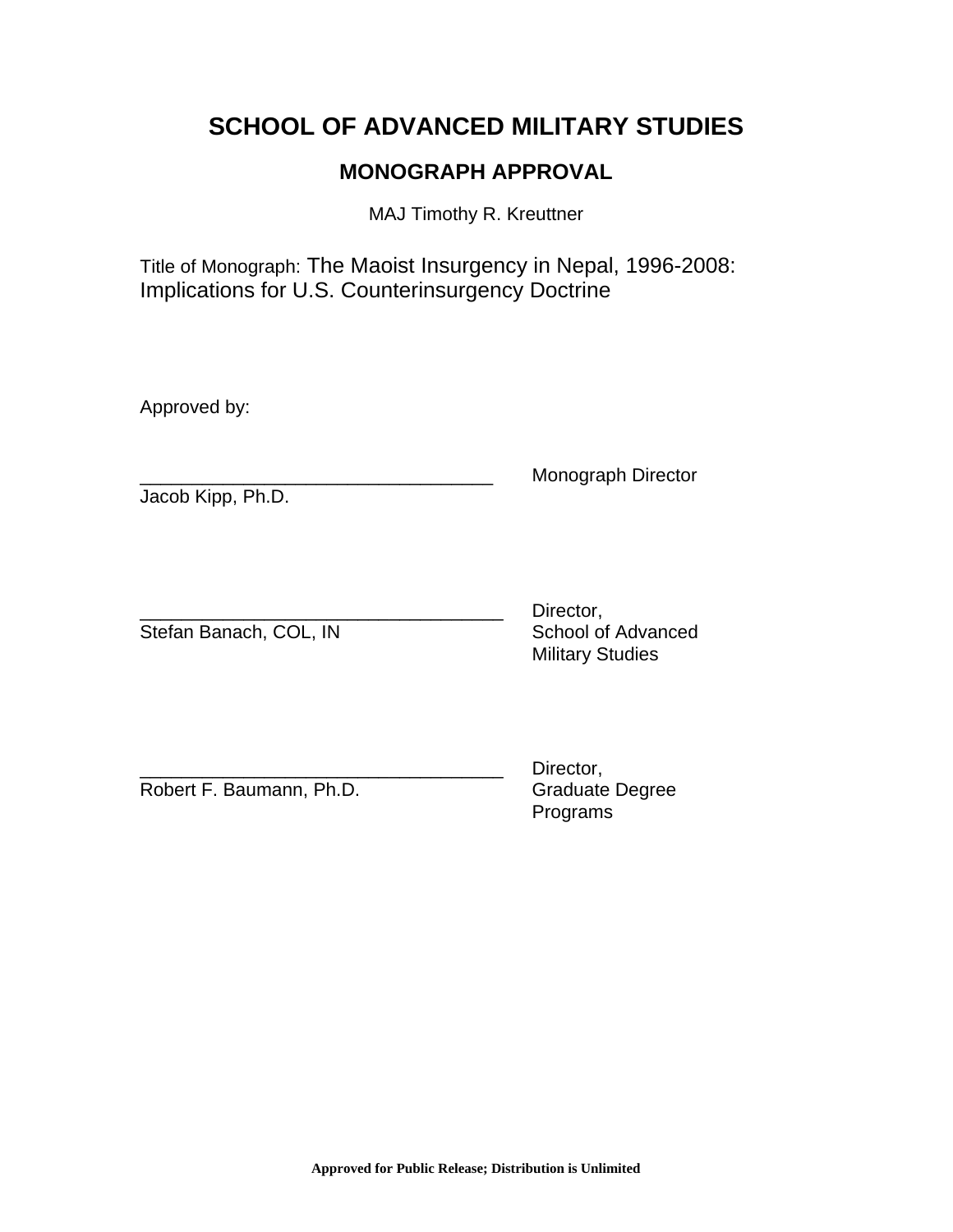### **Abstract**

#### THE MAOIST INSURGENCY IN NEPAL, 1996-2008: IMPLICATIONS FOR U.S. COUNTERINSURGENCY DOCTRINE by MAJ Timothy R Kreuttner, U.S. Army, 51 pages.

The purpose of this monograph is to show that US counterinsurgency doctrine would benefit from greater emphasis on social, cultural, and political aspects of the operating environment, using the case of the Maoist insurgency in Nepal as an example. The concept of fourth generation warfare provides context with its focus on the application of political, economic, and social networks in modern conflict. In approximately 12 years, from 1996 to 2008, the Communist Party of Nepal (Maoist), or CPN(M), waged an insurgency against the Nepalese government and gained majority rule through free elections. The Maoists, following Mao Zedong's theory of people's war, achieved a military stalemate against the Nepalese Army and negotiated a political settlement with the parliamentary parties that effectively ended the monarchy and resulted in a major electoral victory. Despite training and material support from the US, UK, and India, the Nepalese Army was unable to prevail in its counterinsurgency campaign. The Nepalese government failed to wage a coherent strategy to address the root social and economic causes of the conflict. The government relied on military and law enforcement to solve a problem that was rooted in social and political tensions. Power struggles between the monarchy and the parliament as well as among the political parties undermined the legitimacy of the Nepalese government and allowed the Maoists to win the support of the populace. The CPN(M) won the most seats in the April 2008 elections and took control of a coalition government, with the former Maoist leader, Pushpa Kamal Dahal, as Prime Minister. The new government faces challenges in integrating former combatants with the Nepalese Army and in satisfying former insurgent allies who still have unfulfilled agendas.

The implications of the Maoist insurgency in Nepal for US counter-insurgency doctrine pertain to emphasis on certain ideas rather than requiring anything new. The primary lesson of the conflict is that the counterinsurgent must understand the social and cultural aspects of the environment that drive politics, motivate insurgents, and determine popular support. Without a thorough understanding of the environment, any military, economic, or political effort is likely to have unintended effects and unlikely to solve the core problems. While FM 3-24 mentions this requirement to understand the environment, the US Army needs improvement in institutionalizing the application of social and cultural knowledge into operational and strategic planning.

Research for this monograph included collaboration with Dr. Felix Moos at the University of Kansas Anthropology Department through the University of Kansas Cooperative Agreement with Fort Leavenworth and the Command and General Staff College. Officials working in the US Embassy in Nepal also provided primary source information and analysis. Secondary research included review of books, periodicals, and internet sources.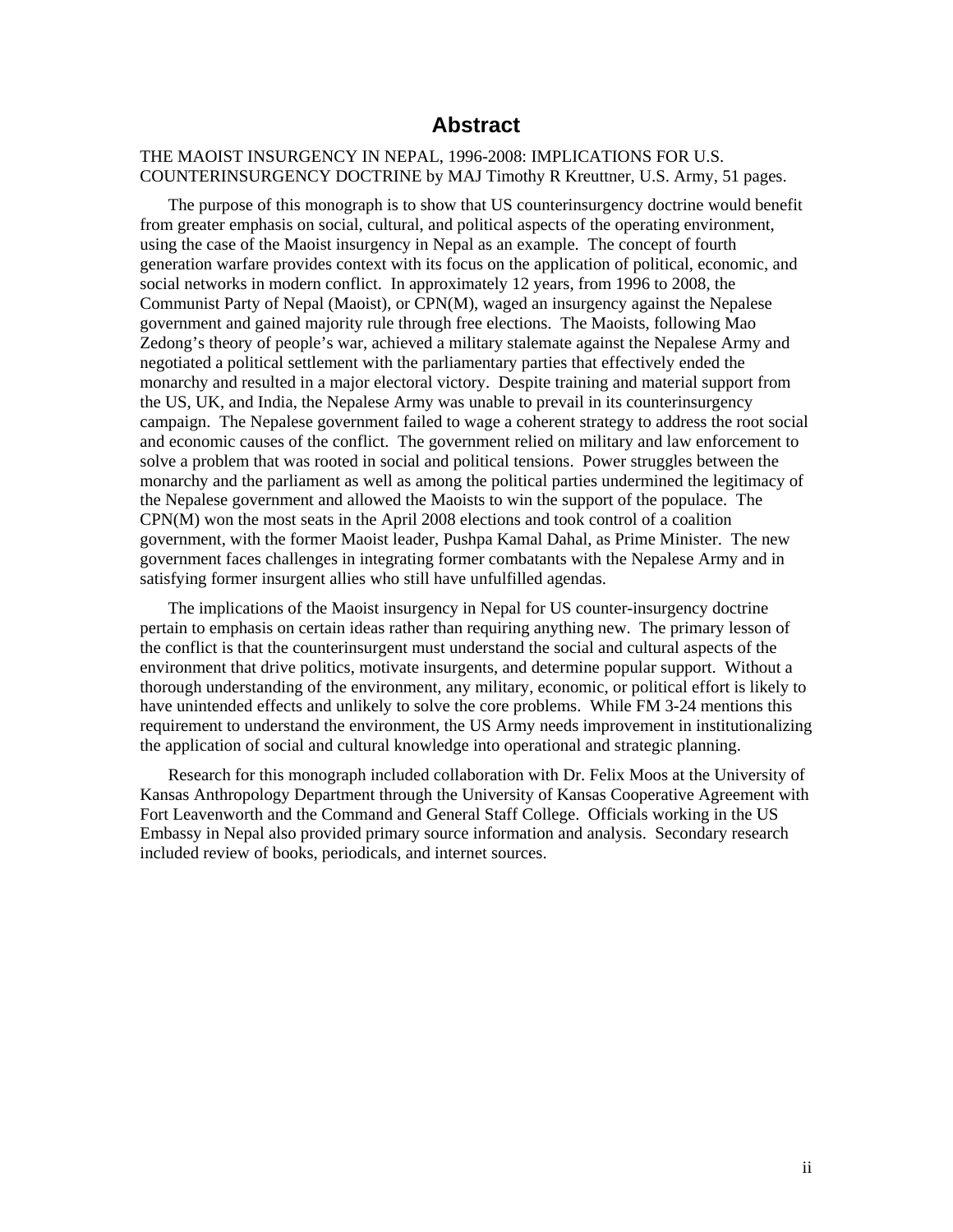# **TABLE OF CONTENTS**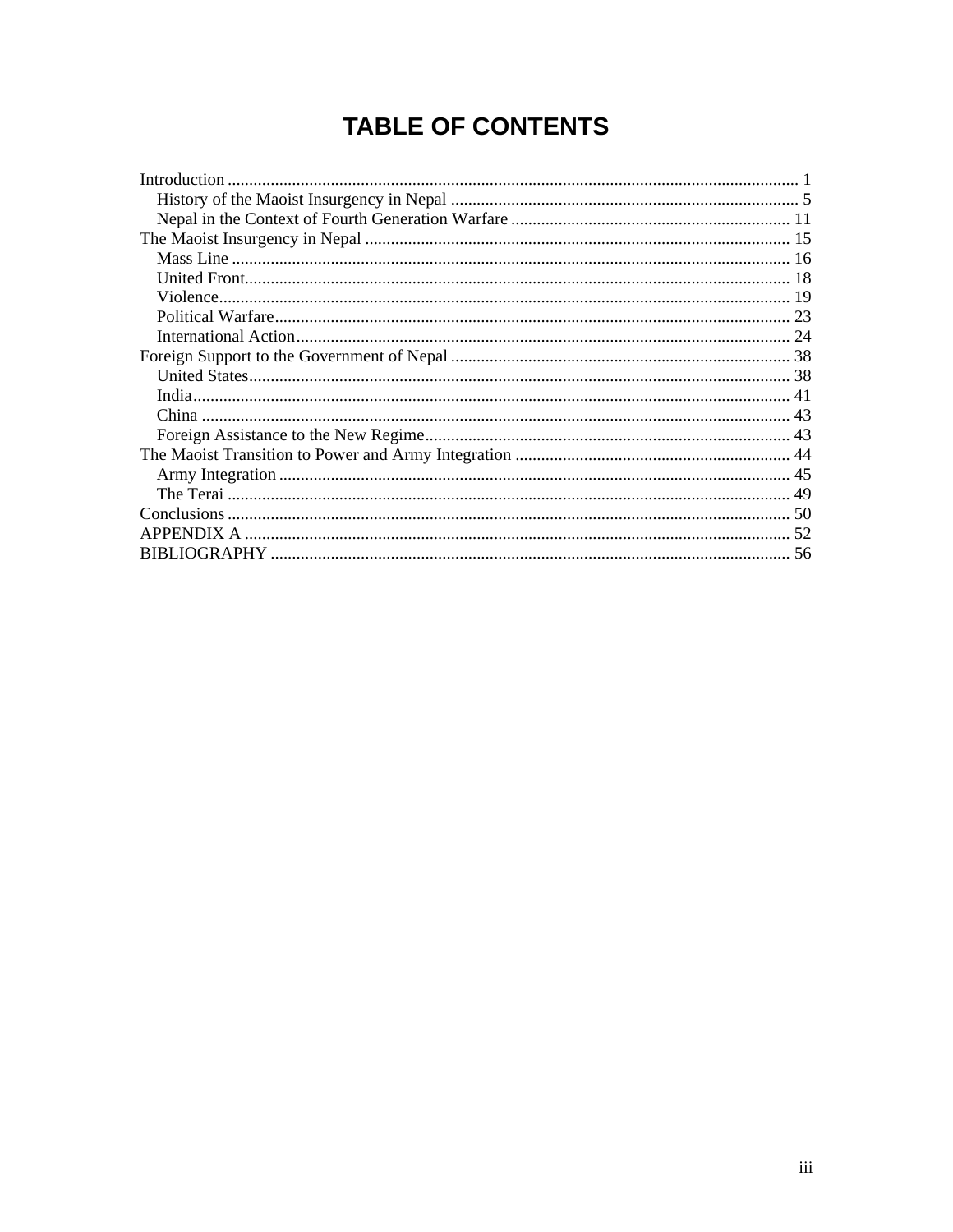# **Introduction**

<span id="page-5-0"></span>The purpose of this monograph is to show that US counterinsurgency doctrine requires greater emphasis on social, cultural, and political aspects of the operating environment, using the case of the Maoist insurgency in Nepal as an example. The Communist Party of Nepal (Maoist) (CPN(M)) defeated the government of Nepal in a twelve-year insurgency starting in 1996, with the Maoists gaining control of the government by way of free elections in April 2008. The successful Maoist insurgency has implications for US counterinsurgency doctrine that suggest a need for a better understanding of the socio-cultural and political factors that motivate insurgency. While current US doctrine for counterinsurgency serves as a point of departure, there is too little emphasis on understanding the environment. In Nepal, neither the host government, nor US supporters had a firm enough grasp of the situation. While the government focused on a military solution, the Maoists grew in strength by out-governing the government and building a solid popular base. After achieving a military stalemate, the CPN(M) transitioned from violent guerilla action to political maneuvering by exploiting fissures between the parliamentary parties and the monarchy. A key to Maoist success was its ability to mobilize dissatisfied classes and ethnic groups. The government of Nepal was unable to gain or maintain the support of the people because of political upheaval, repressive tactics, and failure to solve social issues. US and other foreign training and material support to Nepal were helpful militarily, but insufficient because they did little to address the political, social, and economic problems unique to Nepal.

Despite military assistance, education, and training from the US, Nepalese security forces were unable to defeat the insurgency decisively. Neither the government nor the security forces ultimately understood the environment well enough to address the core problems. The US military, like the Nepalese Army, faces challenges in understanding the cultures of host nations and adversaries. US counterinsurgency doctrine, as articulated in US Army Field Manual 3- 24/Marine Corps Warfighting Publication 3-33.5, *Counterinsurgency,* stresses gaining legitimacy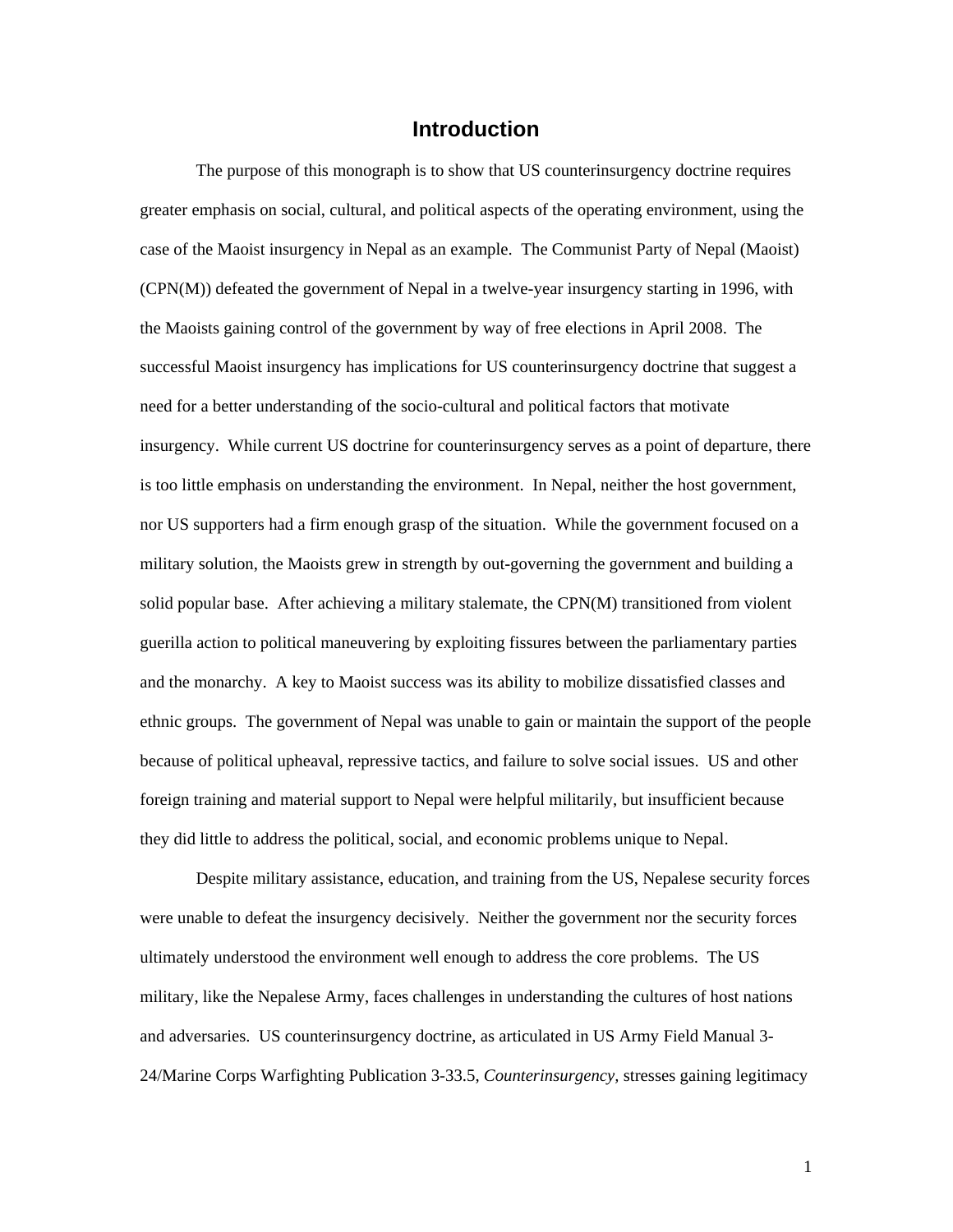and mentions that understanding the environment is important for gaining intelligence, but still lacks a comprehensive explanation of the role of cultural expertise.<sup>[1](#page-6-0)</sup>

In December 2006, the US Army and Marine Corps published Field Manual 3-24/Marine Corps Warfighting Publication 3-33.5, *Counterinsurgency* to establish doctrine for counterinsurgency operations in the contemporary operating environment. The Army and Marine Corps published FM 3-24 in the context of the "Global War on Terrorism" with a specific focus on operations in Iraq and Afghanistan. FM 3-24 is a compilation of tactics, techniques, and procedures, other doctrinal sources, and theorists such as Mao Zedong and David Galula. The Preface states that it is for leaders at the battalion level and above. It further warns that the manual "is not intended to be a standalone reference. Users should assess information from other sources to help them decide how to apply the doctrine...to the specific circumstances facing them."<sup>[2](#page-6-1)</sup> The writers acknowledge that given the complexity and changing characteristics of counterinsurgency operations, FM 3-24 is incomplete. Professional journals such as *Military Review* and discussions on the Battle Command Knowledge System (BCKS) serve as forums for updating counterinsurgency methods. A case such as Nepal, where insurgents adapted Maoist strategy to the conditions of their country, illustrates the difficulty of formulating a counterinsurgency strategy in a challenging political environment with limited means.

From 1996 to 2008, Maoists in Nepal achieved a military stalemate, established a peaceful political agreement, and gained majority rule of the government.<sup>[3](#page-6-2)</sup> Nepal, situated between India and China, suffers from extreme poverty, economic stagnation, social oppression,

 $\overline{a}$ 

<span id="page-6-0"></span><sup>&</sup>lt;sup>1</sup> U.S. Department of the Army, *Field Manual 3-24: Counterinsurgency* (Washington, D.C., 2006).

<sup>2</sup> Field Manual 3-24: *Counterinsurgency*, vii.

<span id="page-6-2"></span><span id="page-6-1"></span><sup>3</sup> Charles Haviland, "Electoral Thunderbolt for Nepal," *BBC News* (April 15, 2008), [http://news.bbc.co.uk/go/pr/fr/-/2/hi/south\\_asia/7348049.stm](http://news.bbc.co.uk/go/pr/fr/-/2/hi/south_asia/7348049.stm) (accessed August 18, 2008).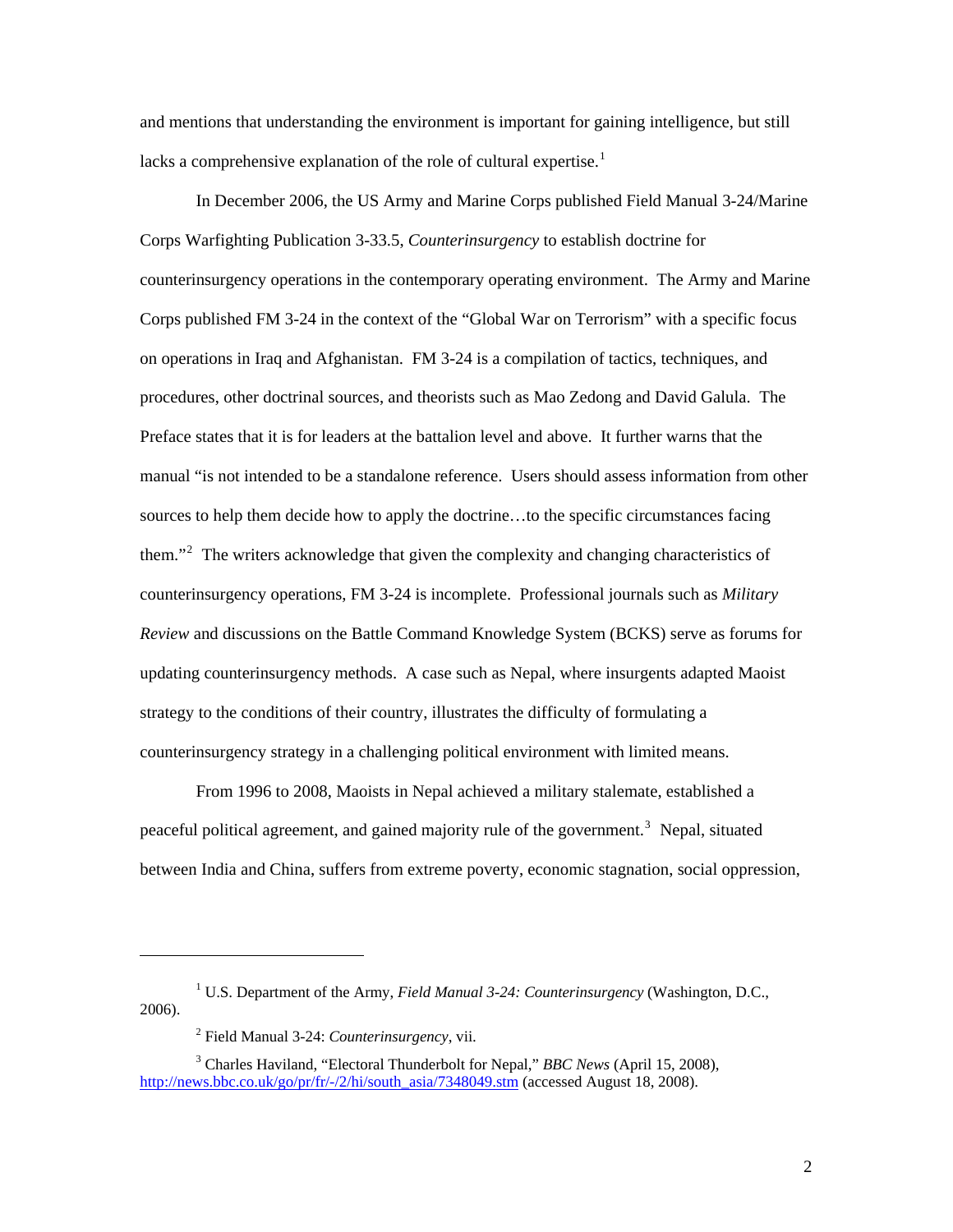and a legacy of political turmoil.<sup>[4](#page-7-0)</sup> Ethnic and linguistic divisions separate the country into three distinct cultural areas with approximately 32 languages.<sup>[5](#page-7-1)</sup> The Communist Party of Nepal (Maoist) grew from the Communist Party of Nepal (Unified Marxist-Leninist) in 1995 and declared a "people's war" against the government of Nepal in 199[6](#page-7-2).<sup>6</sup> The goals of the CPN(M) were to establish a Maoist people's republic, end Indian imperialism in Nepal, eliminate the caste system, and stop ethnic, religious, and linguistic exploitation.<sup>[7](#page-7-3)</sup> Until 2008, the Nepalese government was a constitutional monarchy with a parliamentary system.<sup>[8](#page-7-4)</sup> The Nepalese government struggled to establish democracy as power alternated between the monarchy and the political parties.<sup>[9](#page-7-5)</sup> The police force and Royal Nepalese Army (RNA) struggled to control a country with insufficient personnel and equipment, inadequate training, poor integration of agencies, and little infrastructure.<sup>[10](#page-7-6)</sup> Following Maoist doctrine, the CPN(M) established support in the remote, impoverished areas where poor infrastructure limited government reach.<sup>[11](#page-7-7)</sup> Starting in 1996 the CPN(M) waged guerilla warfare against the government of Nepal, specifically attacking officials, the police force, and after 2001, the RNA. The insurgents transitioned to

6 Thapa, *A Kingdom Under Siege: Nepal's Maoist Insurgency, 1996 to 2004*, 40-48.

<span id="page-7-3"></span><span id="page-7-2"></span>7 Dr. Baburam Bhattarai, "The Forty Demands," cited in Thapa, *A Kingdom Under Siege: Nepal's Maoist Insurgency, 1996 to 2004*, 211-216; Pushpa Kamal Dahal, "A brief Intriduction to the Policies of the CPN(Maoist)," cited in Thapa, 240-244;Thapa also discusses CPN(M) goals on pages 53-81.

8 Federal Research Division. *Nepal and Bhutan Country* Studies, xxxviii.

l

<span id="page-7-5"></span><span id="page-7-4"></span>9 Thapa, *A Kingdom Under Siege: Nepal's Maoist Insurgency, 1996 to 2004*, 11-48; Michael Hutt, "Introduction: Monarchy, Democracy and Maoism in Nepal," in *Himalayan People's War: Nepal's Maoist Rebellion*, ed. Michael Hutt (Bloomington: Indiana University Press, 2004), 2-4.

<span id="page-7-6"></span>10 Krishna Hachhethu, "The Nepali State and the Maoist Insurgency, 1996-2001," in *Himalayan People's War: Nepal's Maoist Rebellion*, ed. Maichael Hutt (Bloomington: Indiana University Press, 2004), 58-72.

<span id="page-7-0"></span><sup>4</sup> Deepak Thapa, *A Kingdom Under Siege: Nepal's Maoist Insurgency, 1996 to 2004* (London: Zed Books, 2004) 53-74.

<span id="page-7-1"></span><sup>5</sup> U.S. Library of Congress. Federal Research Division. *Nepal and Bhutan Country* Studies, edited by Andrea Matles Savada. 3d ed. (Washington, D.C., 1993) xxxiv; Thomas Marks, *Maoist People's War in Post Vietnam Asia* (Bangkok: White Lotus Press, 2007) 300, 301.

<span id="page-7-7"></span><sup>11</sup> Marks, *Maoist People's War in Post Vietnam Asia*, 303, 304; Sudheer Sharma, "The Maoist Movement; an Evolutionary Perspective," in *Himalayan People's War: Nepal's Maoist Rebellion*, ed. Maichael Hutt, 42-49.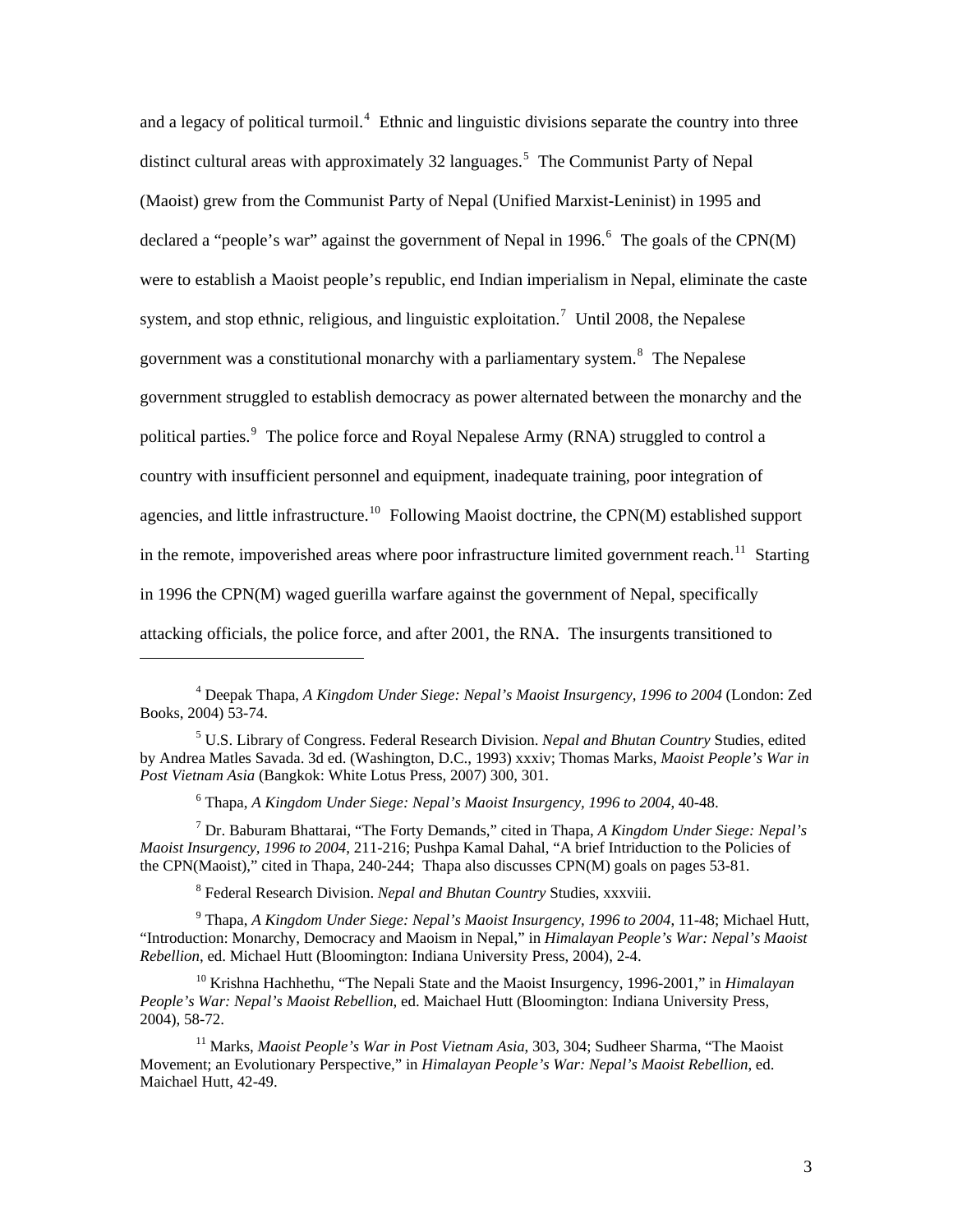mobile warfare in November 2001, escalating violence after the failure of negotiations. While establishing a counter-state in the base areas where the government had no control, the Maoist developed the strategy of "Prachanda Path," to overthrow the government form its center in the capital. <sup>[12](#page-8-0)</sup> In 2005, King Gyanendra assumed direct rule, but reinstated the parliament after mass protests in 2006.<sup>[13](#page-8-1)</sup> In 2006, the CPN(M) ended the insurgency through peace talks and subsequently joined the government by way of legal political means. The CPN(M) won the largest share of seats in the April 2008 parliamentary elections. In June 2008, King Gyanendra stepped down, Prime Minister Koirala resigned, and in August 2008, Pushpa Kamal Dahal, leader of the CPN(M), became Prime Minister.<sup>[14](#page-8-2)</sup> Over a decade of violence ended with Maoist victory, not by military means alone, but through a political settlement.

The CPN(M) leveraged military, political, and social means to prevail. The government response focused on police and military tactics without strong enough political, economic, or social efforts. The social, political, and economic aspects of the Nepalese insurgency fit the construct of Fourth Generation Warfare (4GW), a concept that William S. Lind first conceived in the 1980's to describe what he viewed as the evolution of war.<sup>[15](#page-8-3)</sup> 4GW brought modern warfare from emphasis on fire and maneuver to increased importance of political, social, and economic ideas. Lind posits that modern irregular warfare employs 4GW concepts. Thomas X. Hammes, author of *The Sling and the Stone*, takes Lind's concept of fourth generation warfare further,

 $\overline{a}$ 

<sup>12</sup> Thapa, *A Kingdom Under Siege: Nepal's Maoist Insurgency, 1996 to 2004*, 113-137.

<span id="page-8-1"></span><span id="page-8-0"></span><sup>&</sup>lt;sup>13</sup> Paul Moorcraft, "Revolution in Nepal: Can the Nepalese Army Prevent a Maoist Victory?" *RUSI Journal* 151, No.5 (October 2006): 46.

<span id="page-8-2"></span><sup>14</sup> Krishna Pokharel, "Nepal's Prime Minister Resigns," *The Wall Street Journal Online*, (June 27, 2008).<http://online.wsj.com/article/SB121447799266906729.html>(accessed August 14, 2008); Krishna Pokharel, "Nepal's Monarch Steps Down, Ending a Royal Era," *The Wall Street Journal Online*, (June 12, 2008).<http://online.wsj.com/article/SB121319127801064207.html>(accessed August 15, 2008); "Nepal Maoist head Sworn in as PM," *BBC News*, (August 18, 2008). [http://news.bbc.co.uk/go/pr/fr/-](http://news.bbc.co.uk/go/pr/fr/-/2/hi/south_asia/7568039.stm)  $/2/hi$ /south\_asia/7568039.stm.

<span id="page-8-3"></span><sup>15</sup> William S. Lind, "Understanding Fourth Generation Warfare," *LewRockwell.com*, (January 6, 2004). [http://www.LewRockwell.com/lind/lind3b.html](http://www.lewrockwell.com/lind/lind3b.html) (accessed September 30, 2008).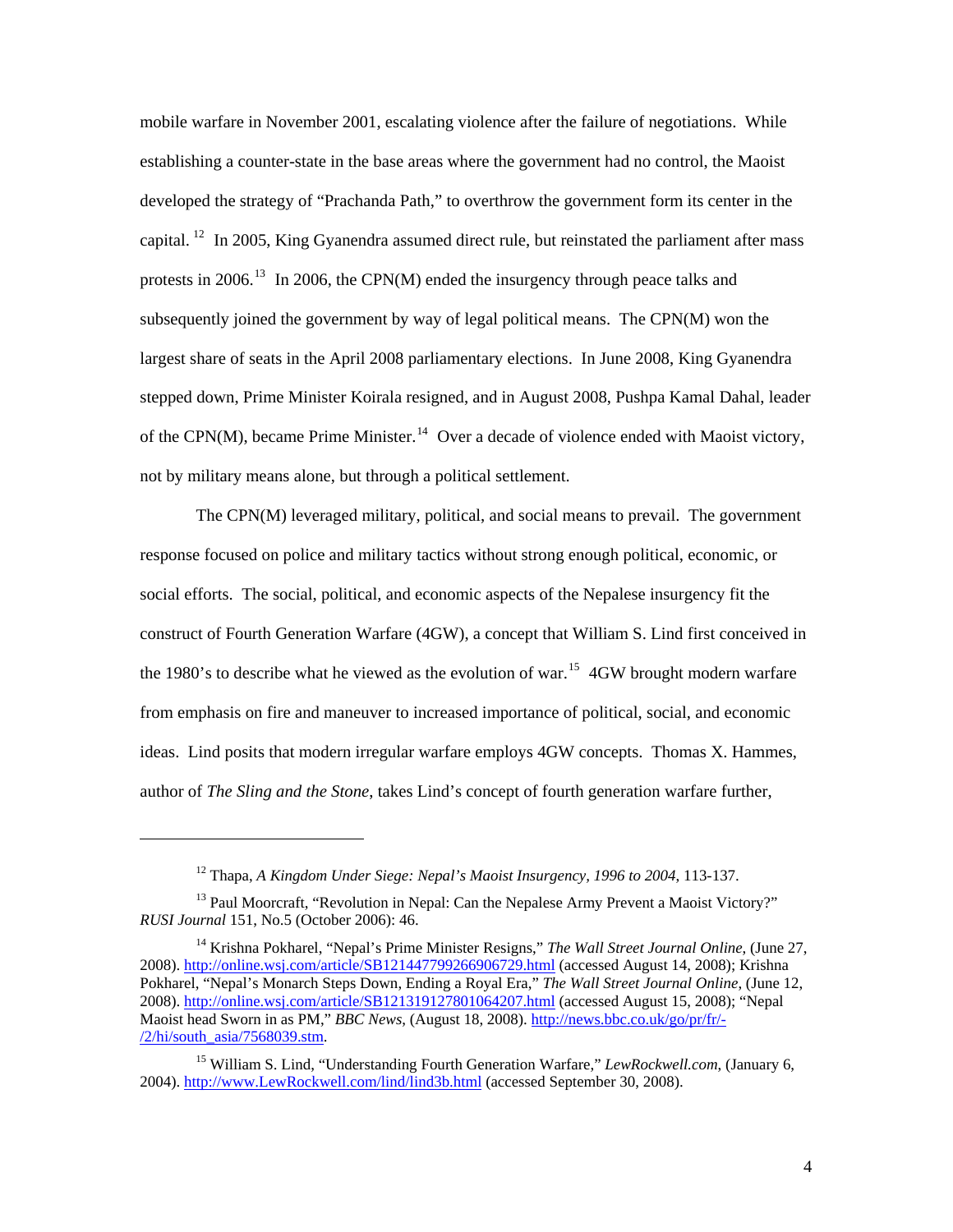<span id="page-9-0"></span>devoting a chapter describing Mao as the first true practitioner of 4GW. Mao's theory of people's war, says Hammes, emphasizes the primacy of politics and integrates social and economic strategy over military means. He further explains that no force has ever defeated an adversary employing 4GW by using third or second generation strategies.<sup>[16](#page-9-1)</sup>

Application of the 4GW model to Nepal shows that while the Maoists effectively approached political and social problems, the Nepalese government and security forces were either inept or lacked capability in this respect. The police initially attempted to approach the insurgency using law and order tactics while the army later focused on counter-terrorism without well-constructed lines of effort in the political, economic, or social areas.<sup>[17](#page-9-2)</sup> Although the RNA received some training and doctrinal assistance from US and other advisors, they had neither the means nor the requisite parliamentary support to wage an effective campaign.<sup>[18](#page-9-3)</sup> The Nepalese government, and the Nepal Congress party in particular, failed to recognize the political strength of the Maoists and the importance of social issues among the populace.<sup>[19](#page-9-4)</sup> Thus, the Maoist victory in the April 2008 elections came as a surprise to the political parties. The Maoists themselves did not anticipate the scope of their electoral win.

#### **History of the Maoist Insurgency in Nepal**

1

The political environment in Nepal is one of constant struggle for power. This struggle takes place among the political elites in Kathmandu with an impoverished countryside as a backdrop. The broken economy of Nepal is a major source of dissatisfaction among the people.

<span id="page-9-1"></span><sup>16</sup> Thomas X. Hammes, *The Sling and the Stone: On War in the 21st Century*, (Minneapolis: Zenith Press, 2006).

<span id="page-9-2"></span><sup>17</sup> John Mackinlay, "Nepal's Transition to a Post-Insurgency Era," *RUSI Journal* 152, No.3 (June 2007):42-46; Krishna Hachhethu, "The Nepali State and the Maoist Insurgency, 1996-2001," 61, 62.

<span id="page-9-4"></span><span id="page-9-3"></span><sup>18</sup> U.S. Library of Congress. Congressional Research Service. *Nepal: Background and U.S. Relations*, Bruce Vaughn, ed. (February 2, 2006).

<sup>&</sup>lt;sup>19</sup> Hachhethu, "The Nepali State and the Maoist Insurgency, 1996-2001," 62-65.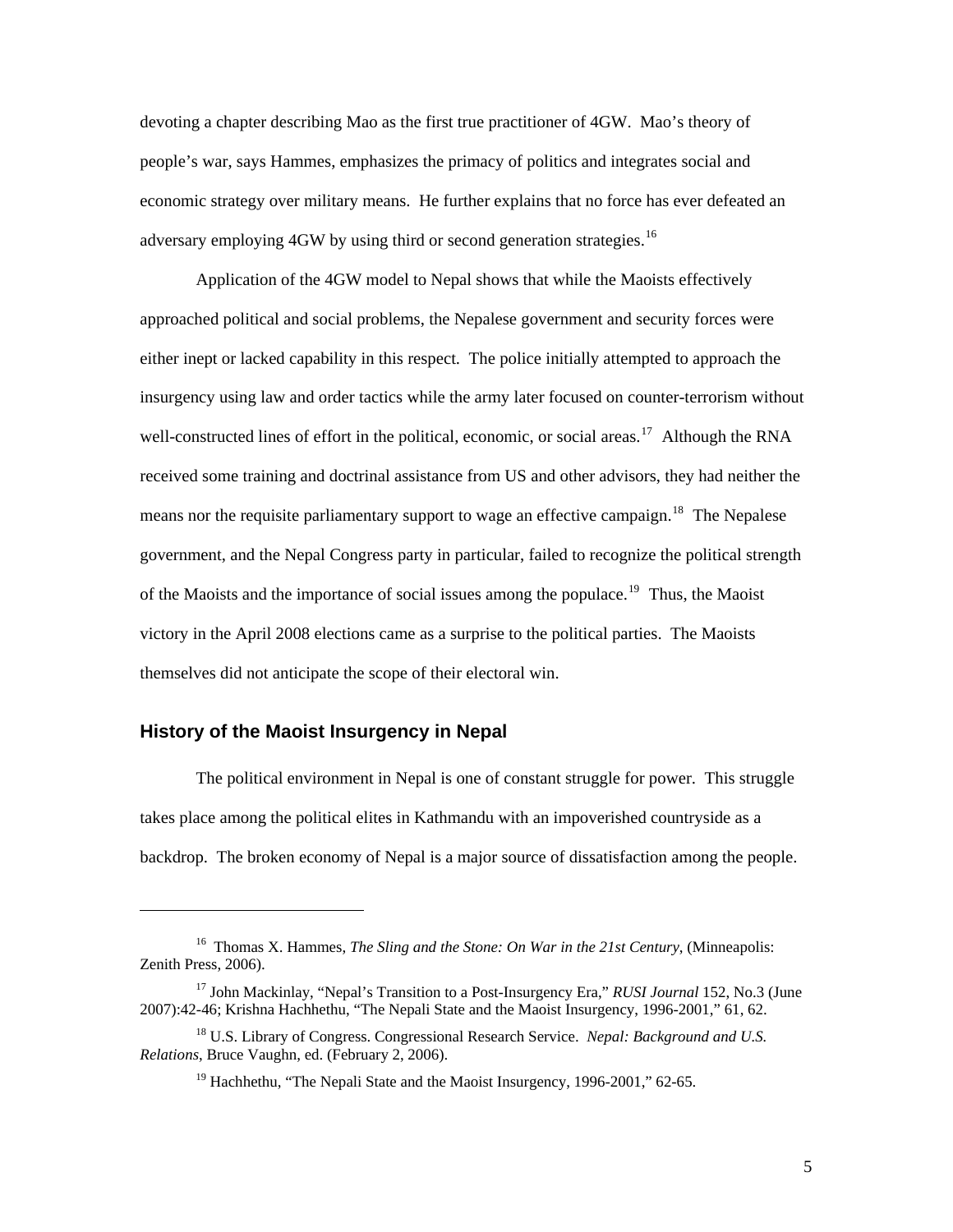But a repressive, traditional social structure has provided the spark to move people to action when compounded with perceived political injustice.

From 1846 until 1951, the Rana court ruled Nepal.<sup>[20](#page-10-0)</sup> The Ranas imposed a Hindu caste system, with Khas (Chetri) and Bahuns (Brahmins) as the leaders. Starting in 1936 and through the 1940's, political parties formed and existed in opposition to the monarchy. The Nepali Congress Party (NCP) and the Communist Party of Nepal (CPN) formed in India and finally overthrew the Rana regime in 1951 with the support of members of the disgruntled Rana elite to include Shah King Tribuvan.<sup>[21](#page-10-1)</sup> By 1959, Nepal had its first elections with the NPC winning the majority of the votes. The change to democracy did not last long. King Mahendra dismissed the congress in 1960 citing a breakdown in law and order and failure of the government to overcome political bickering. Mahendra declared multi-party democracy unsuited for Nepal and banned political parties. In 1962, the king established "Panchayat," a party-less, pseudo-democratic system of government with the King remaining the real center of power. Under the new constitution, Nepal became a Hindu state with Nepali as the national language. The parties went underground in opposition to exclusivity, lack of accountability, and suffering development.<sup>[22](#page-10-2)</sup> The country suffered economically and socially under the Panchayat system until April 1990, when the Nepali Congress Party (NC) and the United Left Front (ULF) led a people's movement for democracy and human rights. $^{23}$  $^{23}$  $^{23}$ 

The movement brought change to a bicameral parliamentary system and by November 1990, Nepal had a new constitution and the King became nominally less powerful. The NC became the dominant party, with the Communist Party of Nepal - Unified Marxist-Leninist,

<sup>20</sup> John Whelpton, *A History of Nepal* (Cambridge: Cambridge University Press, 2005), 35-86.

<span id="page-10-3"></span><span id="page-10-2"></span><span id="page-10-1"></span><span id="page-10-0"></span><sup>21</sup> Hutt, "Introduction: Monarchy, Democracy, and Maoism in Nepal," 2-4; Thapa, *A Kingdom Under Siege: Nepal's Maoist Insurgency, 1996 to 2004*, 11-45.

 $^{22}$  Hutt, "Introduction: Monarchy, Democracy, and Maoism in Nepal," 3.

 $^{23}$  Ibid., 3.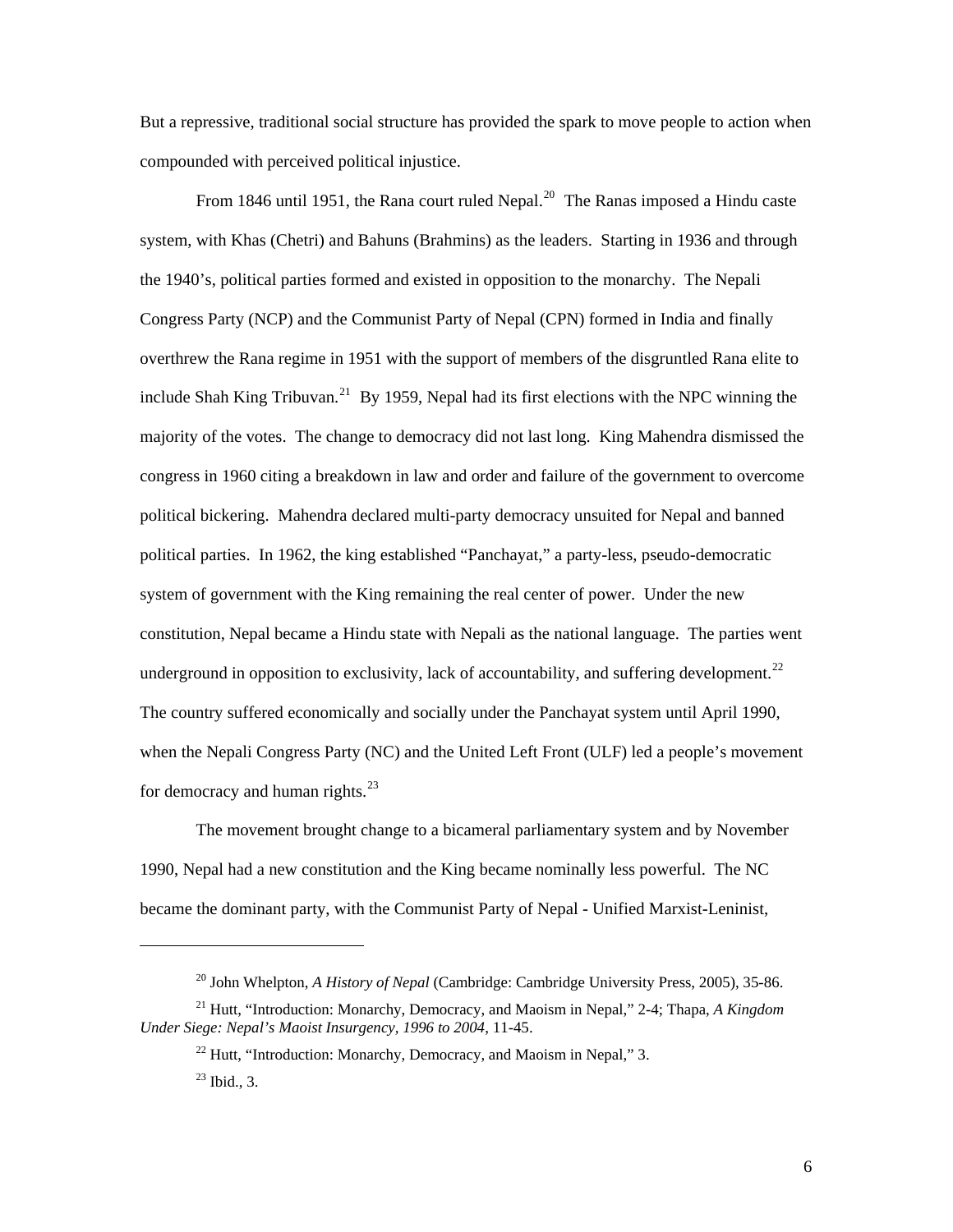CPN(UML), as the largest party.<sup>[24](#page-11-0)</sup> Throughout the 90s, the parties clamored for control of the parliament with a multitude of coalitions grappling for power until the NC gained a solid hold on power in 1999. Michael Hutt illustrates the political chaos: "Between 1995 and 1999, some half a dozen different coalitions came to power…and the popular perception quickly spread that the political parties were interested only in clinging to power, and that their leaders were taking every opportunity to feather their nests before they were ousted by the next incongruous coalition…"[25](#page-11-1) The popular perception that politicians were acting in their own interests rather in those of the country provided fuel for those who sought a deeper change. Ethnic and disadvantaged groups hoped that the reestablishment of democracy would provide an opportunity to correct the domination by upper castes and elites. Various groups formed parties to seek representation and promote their ethnic and cultural interests with goals to reverse the Panchayat linguistic and religious policies. But the new government saw the demands of these special interest groups as a threat and marginalized them.<sup>[26](#page-11-2)</sup> Just as the Chhetri and Brahmin castes had dominated under Panchayat, the elites took charge of the new democratic government with little concern for the people outside Kathmandu. Missing the opportunity to represent the people in a truly democratic fashion, the parliament rekindled popular resentment of perceived social injustice and lack of economic opportunity.[27](#page-11-3)

 Meanwhile, the left coalition in Nepal had split into multiple factions as the Communist Party of Nepal (Maoist), CPN(M), emerged and in September 1995 adopted a plan for people's war.<sup>[28](#page-11-4)</sup> The police subsequently conducted "Operation Romeo" in the district of Rolpa in

 $24$  Hutt, "Introduction: Monarchy, Democracy, and Maoism in Nepal," 4.

 $25$  Ibid., 4.

<sup>26</sup> Thapa, *A Kingdom Under Siege; Nepal's Maoist Insurgency, 1996 to 2004*, 76.

 $27$  Ibid., 77-79.

<span id="page-11-4"></span><span id="page-11-3"></span><span id="page-11-2"></span><span id="page-11-1"></span><span id="page-11-0"></span><sup>28</sup> Hutt, "Introduction: Monarchy, Democracy, and Maoism in Nepal,"4,5; Thapa, *A Kingdom Under Siege; Nepal's Maoist Insurgency, 1996 to 2004*, 20-26, 43-45.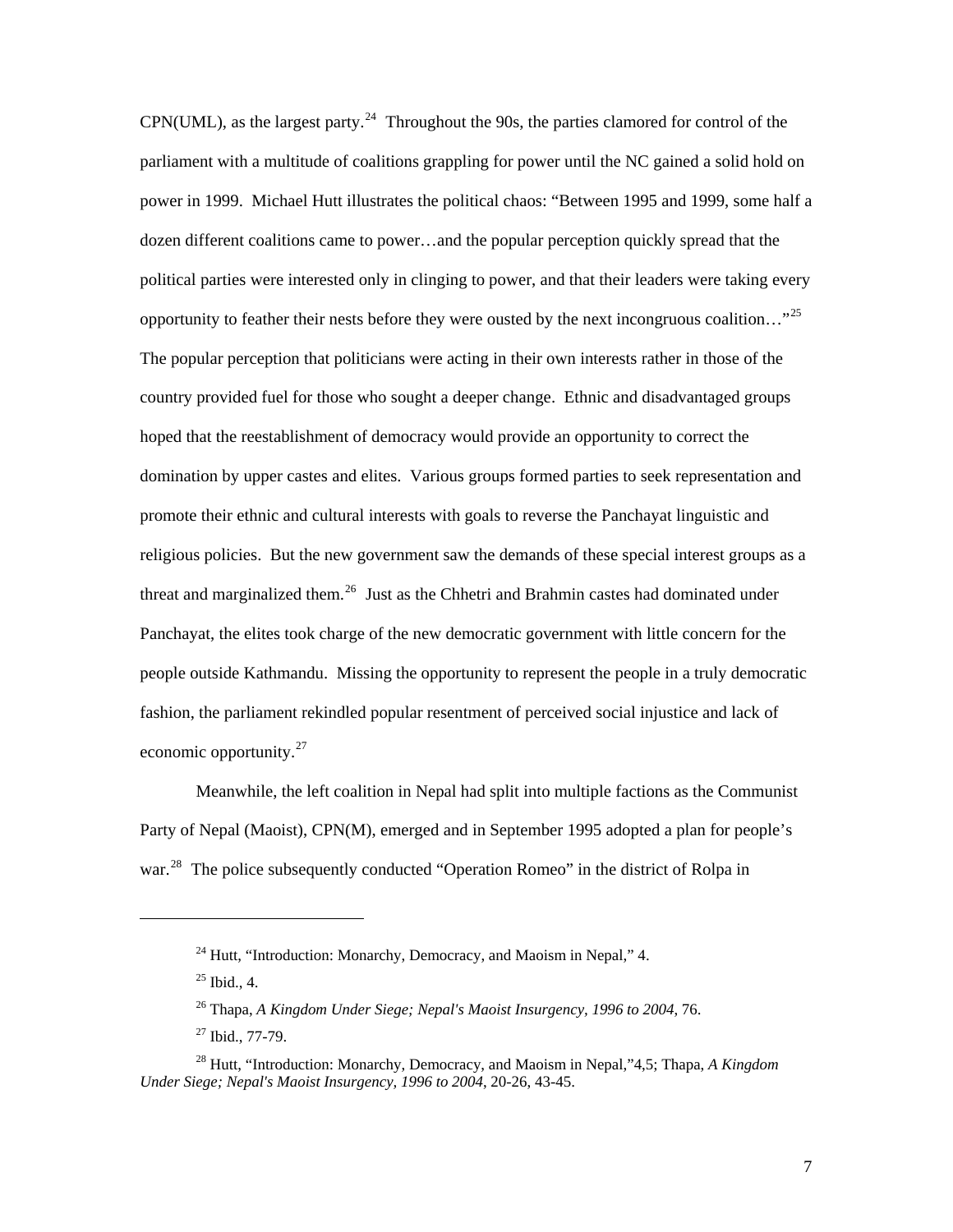November 1995, treating Maoist activity there as a law and order problem rather than a potential insurgency. Dr. Baburam Bhattarai, Chairman of the Central Committee of the United People's Front, addressed the "40 point Demand Presented by Maoist" to Prime Minister Deuba on February 4, 1996. When the NC-led coalition failed to respond, the CPN(M) announced people's war.<sup>[29](#page-12-0)</sup> The list of 40 demands includes calls to end intrusion and domination of foreign elements in Nepal; for formation of a secular state free of discrimination and oppression; to strip the monarchy of its privileges; and for a wider range of welfare provisions and social and economic reforms.<sup>[30](#page-12-1)</sup> The demands outline what the communists perceived as the economic, political, and social problems in Nepal with desired solutions to address each. The preamble points out that Nepal was the second poorest country in the world and on the verge of bankruptcy because of reliance on foreign loans and a trade deficit. It also blames "economic and cultural encroachment" by foreign elements, accusing India in particular. The list of demands also points to a wealth gap and blames political parties for seeking power and engaging in aggrandizement at the expense of the people. The demands fall into three categories. The first nine are labeled "Concerning nationality," the second 17 under "people's democracy," and the final 14 under "livelihood."<sup>[31](#page-12-2)</sup> Dr. Bhattarai included a deadline of February 17, 1996 for the government to show "positive indications towards" progress on answering the demands. But Prime Minister Deuba did not take the Maoists seriously and gave the demands little attention. On February 13, 1996, the CPN $(M)$  officially began "people's war."<sup>[32](#page-12-3)</sup>

<sup>29</sup> Thapa, *A Kingdon Under Siege; Nepal's Maoist Insurgency, 1996 to 2004*, 48, 71, 72.

<span id="page-12-1"></span><span id="page-12-0"></span> $30$  Hutt, "Introduction: Monarchy, Democracy, and Maoism in Nepal,  $35$ ; Bhattarai, "The Forty Demands," 211-216.

<span id="page-12-3"></span><span id="page-12-2"></span><sup>31</sup> John T. Hanley, Jr., ed., *The Anatomy of Terrorism and Political Violence in South Asia, Proceedings of the First Bi-Annual International Symposium of the Center for Asian Terrorism Research (CATR), October 19-21, 2005, Denpensar, Bali, Indonesia*; *IDA Paper P-4096* (Alexandria, Institute for Defense Analyses, 2006): Annex A; I-55 – I-60.

<sup>32</sup> Thapa, *A Kingdom Under Siege; Nepal's Maoist Insurgency, 1996 to 2004*, 48, 53.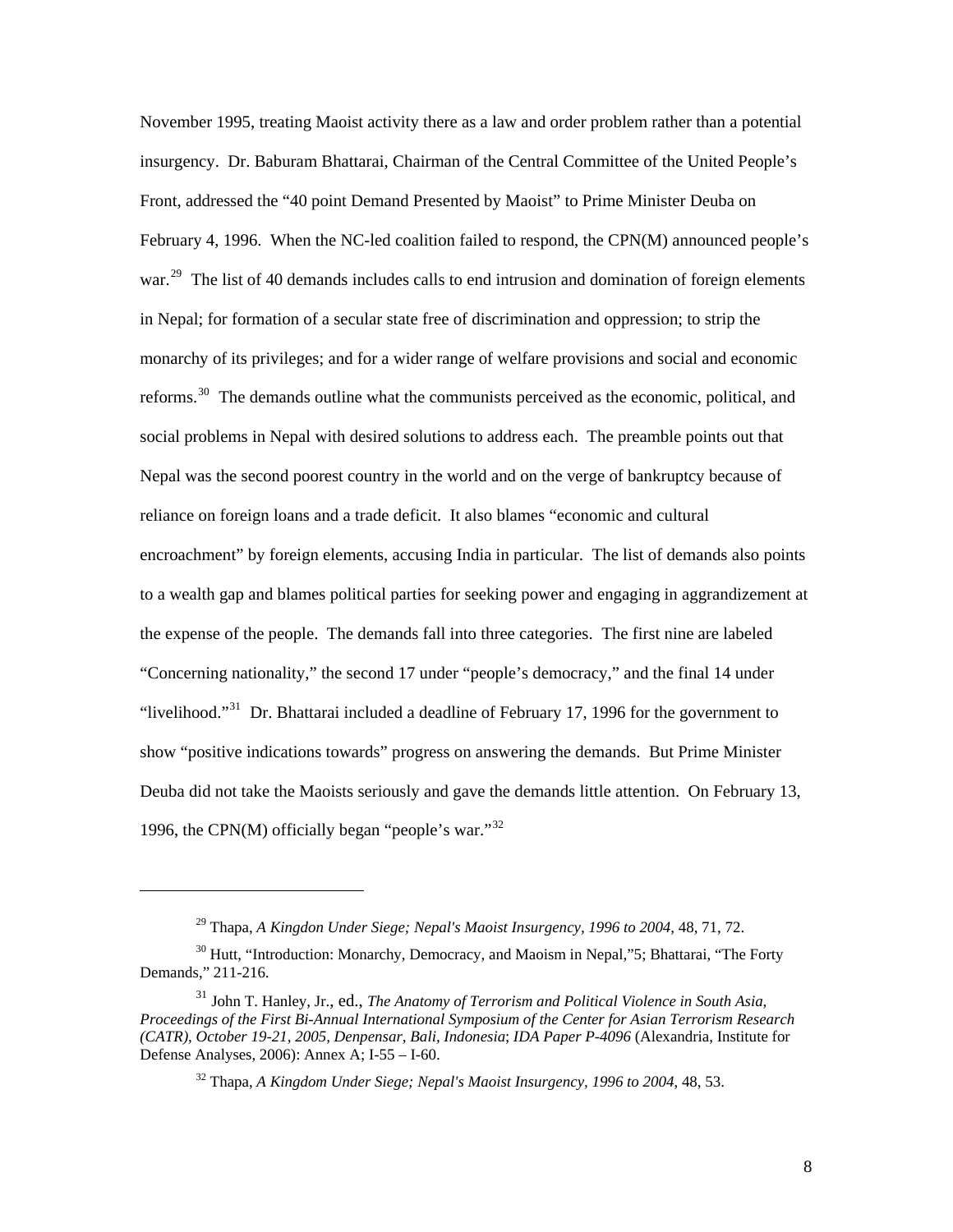The 40-point list outlines the demands of the CPN(M) to the government, but may not give a complete representation of all the Maoists' goals. Deepak Thapa suggests the demands were a distraction and that the Maoists had decided to start their attacks on February 13 regardless how parliament received them.<sup>[33](#page-13-0)</sup> Thapa provides an analysis of economic, political, and social factors that motivated the Maoists to wage people's war. The government's failure and the Maoist source of strength were in the neglected rural areas. Economically, Nepal was unsuccessful in development. The corruption and class separation that had characterized the Panchayat system drained the country economically and socially. Politically, antagonism and power struggles between the parties in parliament exacerbated the problem. Thapa explains that the Nepali Congress chose not to look closely at the underlying structural problems that fed the insurgency. The NC instead blamed extremism and "political conspiracies."<sup>[34](#page-13-1)</sup>

The Maoist insurgency began with attacks on police stations in Rolpa, Rukum, and Sindhuli districts. The Army was initially not involved. From 1997 until 2001, the government responded with repressive police actions while the Maoists continued to conduct guerilla attacks against police while expanding their base of support.<sup>[35](#page-13-2)</sup> In May 1998, the police conducted operation "Kilo Sierra 2." Because of indiscriminate police violence against the population, Kilo Sierra 2 backfired and ultimately had the effect of pushing many of the people over to the Maoists. In 1999, the government formed the Committee to Provide Suggestions to Solve the Maoist Problem with little result.<sup>[36](#page-13-3)</sup> In February 2001, the Maoists announced a change in

<span id="page-13-0"></span><sup>33</sup> Thapa, *A Kingdom Under Siege; Nepal's Maoist Insurgency, 1996 to 2004*, 53.

<span id="page-13-1"></span><sup>34</sup> Ibid., 72,73.

<span id="page-13-2"></span><sup>35</sup> Ibid., 85-87.

<span id="page-13-3"></span><sup>36</sup> Ibid., 90-95.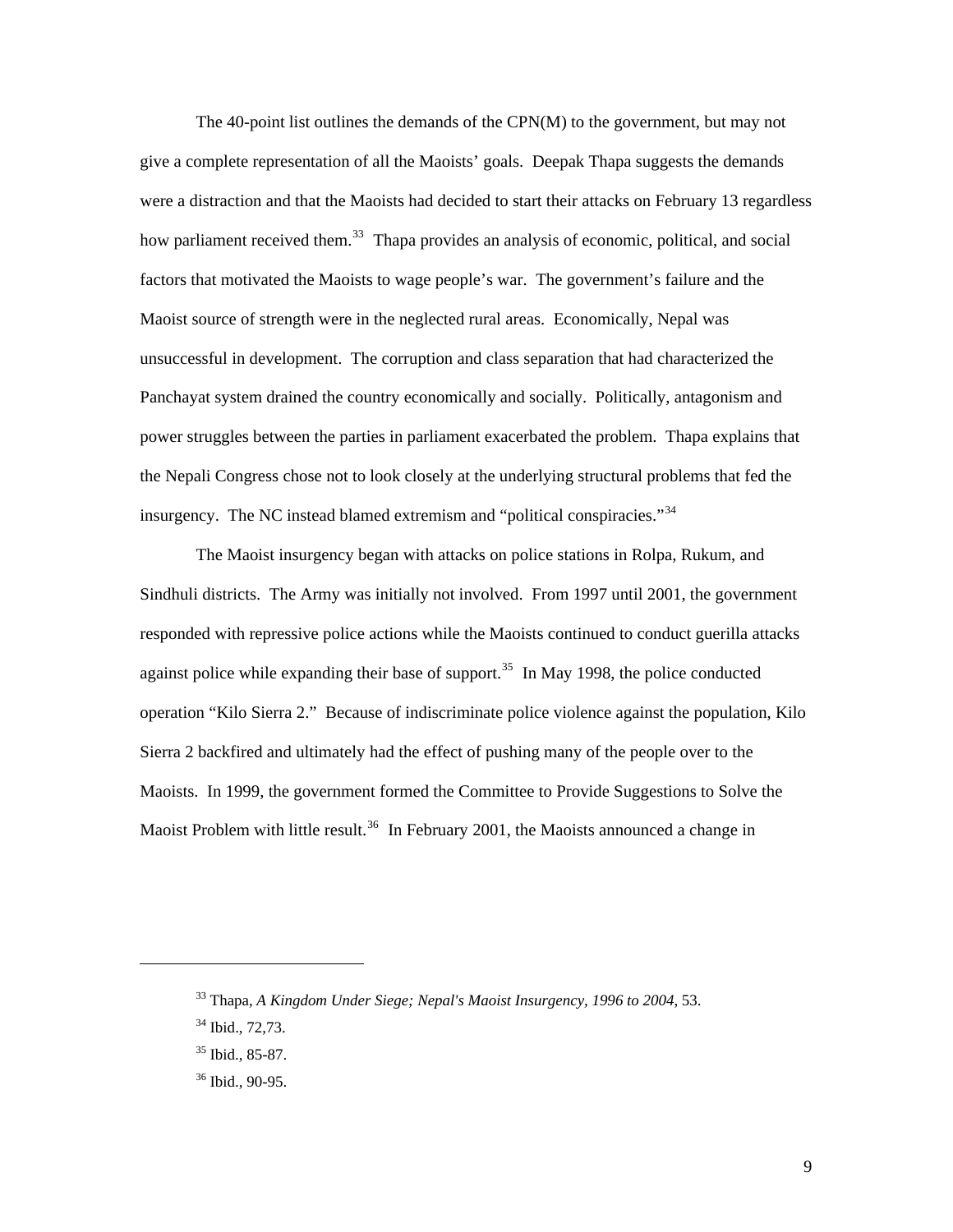strategy, adopting "Prachanda Path" at the party national conference adding urban and political efforts to the guerilla campaign in the countryside.<sup>[37](#page-14-0)</sup>

In June of 2001, Prince Dipendra massacred the royal family and shot himself, killing King Birendra and leaving the throne to Prince Gyanendra. Conspiracy theory and investigation into what actually happened had further destabilizing influence on the government.<sup>[38](#page-14-1)</sup> In July of 2001, the Maoists and the government agreed to a ceasefire and began the first peace talks in August. Talks broke down in November as the two parties failed to agree on key issues. The Maoists subsequently resumed attacks, to include the first attack on an Army barracks.  $39$  On November 26, 2001, the parliament declared a state of emergency, curtailed fundamental rights, and declared the CPN(M) a terrorist organization. This allowed the RNA to mobilize domestically for the first time in the conflict.<sup>[40](#page-14-3)</sup> In April, the parliament passed the Terrorist and Disruptive Activities (Control & Punishment) Bill. The September 11 attacks in the US influenced Nepal's decision to label the Maoists as terrorists and turn international opinion against the insurgency, and perhaps to make it easier to obtain security assistance.<sup>[41](#page-14-4)</sup>

In October 2002, King Gyanendra fired the prime minister, postponed elections, and assumed executive authority. This caused dissention within the government while providing fuel

<span id="page-14-0"></span><sup>37</sup> Sudheer Sharma, "The Maoist Movement; an Evolutionary Perspective," in *Himalayan People's War: Nepal's Maoist Rebellion*, ed. Michael Hutt (Bloomington: Indiana University Press, 2004), 53, 54.

<span id="page-14-1"></span><sup>38</sup> Hutt, "Introduction: Monarchy, Democracy, and Maoism in Nepal,"6-9; Thapa, *A Kingdom Under Siege; Nepal's Maoist Insurgency, 1996 to 2004*, 116-119; Whelpton, *A History of Nepal*, 211-216.

<span id="page-14-2"></span><sup>39</sup> Yubaraj Ghimire, "The Many Dimensions of Nepali Insurgency," in *Building a CATR Research Agenda, Proceedings of the Third Annual International Symposium of the Center for Asian Terrorism Research (CATR) March 1-3, 2006, Colombo, Sri Lanka*, *IDA Paper P-4163*, ed. Caroline Ziemke, (Alexandria: Institute for Defense Analysis, 2006), II-8; Thapa, *A Kingdom Under Siege; Nepal's Maoist Insurgency, 1996 to 2004*, 118-121.

<span id="page-14-3"></span> $40$  Narendra Raj Paudel, "The Price of Maoist Insurgency and Political Violence in Nepal," in Hanley, I-33, 34; Thapa, *A Kingdom Under Siege; Nepal's Maoist Insurgency, 1996 to 2004*, 123, 125, 136, 137.

<span id="page-14-4"></span><sup>&</sup>lt;sup>41</sup> Ghimire, "The Many Dimensions of Nepali Insurgency," II-11; Hutt, "Introduction: Monarchy, Democracy, and Maoism in Nepal,"11; Hari Roka, "The Emergency and Nepal's Political Future," in *Himalayan People's War: Nepal's Maoist Rebellion*, ed. Michael Hutt (Bloomington: Indiana University Press, 2004), 251-253; Thapa, *A Kingdom Under Siege; Nepal's Maoist Insurgency, 1996 to 2004*, 119.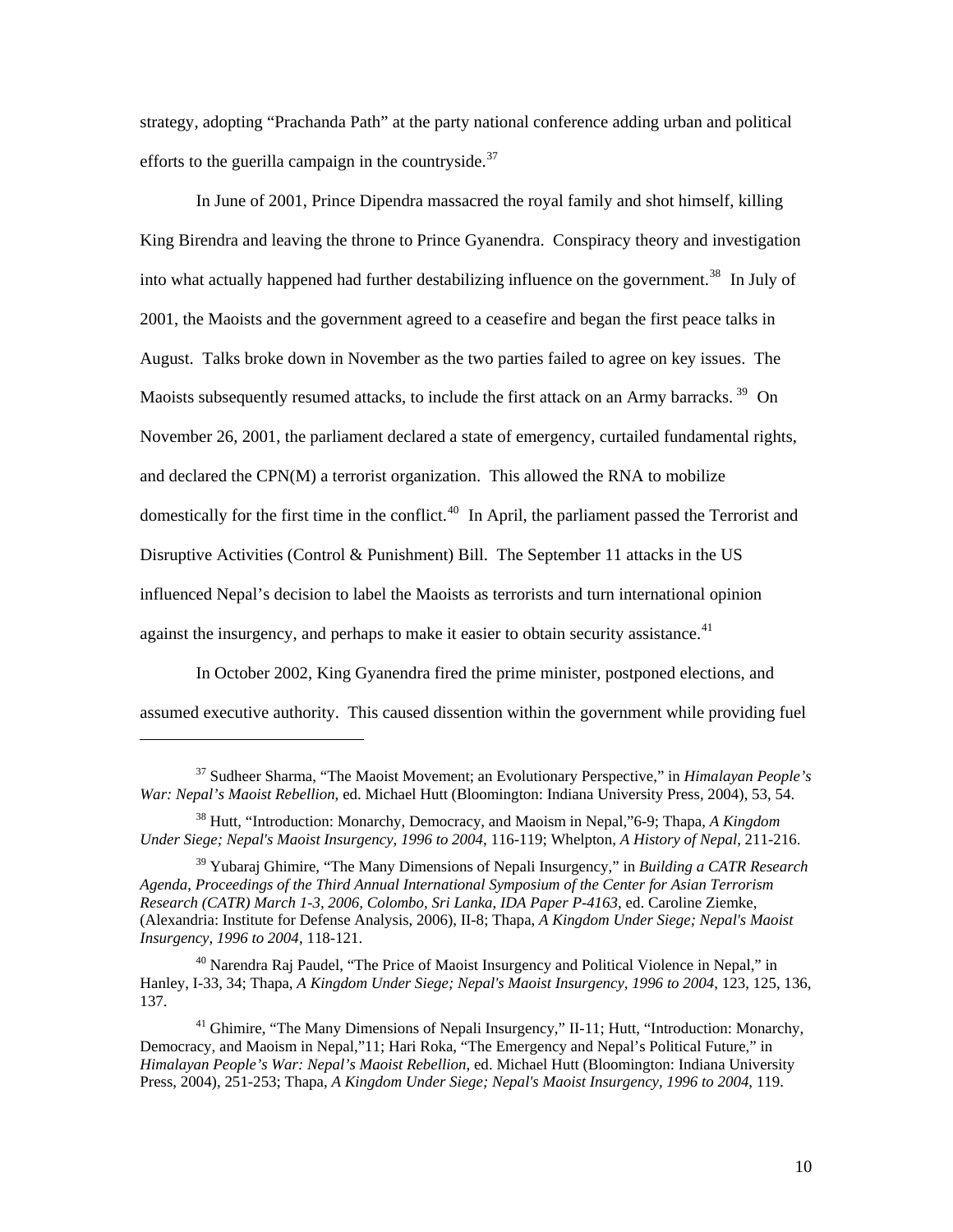<span id="page-15-0"></span>for the Maoists claims against the government.<sup>[42](#page-15-1)</sup> On January 29, 2003, the parties agreed to another ceasefire. From March to August 2003, the parties engaged in peace-talks, but returned to fighting at the end of August.<sup>[43](#page-15-2)</sup> Fighting continued until September 2004 when the Maoists declared a ceasefire. In April 2004, the political parties joined in increased opposition to the king's executive control. The Maoists, meanwhile, held elections in districts under their control, replacing the state in every aspect of governance. Peace talks and fighting continued with a three-month ceasefire beginning in September 2005 followed by an agreement between the seven major political parties and the Maoists in November 2005. In 2006, peace talks continued with a final agreement in November of 2006.<sup>[44](#page-15-3)</sup>

The agreement included provisions to draft a new constitution and form a constituent assembly, satisfying two of the CPN(M)'s major demands. In March of 2007, the Maoists joined the interim government and formally registered as a political party. In April 2008, the CPN(M) won the most seats in the election of the constituent assembly. In June and July of 2008, Prime Minister Koirala resigned and King Gyanendra relinquished his throne. Finally, in August 2008, Pranchanda became Prime Minister of Nepal.<sup>[45](#page-15-4)</sup>

# **Nepal in the Context of Fourth Generation Warfare**

l

The initial refusal of the Nepali Congress to examine the underlying problems that fueled the Maoist insurgency reflects an unwillingness to acknowledge the connection between armed

<span id="page-15-1"></span><sup>42</sup> Thapa, *A Kingdom Under Siege; Nepal's Maoist Insurgency, 1996 to 2004*, 129; Whelpton, *A History of Nepal*, 221.

<span id="page-15-2"></span><sup>43</sup> Paudel, "The Price of Maoist Insurgency and Political Violence in Nepal," I-34; Whelpton, *A History of Nepal*, 221.

<span id="page-15-3"></span><sup>&</sup>lt;sup>44</sup> Ghimire, "The Many Dimensions of Nepali Insurgency," II-12, 13; Paudel, "The Price of Maoist Insurgency and Political Violence in Nepal," I-36; Vaughn, *Nepal: Background and U.S. Relations*, 2,3.

<span id="page-15-4"></span><sup>&</sup>lt;sup>45</sup> Pokharel, "Nepal's Prime Minister Resigns;" "Nepal's Monarch Steps Down, Ending a Royal Era;" "Nepal Maoist head Sworn in as PM," *BBC News*.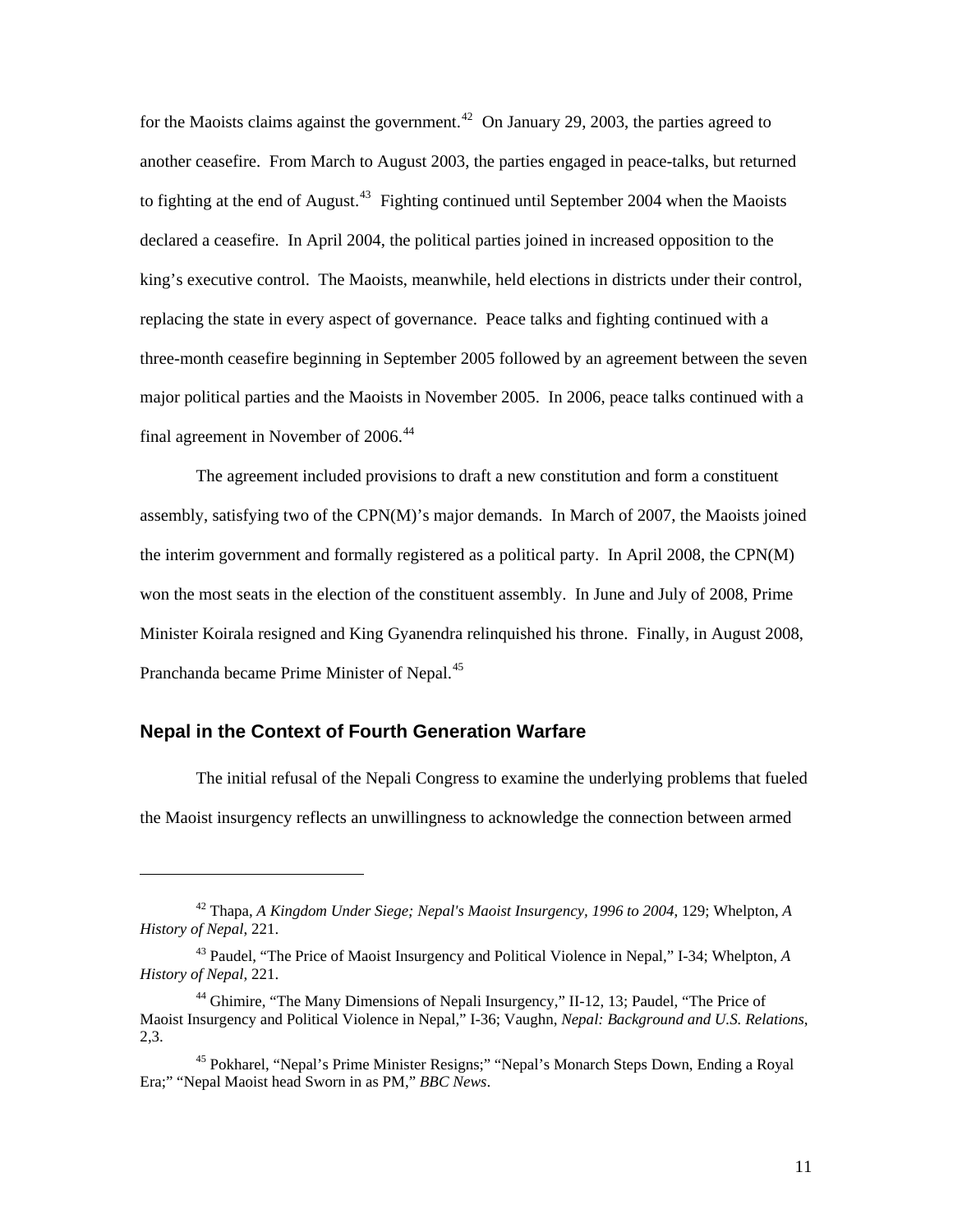conflict and political, economic, and social grievances. William Lind's concept of fourth generation warfare provides a model for analyzing how the Maoists, starting with a small group of communist political elites, were able to mobilize a large base, challenge the government militarily, and defeat the government politically.<sup>[46](#page-16-0)</sup>

Lind et al. explain their model of generations of warfare based on changes in technology and ideas. The first generation included the tactics of line and column and provided order to the battlefield after introduction of the smoothbore musket. The second generation was a response to introduction of the rifled musket, breech-loaders, barbed wire, machine guns, and indirect fire. Second generation warfare emphasized fire and movement and use of massed fire, though still fundamentally linear. Lind states that third generation warfare, unlike the first and second, was idea-driven, employing nonlinear maneuver tactics in response to increasing firepower. Fourth generation warfare is less dominated by the technology. It shares certain qualities with the third generation in terms of decentralization and maneuver. But fourth generation warfare, according to Lind, combines technology and ideas, employing characteristics of terrorism and guerilla war. Lind adds that fourth generation warfare may also employ a "non-national or transnational base, such as ideology or religion," "attack on the enemy's culture…from within as well as without," and "highly sophisticated psychological warfare, especially through *manipulation* of the media."<sup>[47](#page-16-1)</sup> In a later article, Lind further explains the importance of culture, legitimacy, and the problem of using second and third generation forces to fight an enemy without a state.<sup>[48](#page-16-2)</sup>

<span id="page-16-2"></span><span id="page-16-1"></span><span id="page-16-0"></span><sup>46</sup> William Lind, Colonel Keith Nightengale (USA), Captain John F. Schmitt (USMC), Colonel Joseph W. Sutton (USA), and Lieutenant Colonel Gary I. Wilson (USMCR), "The Changing Face of War; Into the Fourth Generation," reprinted from the *Marine Corps Gazette* in *Global Insurgency and the Future of Armed Conflict: Debating Fourth Generation Warfare*, Terry Terriff, Aaron Karp, and Regina Karp, ed., (London: Routledge, 2008).

 $47$  Ibid., 13-20.

<sup>48</sup> Lind, "Understanding Fourth Generation War," 2004.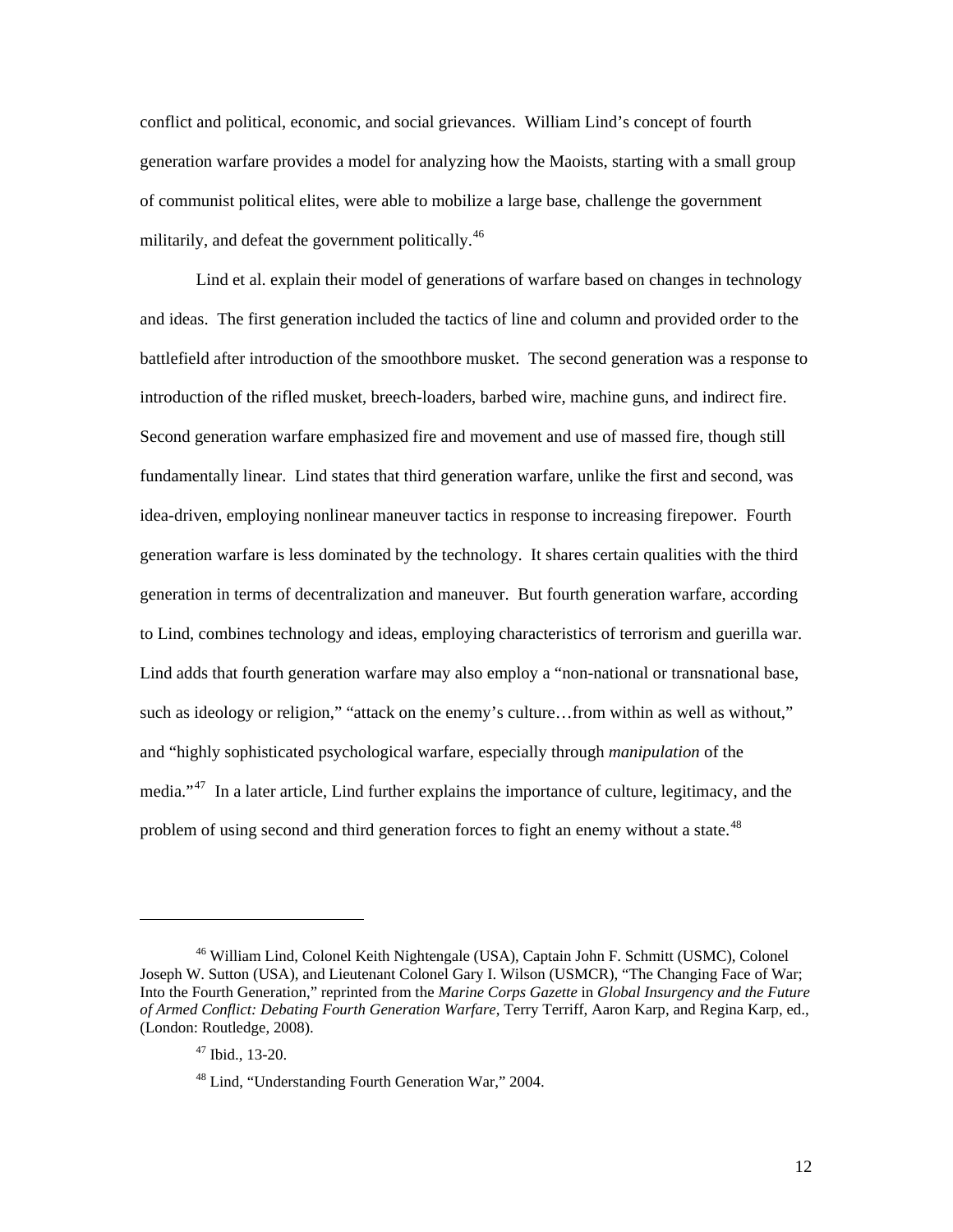Colonel Thomas X. Hammes develops Lind's concept of fourth generation warfare further, emphasizing the use of political, economic, and social as well as military networks to influence political decision makers. Hammes argues that while the United States tends to focus on high technology, cyber-war, and information dominance, current and likely future enemies are not likely to fight to US strengths.<sup>[49](#page-17-0)</sup> Enemies will use all available networks to influence political decision makers.<sup>[50](#page-17-1)</sup> Hammes calls Mao the first to practice fourth generation warfare in the form of insurgency since he viewed the Chinese revolution as a political struggle for the "goodwill" of the people. He states further, "Mao, like Clausewitz, understood that war is fundamentally a political undertaking" and that political mobilization is the most fundamental condition for winning.<sup>[51](#page-17-2)</sup> Hammes discusses Mao's three phases: strategic defensive, strategic stalemate, and strategic offensive in terms of an effort to shift the balance of power by leveraging internal and external networks, starting with the innovation of people's war:

His emphasis on building a firm political base among the masses of people and using that political power to slowly wear down an enemy's superior military power was an innovation of the first order…Mao counted heavily on political maneuvering to change the "correlation of forces" both internal and external to China…Mao strove to develop both internal and external networks to support his revolution.<sup>[52](#page-17-3)</sup>

The external networks consisted of international propaganda and diplomacy while internal networks focused on building and controlling the communist base through party groups. Maoist strategy leverages political and social networks to gain the support of the people.

On a strategic level, Hammes argues that fourth generation warfare practitioners leverage political, economic, social, and military networks to "directly defeat the will of the enemy

- <span id="page-17-2"></span>51 Ibid., 51.
- <span id="page-17-3"></span> $52$  Ibid.,  $52.53$ .

<span id="page-17-0"></span><sup>49</sup> Hammes, *The Sling and the Stone*, 9.

<span id="page-17-1"></span><sup>50</sup> Ibid.*,* 208.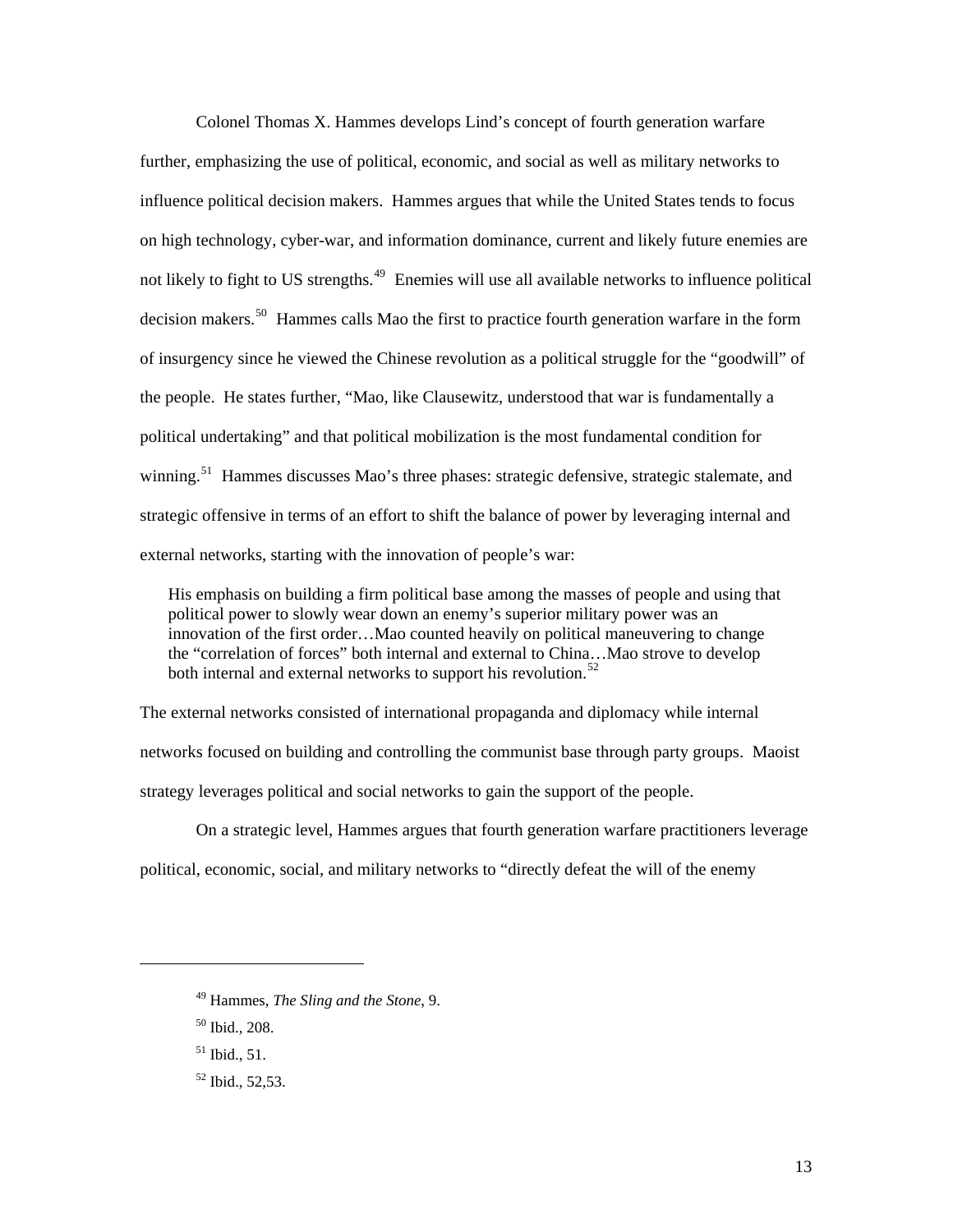leadership."<sup>[53](#page-18-0)</sup> Operationally, Hammes talks about messages. He says the planner must ask what message to send, what networks are available, what types of messages the networks are best suited to carry, what actions will cause the networks to send the message, and what feedback systems will tell whether the intended message has been received.<sup>[54](#page-18-1)</sup> Tactically, Hammes discusses 4GW in a "complex environment of low-intensity conflict."<sup>[55](#page-18-2)</sup> In terms of timelines, organizations, and objectives, Hammes warns that planners should focus on long-term political viability rather than short-term tactical effectiveness. 4GW enemies can accept tactical and operational setbacks in pursuit of long-term shifts in the political will of their adversaries.<sup>[56](#page-18-3)</sup>

Lind and Hammes provide valuable insights for helping to understand modern insurgency. The fourth generation warfare model fits the situation in Nepal. The government of Nepal attempted to fight the insurgency through military means with insufficient consideration for the political, economic, and social problems that led to the rise of the Maoists. While the police and the army tried to suppress the insurgency with force, the government was unable to address the basic needs and unwilling to address the social grievances of the people. Meanwhile, the Maoists were able to exploit the deep political fissures between the parliamentary parties and the monarchy. The Maoists ultimately leveraged popular anger with the dictatorial monarch into a political agreement with political parties. The violent insurgency motivated the king to take power from the democratic parties. In turn, the parties mobilized against the king while the people protested against both. The Maoists took advantage of popular discontent to undermine the monarchy and make an alliance with the parties in order to solve the very problem they had created. The government, unable to act coherently from a political perspective, was able only to

<span id="page-18-0"></span><sup>53</sup> Hammes, *The Sling and the Stone*, 208.

<span id="page-18-1"></span><sup>54</sup> Ibid., 215, 216.

<span id="page-18-2"></span><sup>55</sup> Ibid., 219.

<span id="page-18-3"></span><sup>56</sup> Ibid., 221,222.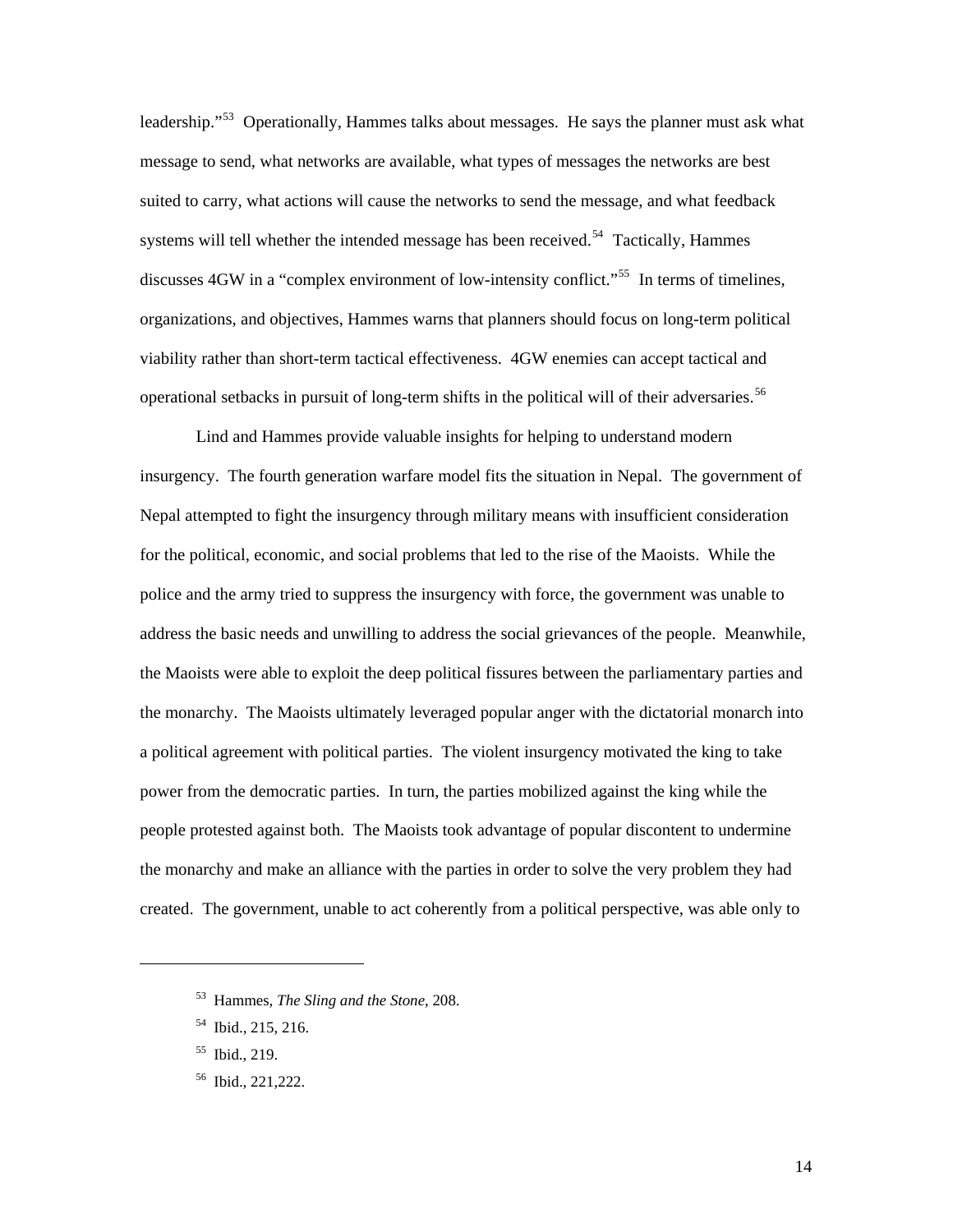<span id="page-19-0"></span>apply military force. But the Maoists did not need a military victory to win the insurgency. Once the government was in political disarray, the Maoists message seemed to be the best choice to answer the demands of the people.

# **The Maoist Insurgency in Nepal**

The CPN(M) approach to insurgency was protracted popular war, following Mao Zedong's theory. Just as Mao adapted Marxist-Leninist thought to the unique conditions of revolution in China, the Maoists adapted their strategy to the situation in Nepal. The insurgent strategy for mobilization also took advantage of ethnic and caste identity. The Maoist approach was therefore a composite of the protracted popular war and the identity focused approached, although Mao's theory of protracted war was the primary foundation for the CPN(M) strategy.<sup>[57](#page-19-1)</sup>

Thomas Marks, in his book, *Maoist People's War in Post-Vietnam Asia*, provides a concise outline of Mao's five essential lines of operation for taking power from the state. He also provides analysis with respect to how the Nepalese Maoists employed Mao's lines. The five lines include mass line, united front, violence, political warfare, and international action.<sup>[58](#page-19-2)</sup> The mass line consists of building a base of support by constructing a counter-state to address the grievances and hopes of the population. The united front includes allying with groups that share common interests in order to strengthen the mass base. Groups included in a united front may include other insurgent elements or legal entities that can participate in political processes openly. Violence is the armed action of insurgency. Mao further divides armed action into three phases: strategic defensive, strategic stalemate, and strategic offensive. The insurgency transitions from

<span id="page-19-1"></span><sup>57</sup> Field Manual 3-24: *Counterinsurgency*, 1-5 – 10; Bard O'neill, *Insurgency & Terrorism; From Revolution to Apocalypse*, 2d ed. (Washington, D.C.: Potomac Books, 2005); Thomas Marks, *Maoist People's War in Post Vietnam Asia* (Bangkok: White Lotus Press, 2007), 297-352.

<span id="page-19-2"></span><sup>58</sup> Marks, *Maoist People's War in Post-Vietnam Asia,* 2007, 7,8; Marks explains that Mao never articulated his theory specifically in terms these five lines, but Marks uses these "essential components" to form a framework for analysis; Thomas Marks, 24 August 2008, email message to author.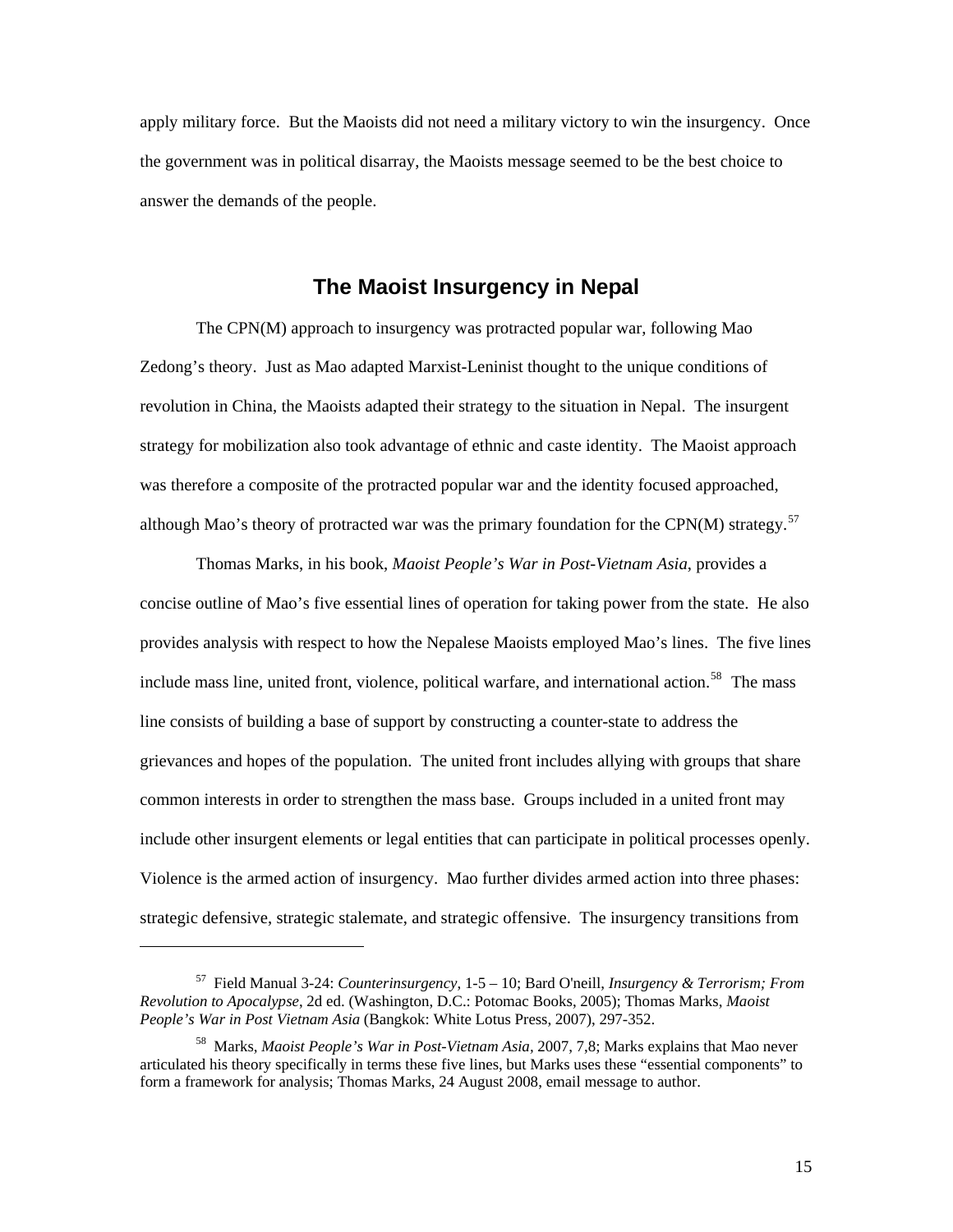<span id="page-20-0"></span>one phase to the next as it gains strength. The party builds its mass base during the strategic defensive, relying mostly on guerilla tactics. As it gains strength with respect to the state, the insurgency moves to strategic stalemate, employing regular forces in mobile warfare as well as guerilla units. When the insurgent strength exceeds that of the state it can transition to the offensive using regular forces to seize and hold terrain. Concurrent with armed action is political warfare. Political action includes negotiations and legal action to undermine the enemy. International action includes engagement with other state or non-state actors to place pressure on the state and provide support to the insurgents.<sup>[59](#page-20-1)</sup> The Nepalese Maoists employed these lines of operation to undermine the Nepalese government.

#### **Mass Line**

Mao wrote of his five lines, as with most of his theory, in the context of war against Japan. He learned and subsequently employed his strategy of protracted war fighting the Chinese Nationalists. Thomas Marks defines Mao's mass line: "Organizing an alternative society through the construction of clandestine infrastructure, that is, a counter-state. Local socio-economic grievances and aspirations are to be addressed by cadre, who then connect solutions to the party's political mechanism...The approach seeks a mass base."<sup>[60](#page-20-2)</sup> FM 3-24 defines the mass base as consisting "of the followers of the insurgent movement – the supporting populace."<sup>[61](#page-20-3)</sup> The mass line is what connects the grievances of the people to the goals of the party. Mao explains in his writings that the establishment of base areas is "important and essential because of the protracted nature and ruthlessness of the war.<sup>[62](#page-20-4)</sup> Mao explains that the base areas sustain guerilla operations

<sup>59</sup> Marks, *Maoist People's War in Post-Vietnam Asia*, 7-14.

 $60$  Ibid., 7.

<sup>61</sup> Field Manual 3-24: *Counterinsurgency*, 1-12.

<span id="page-20-4"></span><span id="page-20-3"></span><span id="page-20-2"></span><span id="page-20-1"></span><sup>62</sup> Mao Zedong, "Problems of Strategy in Guerilla War Against Japan," (May 1938) in *Selected Military Writings of Mao Tse-Tung* (Fort Leavenworth: Combat Studies Institute), 167.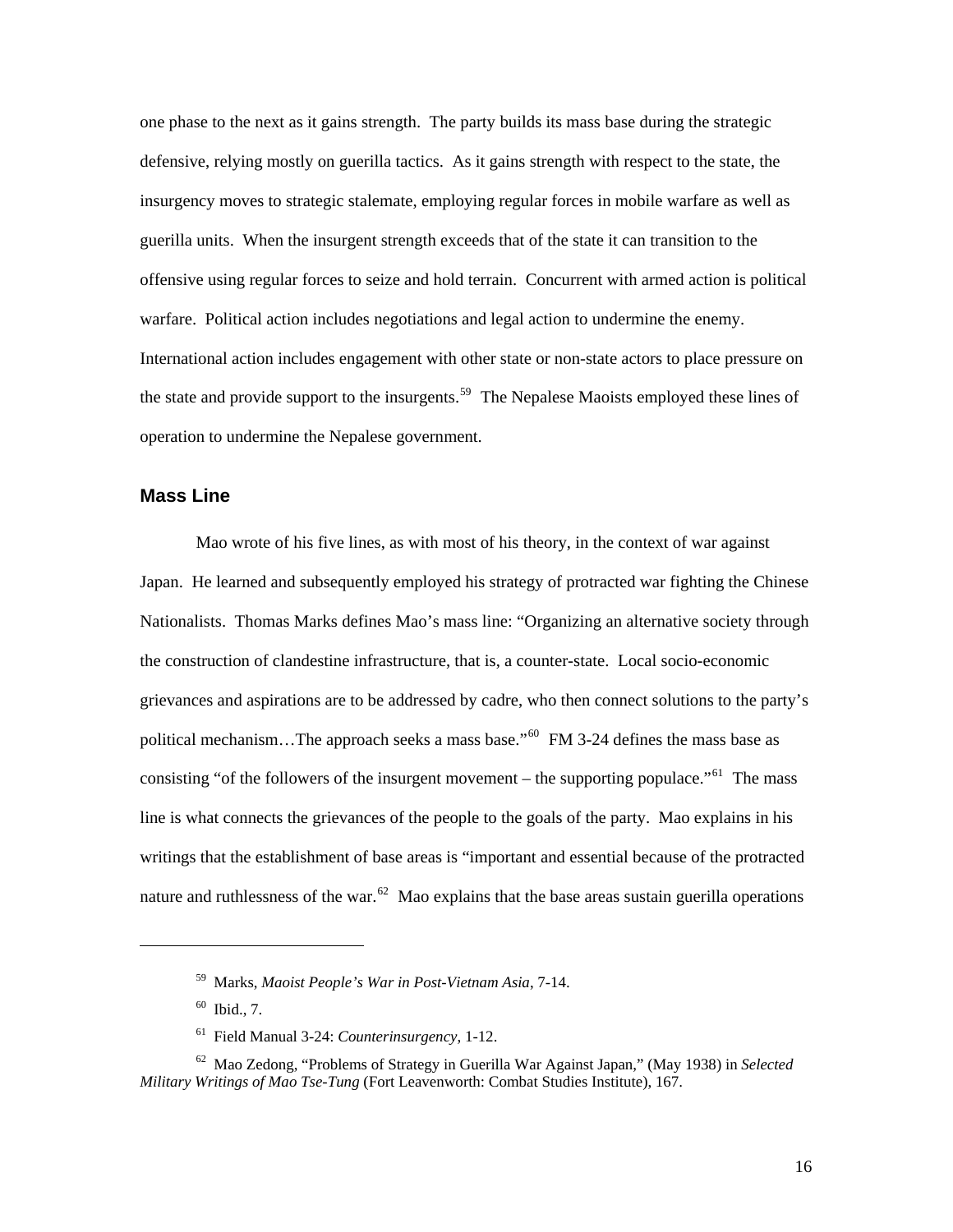and allow party cadre to expand support. He describes the base areas as analogous to a "rear area" for guerilla forces: "They are the strategic bases on which the guerilla forces rely in performing their strategic tasks and achieving the object of preserving and expanding themselves and destroying and driving out the enemy…guerilla warfare could not last long or grow without base areas."[63](#page-21-0) Mao goes on to explain that the base areas are primarily for building an armed force, and are additionally for arousing the people to action. He also describes the importance of economic conditions in the base area, emphasizing the importance of equal distribution of financial burdens and protection of commerce.<sup>[64](#page-21-1)</sup> In Nepal, the CPN(M) used Mao's concept of base areas as a blueprint for building their own mass line.

To support a strategy of protracted war, the Maoists established their initial base areas among the Kham Magars in the remote western provinces of Rolpa and Rukkum where poverty was severe and the reach of the government weak. The CPN(M) needed to recruit, train, and equip an army. According to Thomas Marks, the party took advantage of the disaffected *dalits*, or untouchable caste, in the hill tribe areas.<sup>[65](#page-21-2)</sup> The Maoist message appealed to people who felt the government had done nothing to help them. Deepak Thapa explains that the "Maoists found fertile grounds" in the western hill areas which had seen little development.<sup>[66](#page-21-3)</sup> The communist cadre provided promise of relief from structural economic, social, cultural, and political inequalities. Michael Hutt explains that the Maoist operational strategy was to "banish the state" and gradually encircle the towns and cities.<sup>[67](#page-21-4)</sup> Tactics included political indoctrination of villagers and armed attacks on government officials and police posts. The Maoist objective with respect to establishing the base areas was replacement of state institutions with people's governments,

<span id="page-21-3"></span><span id="page-21-2"></span><span id="page-21-1"></span><span id="page-21-0"></span> $\overline{a}$ 

<sup>&</sup>lt;sup>63</sup> Mao Zedong, "Problems of Strategy in Guerilla War Against Japan," 167,168.

<sup>64</sup> Ibid., 174.

<sup>65</sup> Marks, *Maoist People's War in Post-Vietnam Asia*, 303, 310.

<sup>66</sup> Thapa, *A Kingdom Under Siege: Nepal's Maoist Insurgency, 1996 to 2004*, 63.

<span id="page-21-4"></span> $67$  Hutt, "Introduction: Monarchy, Democracy, and Maoism in Nepal," 5,6.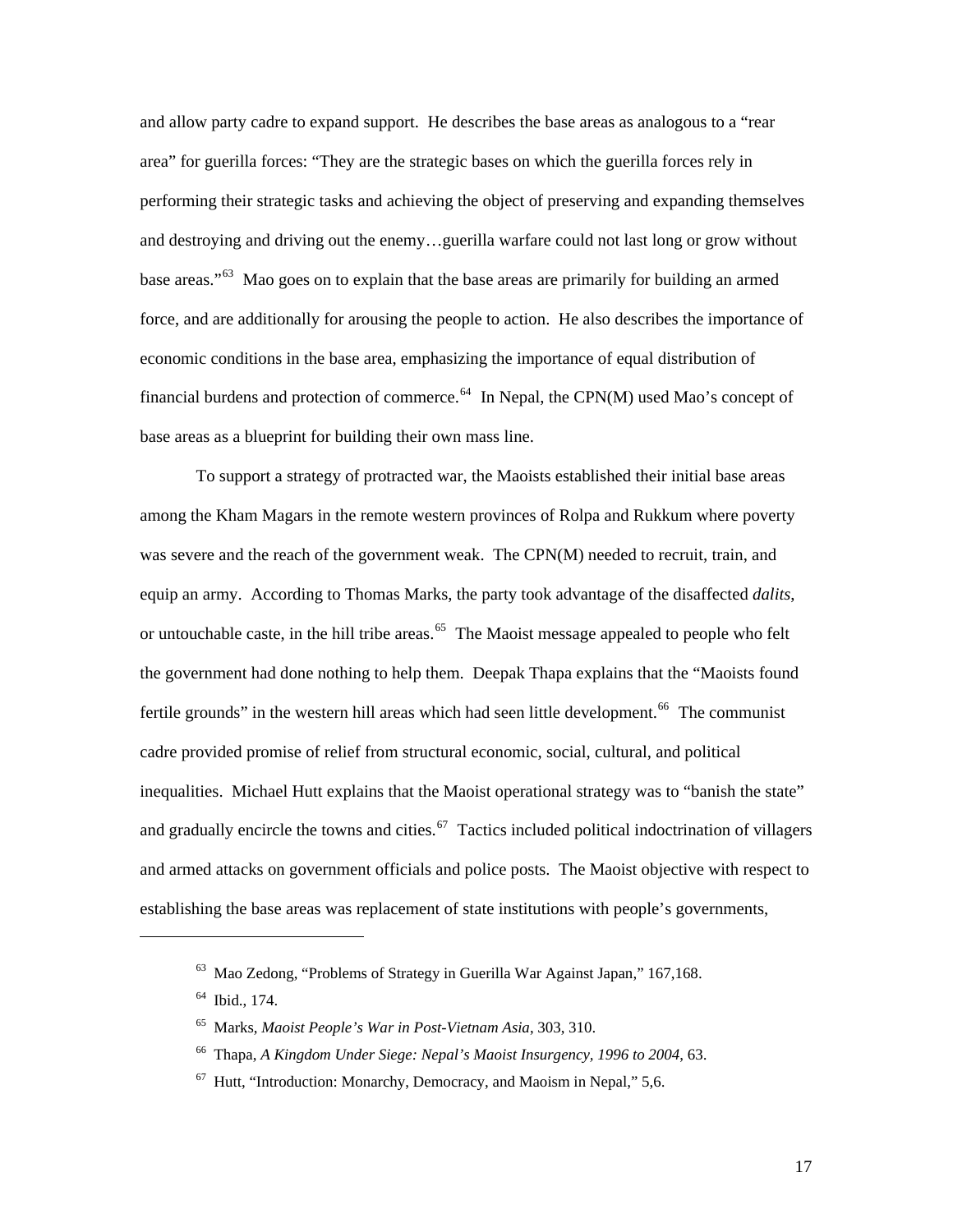<span id="page-22-0"></span>beginning with at the local level and eventually expanding into districts. The government response was repressive, further driving villagers to the Maoists.<sup>[68](#page-22-1)</sup> By mid 2000, the Maoists gained considerable strength in the countryside, filling a vacuum that the government left. The Maoists staged rallies and used propaganda to bolster their efforts. Two states existed, with government maintaining district positions while the Maoist counter-state controlled much of the countryside.<sup>[69](#page-22-2)</sup> The strength of the CPN(M) in the countryside eventually allowed them to a stable base from which to influence Kathmandu through political action and mobilization of people in the urban areas.

# **United Front**

<span id="page-22-1"></span>-

A united front of various factions that share common interests gives strength to the overall cause and additional power to the mass base. Marks describes the united front as "making common cause with those individuals and groups who share concerns but not necessarily goals."<sup>[70](#page-22-3)</sup> Mao's "Anti-Japanese United Front" was necessary to "persevere in the War of Resistance" and to "arouse the full initiative and enthusiasm of the entire army and the entire people in the fight…and so win final victory."<sup>[71](#page-22-4)</sup> Mao recognized that the core party faithful did not have the strength to win without help. Likewise, the Maoists in Nepal were initially small enough to receive little attention from the government.

 The Maoists allied with other factions of the communist party and leveraged the grievances of different groups, not all of which were communist. Ethnic, regional, and tribal groups as well as those concerned with educational and class issues mobilized under the

<sup>&</sup>lt;sup>68</sup> Hutt, "Introduction: Monarchy, Democracy, and Maoism in Nepal," 6.

<sup>69</sup> Thapa, *A Kingdom Under Siege: Nepal's Maoist Insurgency, 1996 to 2004*, 106-109.

<sup>70</sup> Marks, *Maoist People's War in Post-Vietnam Asia*, 7.

<span id="page-22-4"></span><span id="page-22-3"></span><span id="page-22-2"></span><sup>71</sup> Mao Zedong, "On Protracted War," (May 1938) in *Selected Military Writings of Mao Tse-Tung* (Fort Leavenworth: Combat Studies Institute), 261.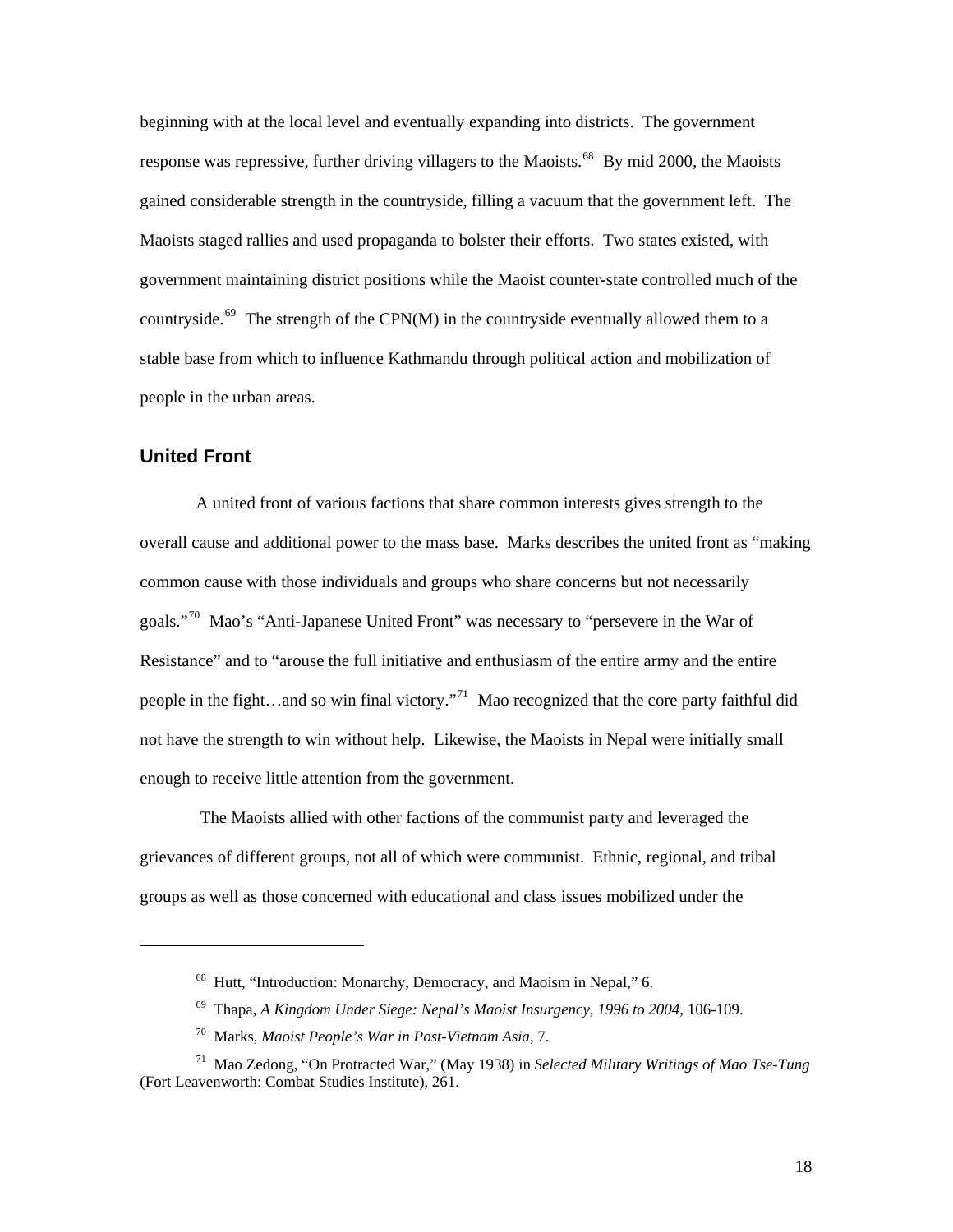<span id="page-23-0"></span> $CPN(M)$ .<sup>[72](#page-23-1)</sup> Prior to initiating people's war, the communists disbanded the United People's Front and replaced it with a "revolutionary united front." Thapa outlines the importance of the united front to the CPN(M): "...without broad-based mass support, the battle against the state was not believed to be possible…"[73](#page-23-2) Prachanda, in a 1998 issue of *The Worker*, pronounced that though the people's war, "oppressed nationalities," such as the Magars, Gurungs, Tamangs, Newars, Tharus, Rais, Limbus, and Madhesis were gaining fighting for their own rights. He also championed the rebellion of *dalits* against the "feudal state of high caste Hindus."[74](#page-23-3) In this respect, the Maoist insurgency took on a populist tone through the united front based on diverse socio-cultural interests. The grievances of these groups fit somewhat naturally with the aims of the communists. The common enemy was a self-serving state apparatus that had perpetuated an unjust caste system and had failed to bring development or freedom to the population.

#### **Violence**

l

When the CPN(M) initiated people's war, it was relatively small and not widely known. At the start, the Maoists were ill-equipped and outnumbered. But Mao had provided a strategy through his three phases of insurgency: "The first stage covers the period of the enemy's strategic offensive and our strategic defensive. The second stage will be the period of the enemy's strategic consolidation and our preparation for the counter-offensive. The third stage will be the period of our strategic counter-offensive and the enemy's strategic retreat."<sup>[75](#page-23-4)</sup> The first, strategic defensive, describes the initial strategy when the insurgents are weak. The

<span id="page-23-1"></span><sup>72</sup> Marks, *Maoist People's War in Post-Vietnam Asia*, 304; Thapa, *A Kingdom Under Siege: Nepal's Maoist Insurgency, 1996 to 2004*, 105,106.

<sup>73</sup> Thapa, *A Kingdom Under Siege: Nepal's Maoist Insurgency, 1996 to 2004*, 105.

<span id="page-23-4"></span><span id="page-23-3"></span><span id="page-23-2"></span><sup>74</sup> Thapa, *A Kingdom Under Siege: Nepal's Maoist Insurgency, 1996 to 2004*, 105,106.; "Nepal: Report From the Battlefield," in *Revolutionary Worker* #964, (July 5, 1998). [http://revcom.us/a/v20/960-](http://revcom.us/a/v20/960-69/964/nepal.htm) [69/964/nepal.htm](http://revcom.us/a/v20/960-69/964/nepal.htm) (accessed February 18, 2009).

 $75$  Mao, "On Protracted War," 210, 211.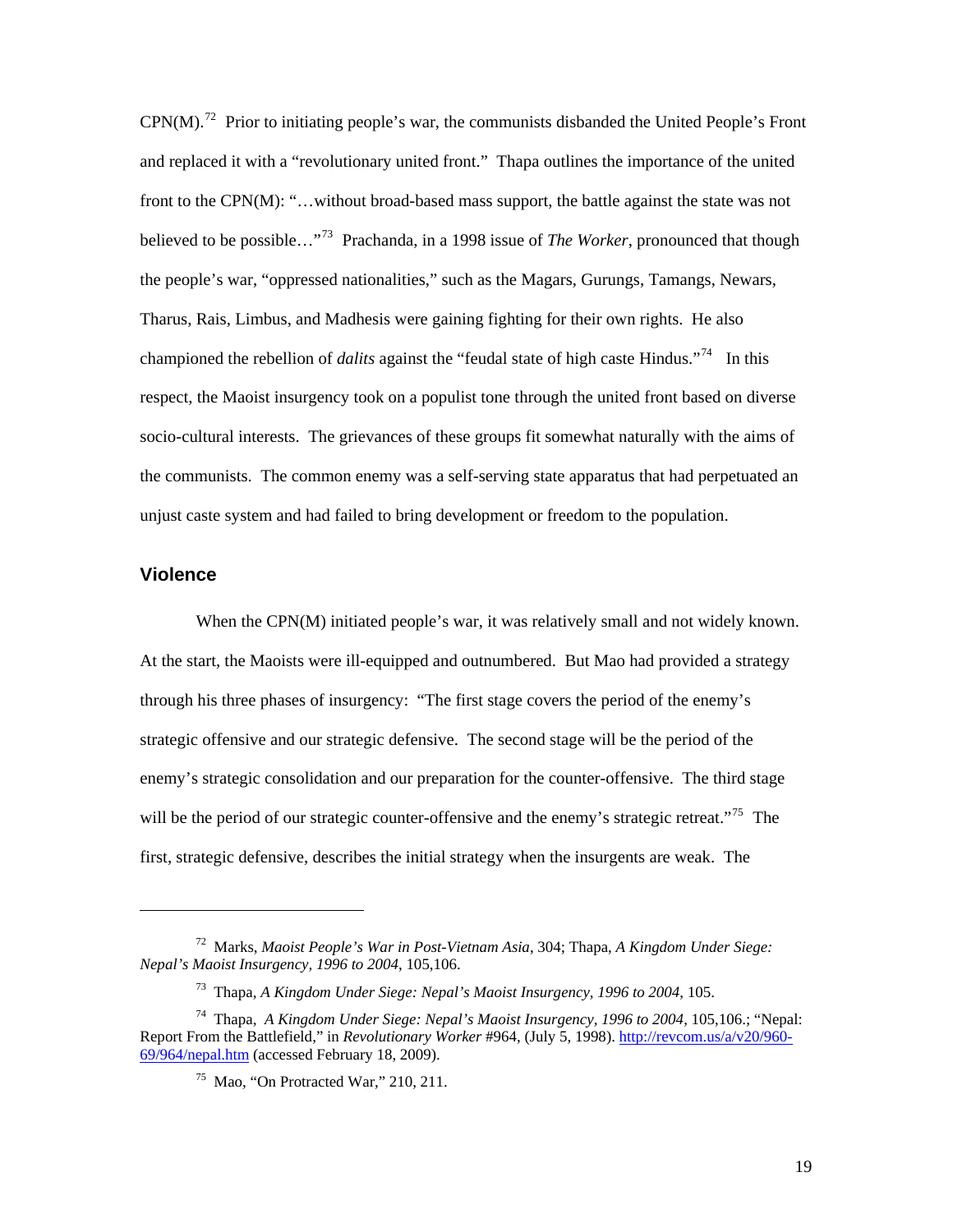strategic defensive includes small-scale guerilla action and recruitment to expand the base of support. When the insurgents gain enough strength, they can transition to strategic stalemate. During strategic stalemate, the insurgents achieve military parity with the government forces in some areas and can conduct larger scale raids. When the insurgents become stronger than the state, they transition to the strategic offensive. During the strategic offensive, the insurgents use conventional operations with regular troops to defeat the government forces.<sup>[76](#page-24-0)</sup>

 The Maoists use of armed action grew over the course of the conflict, following Mao's theories. From 1996 until 2001, the Maoists fought according to the strategic defensive, expanding their base and conducting small guerilla actions against the police and government institutions.<sup>[77](#page-24-1)</sup> The CPN(M) transitioned from strategic defensive to strategic stalemate, or "strategic balance," in 2002 after the announcement of "Prachanda Path."<sup>[78](#page-24-2)</sup> They never truly transitioned to the strategic offensive. After the entry of the Royal Nepalese Army into the counterinsurgency after the 2001 declaration of emergency, the Maoists never achieved military dominance. Instead, the CPN(M) achieved military stalemate with the army and concluded the insurgency through peace-talks once political conditions shifted in their favor after King Gyanendra's 2005 seizure of political power.<sup>[79](#page-24-3)</sup>

At the start of the strategic defensive, the Maoists were weak and had a small following. Weapons and equipment were in short supply. The guerillas relied on captured weapons from the raids on police stations to arm their new force. Meanwhile, the communist cadre recruited new membership. As Krishna Hachhethu describes, the Maoist plan of action during the strategic

<sup>76</sup> Field Manual 3-24: *Counterinsurgency*, 1-6.

<sup>77</sup> Thapa, *A Kingdom Under Siege: Nepal's Maoist Insurgency, 1996 to 2004*, 98, 99.

<span id="page-24-2"></span><span id="page-24-1"></span><span id="page-24-0"></span><sup>78</sup> Sharma, "The Maoist Movement; an Evolutionary Perspective," 51-55; Thapa, *A Kingdom Under Siege: Nepal's Maoist Insurgency, 1996 to 2004*, 99.

<span id="page-24-3"></span> $79$  Paul Moorcraft, "Revolution in Nepal: Can the Nepalese Army Prevent a Maoist Victory?" *RUSI Journal* 151, No.5 (October 2006): 45.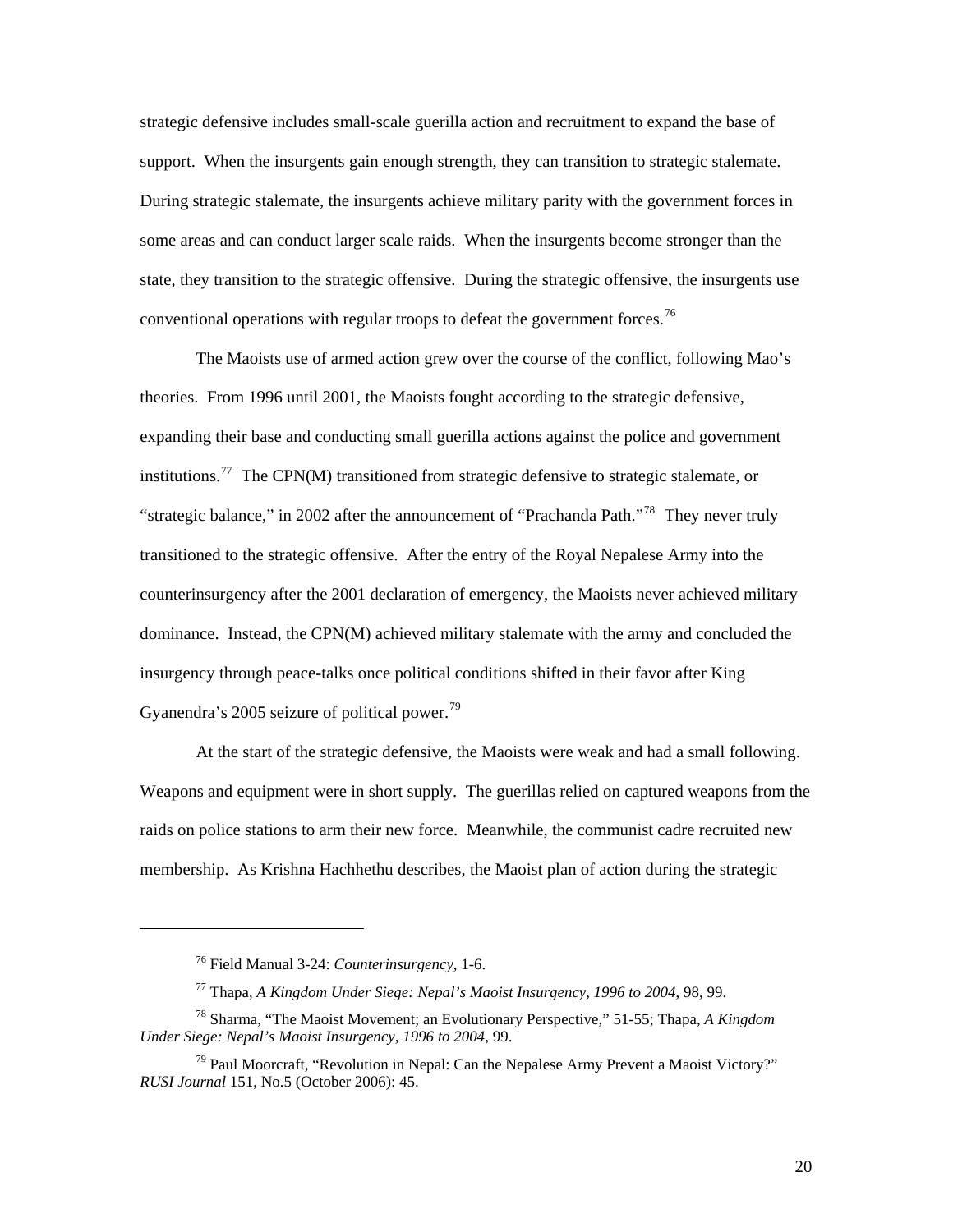defensive was to 1) disarm the local people, 2) kill certain public individuals (thugs, exploiters, and informants), 3) target banks, NGO's, and IGO's, 4) attack police stations, and 5) establish their own governments at the local and eventually district levels.<sup>[80](#page-25-0)</sup> The Maoists cycled through six plans in the course of strategic defensive. The first plan for initiation of the insurgency in 1996 called for 80% publicity, 15% destruction, and 5% "other" activities. The second plan, covering the period from March 1996 until June 1997, included eliminating selected enemy, capturing weapons, and developing guerilla-zones. The third plan, covering June 1997 through approximately June 1998, increased guerilla action, developed capability to eventually fight the RNA, and increased political pressure. The fourth plan, starting in October 1998, called for wide scale coordinated attacks against the police and government institutions. The fifth plan, starting in August 1999, included expanding the base areas, destruction of police, and larger scale coordinated attacks. The sixth plan, covering July 2000 until February 2001, called for an increase in guerilla action and an attack on the district headquarters at Dunai.<sup>[81](#page-25-1)</sup>

 At the Second National Conference of the CPN(M) in February 2001, the Maoists announced "Prachanda Path." Prachanda Path, borrowing from *Sendero Luminoso* in Peru, deviated from communist fundamentalism and the Maoist construct in order to adapt to the Nepali context. It was a fusion of the Chinese model of protracted people's war in villages and towns and the Russian model of general armed insurrection to expand the base and move towards a people's government in the center.<sup>[82](#page-25-2)</sup> The Maoists adopted a three-in-one strategic framework

<span id="page-25-0"></span><sup>80</sup> Krishna Hachhethu, "The Nepali State and the Maoist Insurgency, 1996-2001," in *Himalayan People's War: Nepal's Maoist Rebellion*, ed. Michael Hutt (Bloomington: Indiana University Press, 2004), 67,68.

<sup>&</sup>lt;sup>81</sup> Sharma, "The Maoist Movement; an Evolutionary Perspective," 51-53.

<span id="page-25-2"></span><span id="page-25-1"></span><sup>82</sup> Marks, *Maoist People's War in Post-Vietnam Asia*, 305-317; Sharma, "The Maoist Movement; an Evolutionary Perspective," 53; Thapa, *A Kingdom Under Siege: Nepal's Maoist Insurgency, 1996 to 2004*, 113.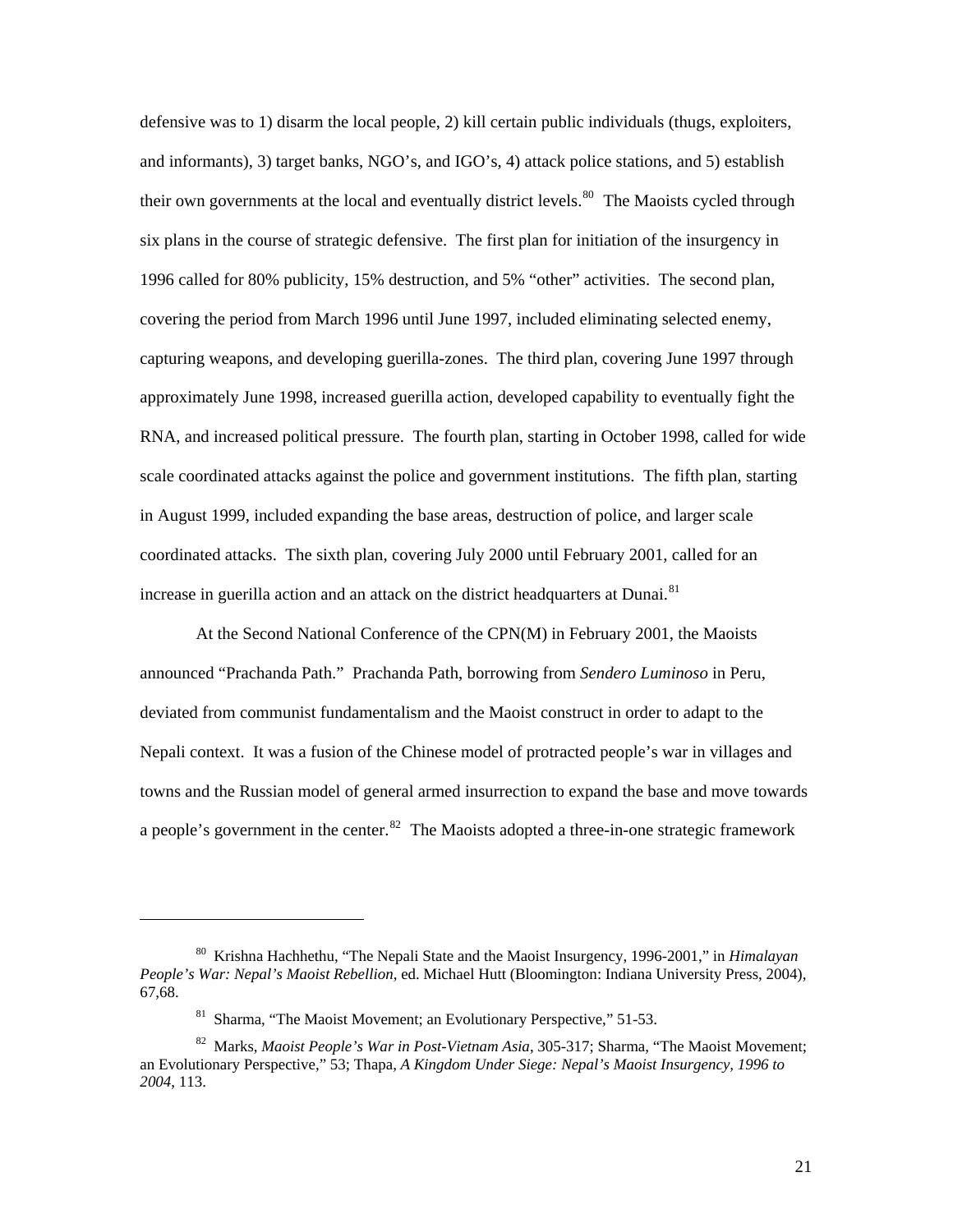for revolution consisting of the party, the revolutionary united front, and the people's army.<sup>[83](#page-26-0)</sup> The aim of the CPN(M) was to use people's war to expand the base in the villages and instigate revolt at the urban government center in Kathmandu. The Maoists encircled the city from the countryside.<sup>[84](#page-26-1)</sup> The Maoists recognized Kathmandu as the political center of gravity for Nepal. A successful insurgency would have to include action against the heart of the government. With the government declaration of emergency in 2001, the Maoists increased direct attacks against the RNA. The insurgency escalated in scale and violence as the government began to treat the Maoists as a terrorist threat rather than a law enforcement challenge. The Maoists also realized that in strict adherence to people's war, the CPN(M) had missed opportunities for shortening the insurgency through political engagement. $85$  The new strategy included engaging in peace talks. Between 2001 and 2005, the Maoists conducted their most violent and large-scale attacks while engaging in several rounds of negotiation. The strategic stalemate phase ended in 2005 with a political agreement rather than with a transition to strategic offensive.<sup>[86](#page-26-3)</sup> While both the NA and the People's Liberation Army (PLA), now officially named as the military arm of the CPN(M), can subsequently claim victory if they arrange the facts to serve their respective arguments, the ultimate result of the 2006 political agreement was a big Maoist win in the 2008 elections to the constituent assembly.

<span id="page-26-0"></span> $\overline{a}$ 

<sup>83</sup> Thapa, *A Kingdom Under Siege: Nepal's Maoist Insurgency, 1996 to 2004*, 103.

<sup>&</sup>lt;sup>84</sup> Sharma, "The Maoist Movement; an Evolutionary Perspective," 53, 54.

<sup>85</sup> Marks, *Maoist People's War in Post Vietnam Asia*, 304.

<span id="page-26-3"></span><span id="page-26-2"></span><span id="page-26-1"></span><sup>86</sup> John Mackinlay, "Nepal's Transition to a Post-Insurgency Era," *RUSI Journal* 152, No.3 (June 2007):42-46.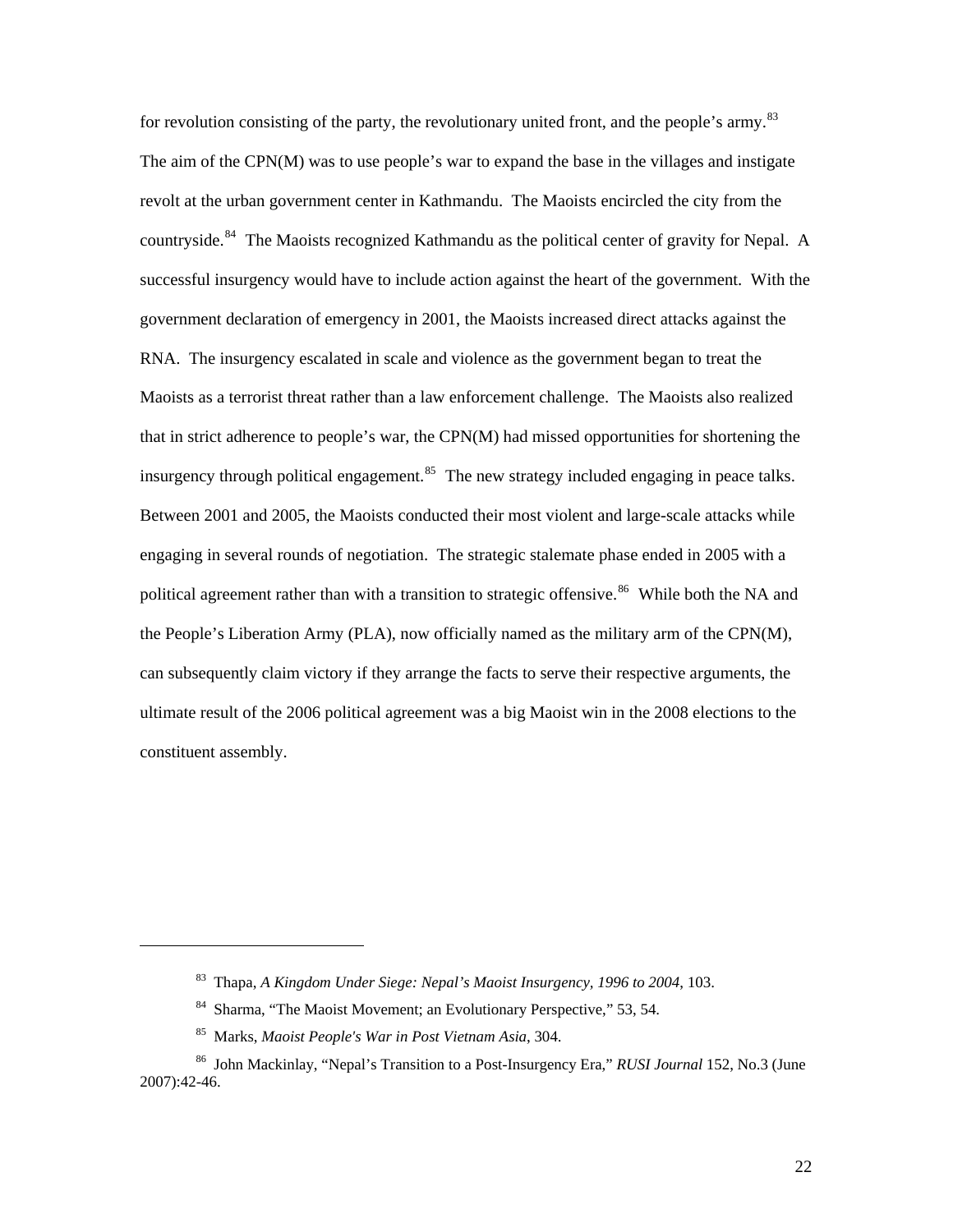#### <span id="page-27-0"></span>**Political Warfare**

1

Mao describes political warfare directed against the enemy as aimed at "destruction of the unity of the enemy."[87](#page-27-1) Thomas Marks describes political warfare as non-violent methods of undermining enemy morale or "engaging in negotiations as an adjunct to violence."<sup>[88](#page-27-2)</sup> The CPN(M) was successful in manipulating the government and taking advantage of natural rifts. By concentrating action against the police for the first half of the insurgency from 1996 until 2001, the Maoists exacerbated the perceived separation between the police forces who were connected to the political parties in parliament and the Royal Nepali Army which served the King. The tension between the parliamentary parties and the King was another leverage point for the Maoists, particularly after the 2001 massacre of the royal family and Gyranendra's subsequent takeover of executive power. The Maoists also targeted the political parties unequally, attacking members of the Nepali Congress while leaving the opposition CPN(UML) relatively untouched.<sup>[89](#page-27-3)</sup>

On a local level, political mobilization was a major component to solidifying Maoist control of local areas in the countryside. The CPN(M) established People's Governments where the insurgents had pushed the state out. They created a system of economic self-sustainability, small farm cooperatives, taxation, and land redistribution. They also pushed for socio-cultural changes, replacing the old order with a new communist culture.<sup>[90](#page-27-4)</sup>

The Maoists repeatedly stated their desire to resolve the conflict with a political solution. But, as Marks describes, such statements could be deceptive since the Maoist aim was to

<span id="page-27-1"></span><sup>87</sup> Mao Tse-Tung, *On Guerilla Warfare*, Samuel Griffith, trans. (1961; repr., Urbana: University of Illinois Press, 2000), 90.

<sup>88</sup> Marks, *Maoist People's War in Post Vietnam Asia*, 8.

<span id="page-27-4"></span><span id="page-27-3"></span><span id="page-27-2"></span><sup>89</sup> Paudel, "The Price of Maoist Insurgency and Political Violence in Nepal," I-33, 34; Thapa, *A Kingdom Under Siege; Nepal's Maoist Insurgency, 1996 to 2004*, 31, 32.

<sup>&</sup>lt;sup>90</sup> Sharma, "The Maoist Movement; an Evolutionary Perspective," 45,46.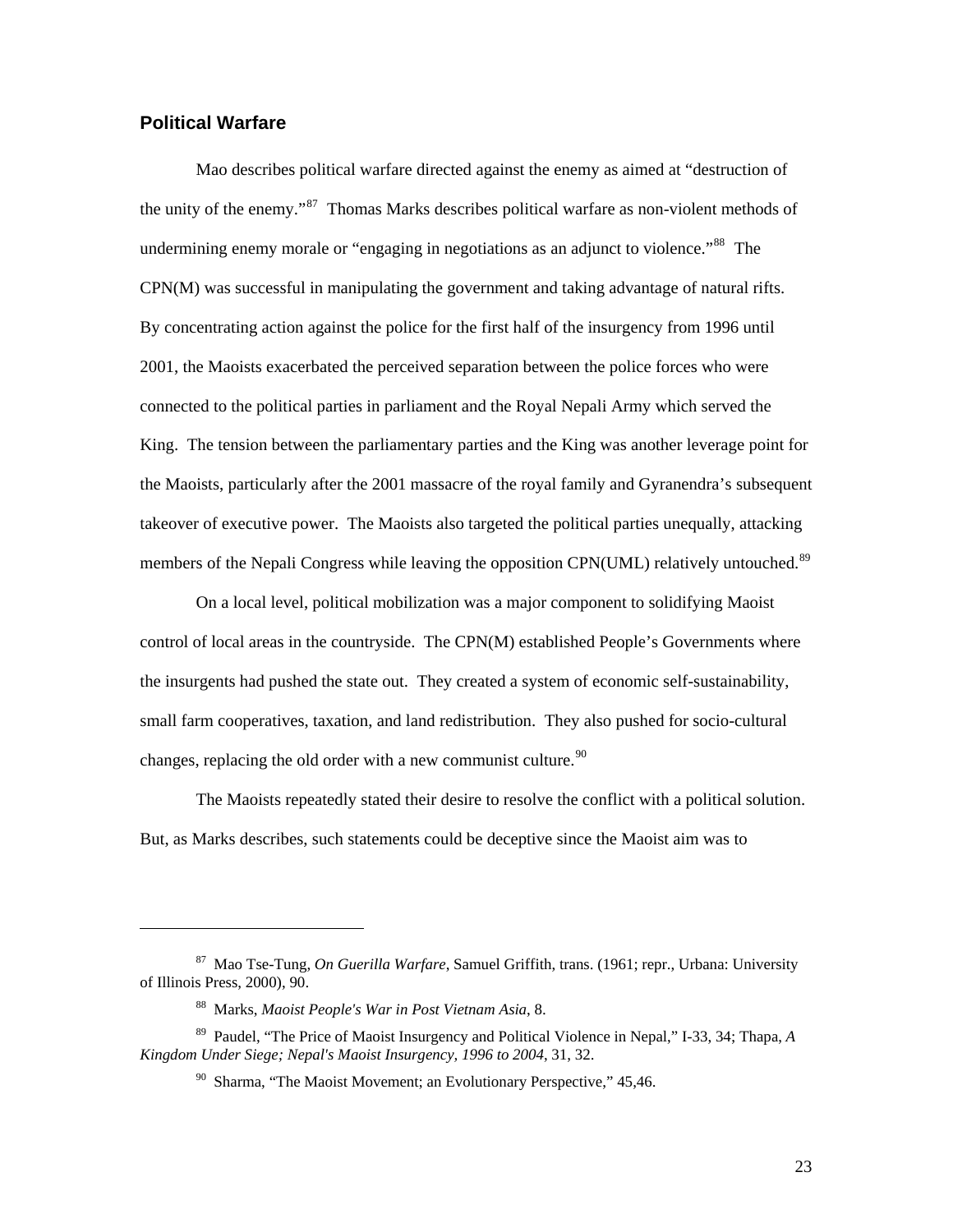<span id="page-28-0"></span>"negotiate the terms whereby the old order will disassemble itself."<sup>[91](#page-28-1)</sup> The CPN(M) twice followed negotiations in the name of "peace" with major offensives. The breakdown of talks in 2001 preceded the first attacks against RNA targets while the talks in August 2003 ended with a major Maoist offensive.<sup>[92](#page-28-2)</sup> It was through negotiations with the Seven Party Alliance (SPA) in 2005 that the Maoists eventually achieved much of what they had sought, to include provisions for election of a constituent assembly and redrafting of the constitution.<sup>[93](#page-28-3)</sup> The old order essentially disassembled itself by allowing the CPN(M) to join the government as a legal entity and eventually win majority rule by way of a peaceful democratic process.

#### **International Action**

 The CPN(M) is a member of The Revolutionary Internationalist Movement (RIM) and the Co-ordination Committee of Maoist Parties and Organizations of South Asia (CCOMPOSA). The RIM is an organization of revolutionary parties committed to Marxism-Leninism and Maoist thought.<sup>[94](#page-28-4)</sup> The CCOMPOSA is a similar grouping of Maoist parties inaugurated in June 2001 specific to South Asia.<sup>[95](#page-28-5)</sup> Both serve as forums for political statements and expression of ideology. Neither provided direct material support to the CPN(M), but provided outlets for political expression as well as avenues to influence other nations to not support the Nepalese government.<sup>[96](#page-28-6)</sup>

<sup>91</sup> Marks, *Maoist People's War in Post Vietnam Asia*, 304.

<sup>&</sup>lt;sup>92</sup> Ibid., 324, 325.

<span id="page-28-3"></span><span id="page-28-2"></span><span id="page-28-1"></span><sup>93</sup> Jane's Information Group, "Executive Summary, Nepal," August 8, 2008. <http://search/janes.com> (accessed August15, 2008).

<span id="page-28-4"></span><sup>94</sup> Thapa, *A Kingdom Under Siege: Nepal's Maoist Insurgency, 1996 to 2004*, 28, 29; Revolutionary Internationalist Movement,<http://rwor.org/s/corim.htm>(accessed February 18, 2009).

<span id="page-28-6"></span><span id="page-28-5"></span><sup>&</sup>lt;sup>95</sup> Ghimire, "The Many Dimensions of Nepali Insurgency," II-9 – 11; South Asia Terrorism Portal, <http://satp.org/satporgtp/countries/nepal/index.html>(accessed February 19, 2009).

<sup>96</sup> Marks, *Maoist People's War in Post Vietnam Asia*, 305.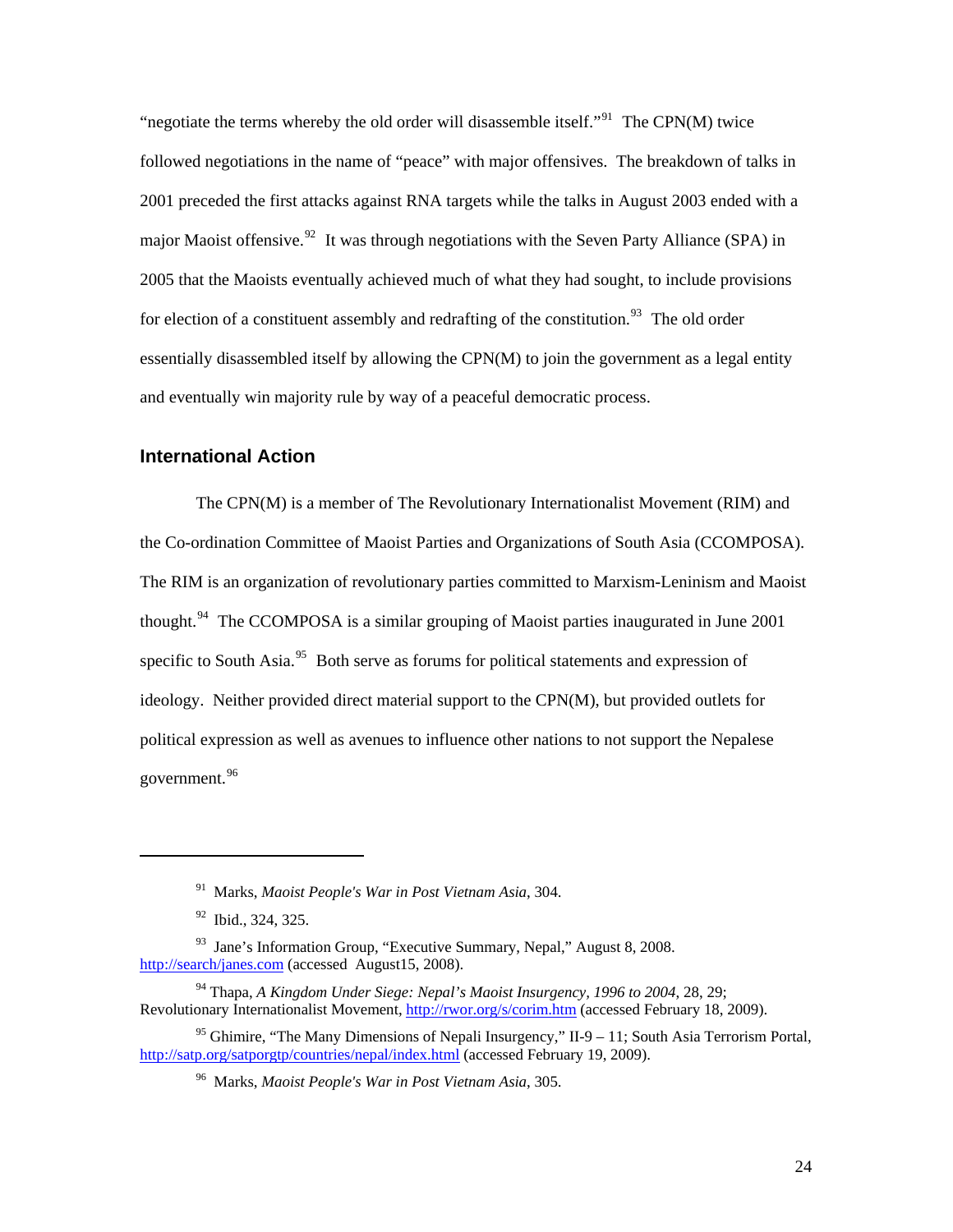A significant international relationship for the CPN(M) was with communist supporters inside India. The Maoists used India as a safe haven and conducted training in camps with Indian communists.<sup>[97](#page-29-0)</sup> Prior to 2001, the Indian government also quietly tolerated the Nepalese communist presence within its borders despite the Maoists view of India as an enemy.<sup>[98](#page-29-1)</sup> India viewed Nepal as a buffer with China and resisted foreign intervention in the conflict while, for a time, working with both sides. After 2001, however, the Indian government ceased its passive tolerance of the newly labeled Maoist "terrorists" and provided aid to the RNA until Nepal's declaration of emergency rule raised concerns over the impairment of democracy.<sup>[99](#page-29-2)</sup>

 Although it followed Maoist doctrine, the CPN(M) did not develop strong ties to China during the insurgency. The party has sought financial support from the People's Republic of China only after Pushpa Kamal Dahal's ascendance to the Prime Minister position in 2008. During the insurgency, although the Maoists tried to improve their relationship with China in order to counter the stated threat from India, the CPN(M) considered China to have departed from Maoist principles while the PRC officially considered the Nepalese Maoists to be a rogue entity and even offered some support to the government.<sup>[100](#page-29-3)</sup>

 The Maoists adapted Mao's theory to Nepal's unique conditions. The introduction of the "Prachanda Path" strategy accelerated Maoist success and allowed the CPN(M) to exploit the political fissures between the parties and the monarchy. The Maoists also benefited from the government's inability to govern the people in the interior of the country. Whether the CPN(M)

 $97$  Sharma, "The Maoist Movement; an Evolutionary Perspective," 42.

<span id="page-29-1"></span><span id="page-29-0"></span><sup>98</sup> Saubhagya Shah, "A Himalayan Red Herring? Maoist Revolution in the Shadow of the Legacy Raj," in *Himalayan People's War: Nepal's Maoist Rebellion*, ed. Michael Hutt (Bloomington: Indiana University Press, 2004), 210, 211; Hutt, "Introduction: Monarchy, Democracy, and Maoism in Nepal," 16.

<sup>99</sup> Vaughn, *Nepal: Background and U.S. Relations*, 16, 17.

<span id="page-29-3"></span><span id="page-29-2"></span><sup>&</sup>lt;sup>100</sup> Hutt, "Introduction: Monarchy, Democracy, and Maoism in Nepal," 55, 56; Vaughn, Nepal: *Background and U.S. Relations*, 16, 17.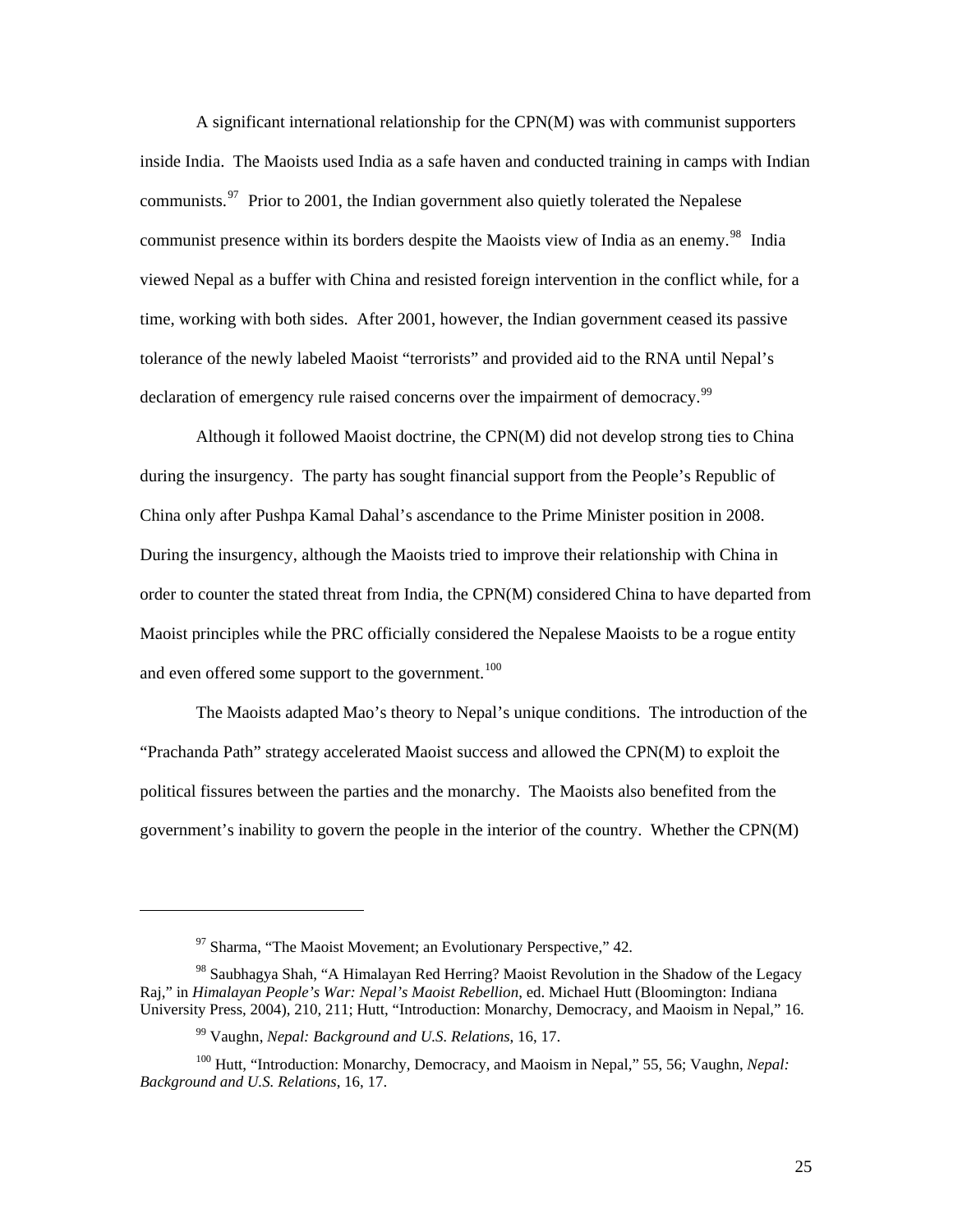can succeed as the new ruling party will depend on its ability to address the social, economic, and political needs of the various disaffected groups.

# **Government of Nepal Counterinsurgency Strategy**

While Maoist skill in waging insurgency contributed to their eventual success, internal political, economic, and social challenges to the Nepalese government's counterinsurgency effort were as much a factor in the outcome. The government of Nepal failed at counterinsurgency because it failed to address effectively the root social and economic causes of the conflict. The most critical mistake was in ignoring the social problems that plagued the country and gave fuel to the insurgency. While the Maoists placed ethnic and cultural dissatisfaction at the center of their strategy, the government lost popular support by ignoring complaints of disadvantaged ethnic groups and castes, conducting overly repressive operations that indiscriminately targeted uncommitted civilians.<sup>[101](#page-30-0)</sup> As a result, the population increasingly sided with the Maoists. Chaotic, adversarial internal politics and an overly military counterinsurgency strategy contributed to the government's inability to gain popular support or retain what little it had.<sup>[102](#page-30-1)</sup>

Popular support is the key terrain for which the insurgent and the counterinsurgent grapple. After his own deployment to Iraq, John Nagle writes in the preface to an updated edition of his book, *Learning to Eat Soup with a Knife*, "…the task of winning and keeping the support of the population is far more complex than I had understood."<sup>[103](#page-30-2)</sup> Nagle draws from British experience, saying, building relationships and cultural awareness helps produce actionable

<span id="page-30-0"></span><sup>101</sup> Sharma, "The Maoist Movement: An Evolutionary Perspective," 46-49; Thapa, *A Kingdom Under Siege: Nepal's Maoist Insurgency, 1996 to 2004*, 74-81.

<sup>&</sup>lt;sup>102</sup> Mackinlay, "Nepal's Transition to a Post-Insurgency Era," 42.

<span id="page-30-2"></span><span id="page-30-1"></span><sup>103</sup> John Nagle, *Learning to Eat Soup with a Knife: Counterinsurgency Lessons from Malaya and Vietnam*, 2005 ed. (Chicago: The University of Chicago Press, 2005), xiii.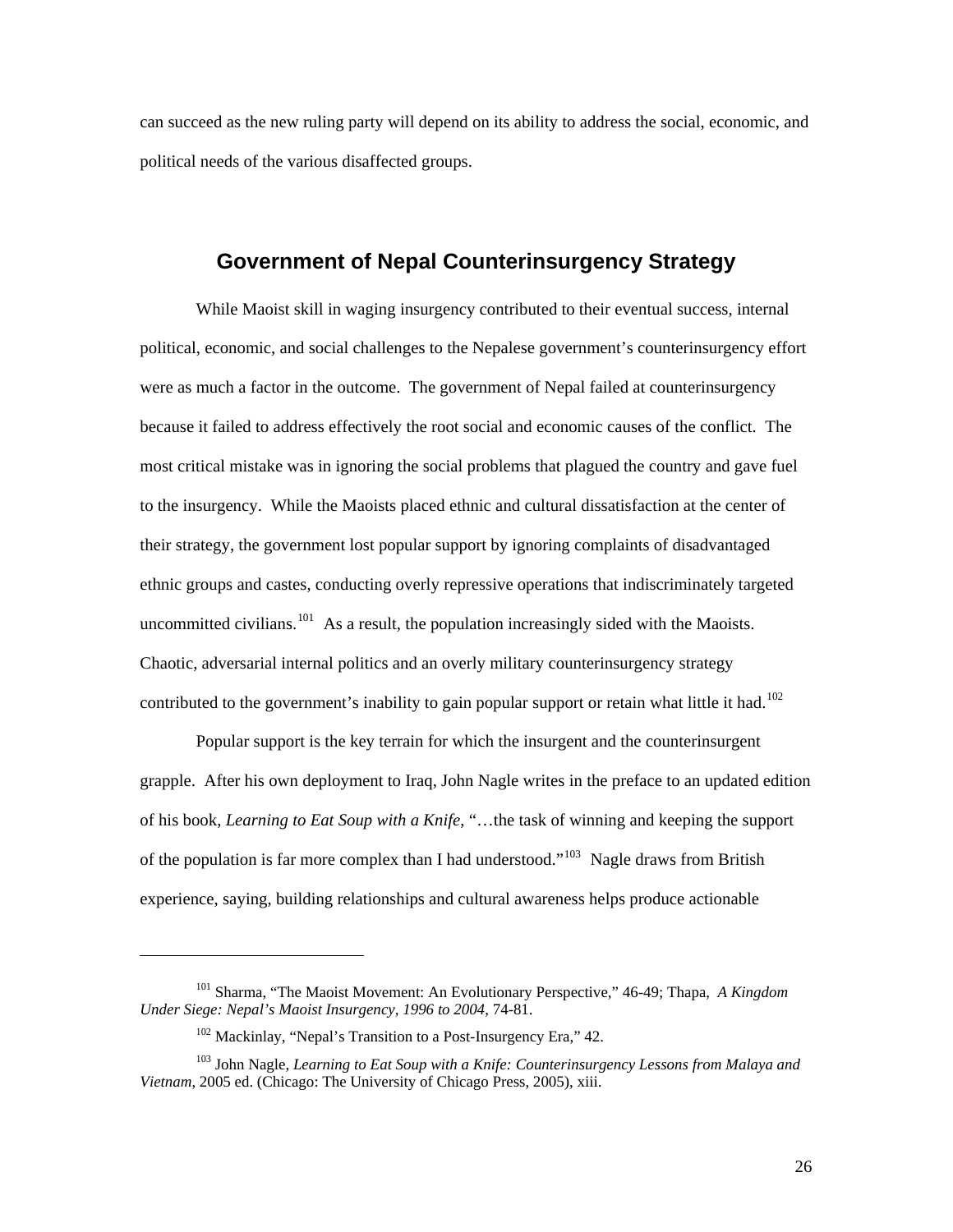intelligence. But good intelligence is not the only objective. David Galula's book,

*Counterinsurgency Warfare: Theory and Practice*, discusses popular support as "the objective" for both the counterinsurgent and the insurgent.<sup>[104](#page-31-0)</sup> For the counterinsurgent, popular support is critical to driving the enemy from an area. FM 3-24 calls legitimacy the government's objective: "The primary objective of any COIN operation is to foster development of effective governance by a legitimate government."<sup>[105](#page-31-1)</sup> The difficulty is in formulating an effective strategy to win the population in a given environment. The counterinsurgent's challenges are to first, determine what, given the specific context, drives popular support and second, to balance military force with political, economic, social, and other efforts.<sup>[106](#page-31-2)</sup> The Nepalese government and security forces failed to balance their approach and were therefore unable to restore effective governance.

While the initial political and law enforcement response to the Maoist insurgency may have been inappropriate, the Nepalese Army eventually developed sound counterinsurgency doctrine with help from American and British advisors. The NA counterinsurgency manual takes into account the three dominant cultures of Nepal and geographical regions (plains, hills and urban, and mountains).<sup>[107](#page-31-3)</sup> But despite the manual's cultural specificity, the Army could not implement it effectively without grounding in a coherent political strategy from the government. The Army's readiness for counterinsurgency was questionable in 2001 when it first joined the

<span id="page-31-0"></span><sup>&</sup>lt;sup>104</sup> David Galula, *Counterinsurgency Warfare: Theory and Practice*, (1964; repr., New York: Frederick A. Praeger Publishers, 2005), 75.

<sup>105</sup> Field Manual 3-24: *Counterinsurgency*, 1-21.

<span id="page-31-2"></span><span id="page-31-1"></span><sup>&</sup>lt;sup>106</sup> The importance of context refers to Mao's explanation of the uniqueness of revolution to a particular situation, as in China: Mao Zedong, "Problems of Strategy in China's Revolutionary War," in Combat Studies Institute, *Selected Military Writings of Mao Tse-Tung* (Fort Leavenworth: Command and General Staff College, 2007) 77-79, 92, 93.

<span id="page-31-3"></span> $107$  The Nepalese COIN manual, published approximately 2005, contains comprehensive tactical and operational doctrine as well as a chapter on theory and strategy. One chapter also includes a section on cultural intelligence, civic action, and public relations. Dr. Felix Moos retains a draft copy of the manual at the University of Kansas.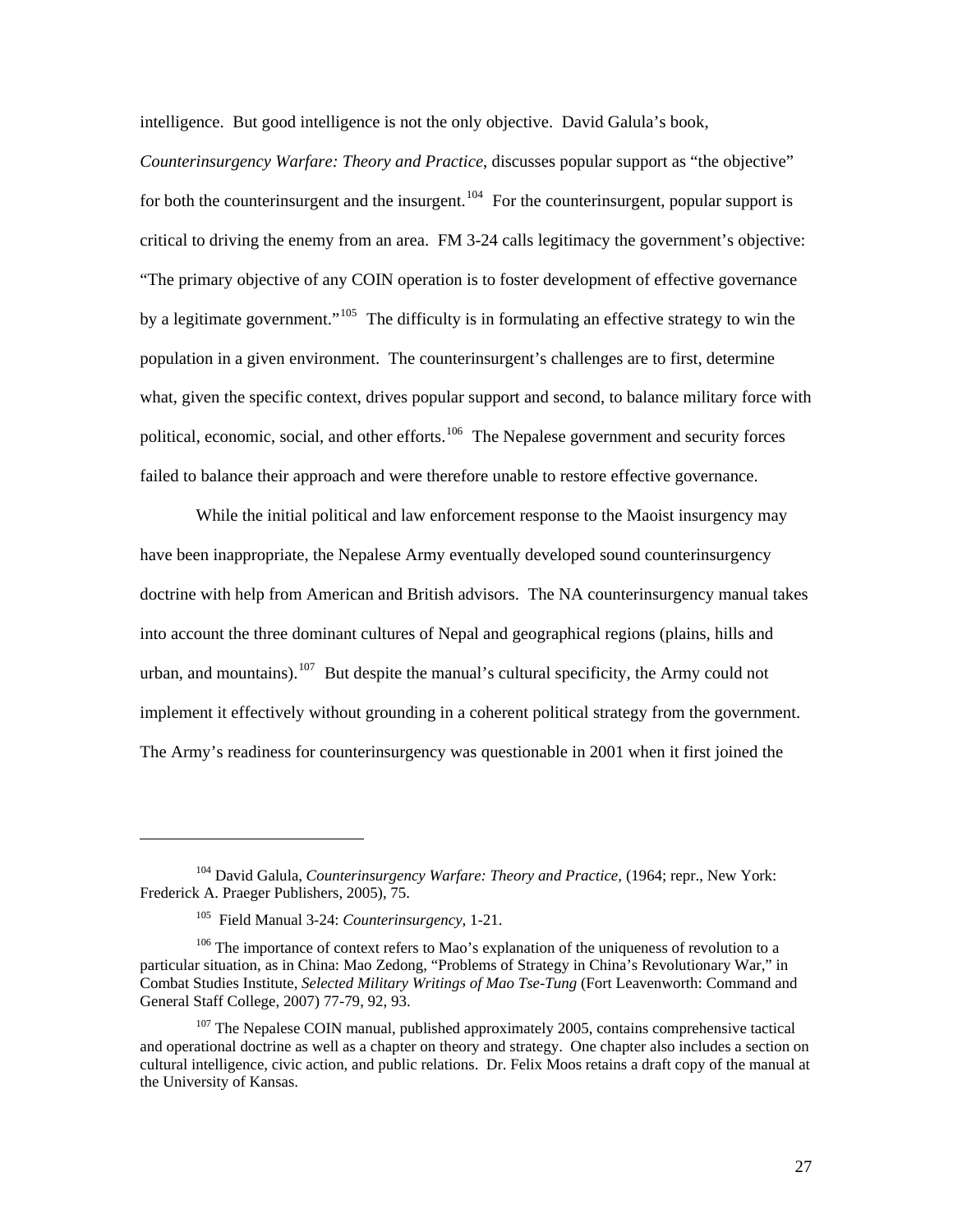police in battling with the insurgents.<sup>[108](#page-32-0)</sup> By 2005, however, the army had fought the Maoists to a military stalemate. Once the CPN(M) achieved stalemate with the army, the transition to a political agreement with the political parties obviated the Army's efforts.<sup>[109](#page-32-1)</sup> Since the Army had focused primarily on military force, it contributed very little if anything to winning back popular support. The Army's traditional allegiance to the maligned king further undermined its ability to influence the political environment, especially after the April 2006 protests.<sup>[110](#page-32-2)</sup>

The violence of the insurgency precipitated by both sides further strained the socioeconomic situation. Narendra Raj Paudel writes that the long-term costs in terms of lost governance, human rights, economic, and socio-cultural impacts outweigh the measurable economic and infrastructure costs. He reports that the insurgency and counterinsurgency directly affected 23 million lives, broke down social and communal bonds, spread insecurity and fear, disrupted education, transformed cultural affairs, and has created a crisis in land distribution.<sup>[111](#page-32-3)</sup> Blame rests with both sides. But without a workable solution from the government or the Army, the people looked to the Maoists, who had the initiative and were willing to address ethnic and social grievances. In gaining and retaining popular support, the CPN(M) had the advantage.

David Galula and FM 3-24 both emphasize popular support and legitimacy. Analysis of Nepal's counterinsurgency effort with respect to Galula's theory and US doctrine highlights the weaknesses in Nepal's strategy. The case of Nepal likewise reveals the limitations of US doctrine regarding cultural specificity in counterinsurgency.

In his chapter on counterinsurgency in the "hot revolutionary war," Galula lists four laws. The first deals with the support of the population, the second with the need for an active minority

<span id="page-32-3"></span><span id="page-32-2"></span><span id="page-32-1"></span><span id="page-32-0"></span><sup>&</sup>lt;sup>108</sup> Thapa, *A Kingdom Under Siege: Nepal's Maoist Insurgency, 1996 to 2004*, 136; the army did, however, have extensive peacekeeping experience under the auspices of various UN missions.

<sup>&</sup>lt;sup>109</sup> Mackinlay, "Nepal's Transition to a Post-Insurgency Era," 42-46.

<sup>&</sup>lt;sup>110</sup> Moorcraft, "Revolution in Nepal: Can the Nepalese Army Prevent a Maoist Victory?" 46.

<sup>&</sup>lt;sup>111</sup> Paudel, "The Price of Maoist Insurgency and Political Violence in Nepal," I-48, 49.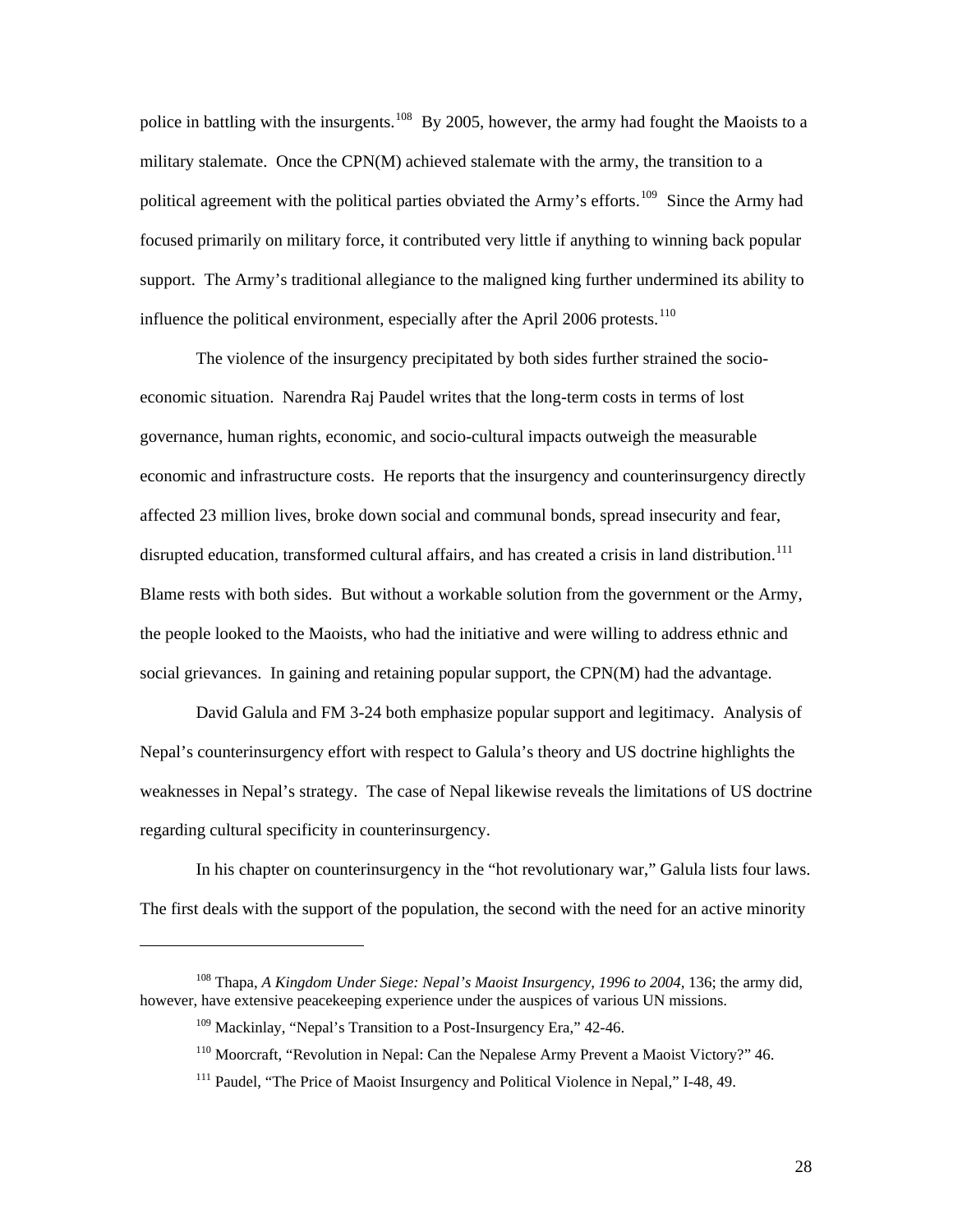in support of the counterinsurgent, the third with the conditional nature of support, and the fourth with the importance of means and effort. $112$ 

The first law, "The Support of the Population is as Necessary for the Counter-insurgent as for the Insurgent," emphasizes that the support of the population is critical for both sides. $113$ Galula explains that for tactical success to last, the counterinsurgent must defeat the insurgent's advantage with respect to the population:

The problem is, how to keep an area clean so that the counterinsurgent forces will be free to operate elsewhere. This can be achieved only with the support of the population. If it is relatively easy to disperse and expel the insurgent forces from a given area by purely military action, if it is possible to destroy the insurgent political organizations by intensive police action, it is impossible to prevent the return of the guerilla units and the rebuilding of the political cells unless the population cooperates. The population, therefore, becomes the objective…Its tacit support, its submission to law and order, its consensus…have been undermined by the insurgent's activity. And the truth is that the insurgent, with his organization at the grass roots, is tactically the strongest of opponents where it counts, at the population level. This is where the fight has to be conducted...<sup>[114](#page-33-2)</sup>

Galula indicates that the population ultimately decides who will govern. The insurgents have an advantage working at the local level unless the counterinsurgents can supplant them. While the RNA was able to dominate certain areas and start some development projects, political upheaval worked against military progress while development was on too small a scale to make a difference.<sup>[115](#page-33-3)</sup> The Army had some success, but never gained enough support from the majority of the population. Although many Nepalis had no particular desire to become communists, in th e end the Maoists either provided a better alternative or were more effective at coercion.

 At the start of the insurgency, Nepal was an example of failed development and bad governance. State withdrawal from the insurgency area only made it more difficult for the government to gain support from the population. Police repression and a singular focus on

<span id="page-33-0"></span><sup>112</sup> Galula, *Counterinsurgency Warfare: Theory and Practice*, 74-79.

<span id="page-33-1"></span><sup>113</sup> Ibid.*,* 74.

<span id="page-33-2"></span><sup>114</sup> Ibid.*,* 75.

<span id="page-33-3"></span><sup>115</sup> Marks, *Maoist People's War in Post Vietnam Asia*, 318.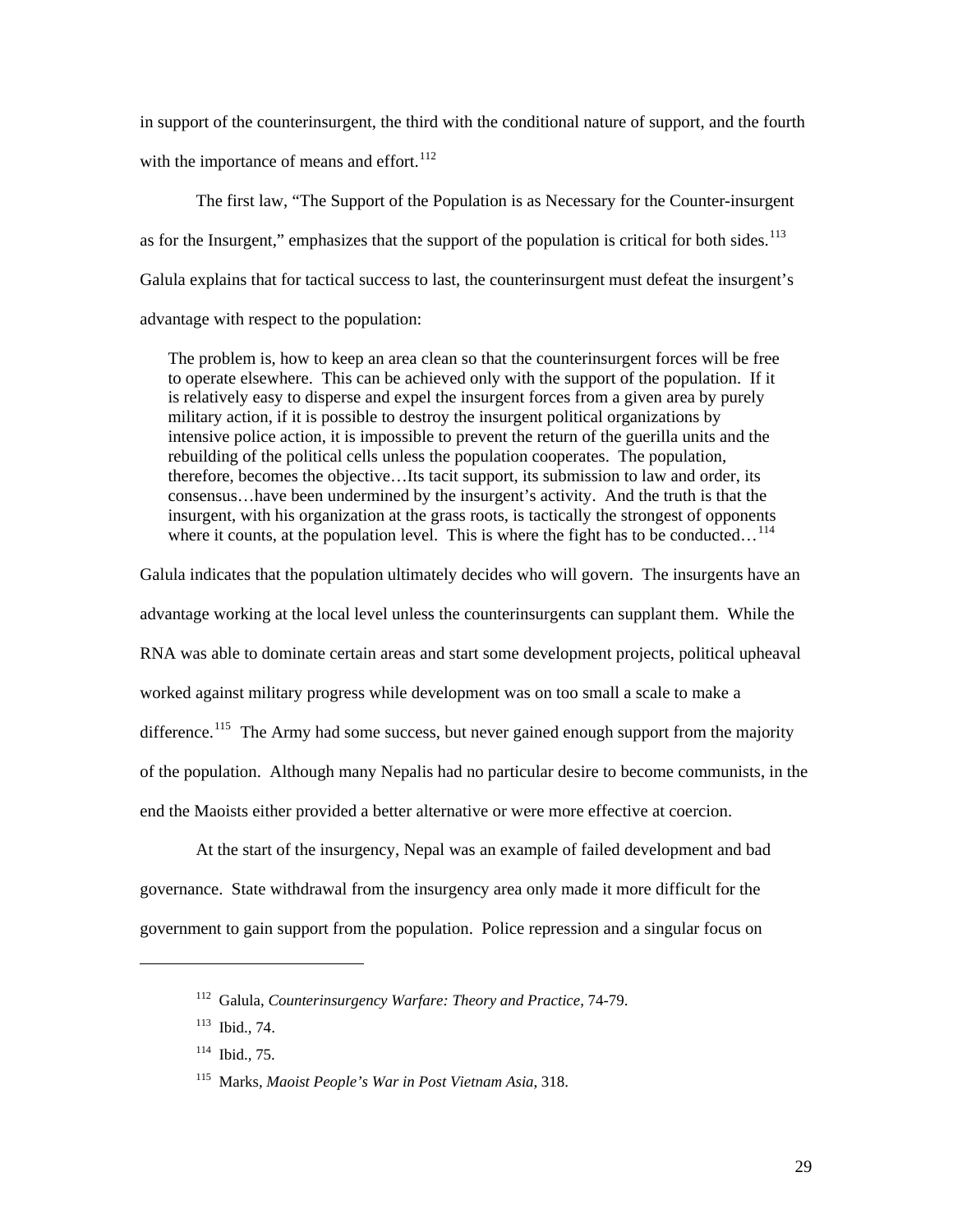security operations drove the population further from the state.<sup>[116](#page-34-0)</sup> The government made several attempts to reassert control. In December 1999, the Nepali Congress introduced the Integrated Security Programme (ISP), adding political campaigns and development packages to the counterinsurgency strategy. Later versions of the strategy included military components targeted on the Maoist-controlled areas of Rolpa, Rukum, Salyan, Kalikot, Jajarkot, Gorkha, and Pyuthan. While the ideas of political and development efforts were a step in the right direction, execution was weak. The Maoists were able to block or co-opt most of the government work.<sup>[117](#page-34-1)</sup>

The second law, "Support is Gained Through an Active Minority," addresses the problem of mobilizing a segment of the population against the insurgents.<sup>[118](#page-34-2)</sup> Galula explains what he views as a basic tenet of political power in terms of winning the neutral population to the supporters: "*In any situation, whatever the cause, there will be an active minority for the cause, a neutral majority, and an active minority against the cause.* The technique of power consists in relying on the favorable minority in order to rally the neutral majority and to neutralize or eliminate the hostile minority."<sup>[119](#page-34-3)</sup> The problem for the counterinsurgent is identifying and mobilizing supporters and having an "acceptable counter-cause." Galula adds a principle regarding victory in counterinsurgency warfare, saying victory is not just "destruction in a given area of the insurgent's forces and his political organization," but "A victory is that plus the permanent isolation of the insurgent from the population, isolation not enforced upon the population but maintained by and with the population."<sup>[120](#page-34-4)</sup>

 The government of Nepal was not effective in mobilizing those that supported the state against the Maoists. Moorecraft explains that even though active supporters existed, the Maoists

<span id="page-34-3"></span><span id="page-34-2"></span><span id="page-34-1"></span><span id="page-34-0"></span> $\overline{a}$ 

<sup>&</sup>lt;sup>116</sup> Hachhethu, "The Nepali State and the Maoist Insurgency, 1996-2001," 58-69.

<sup>117</sup> Ibid., 68,69.

<sup>118</sup> Galula, *Counterinsurgency Warfare: Theory and Practice*, 75.

 $119$  Ibid., 75, 76.

<span id="page-34-4"></span><sup>120</sup> Ibid., 77.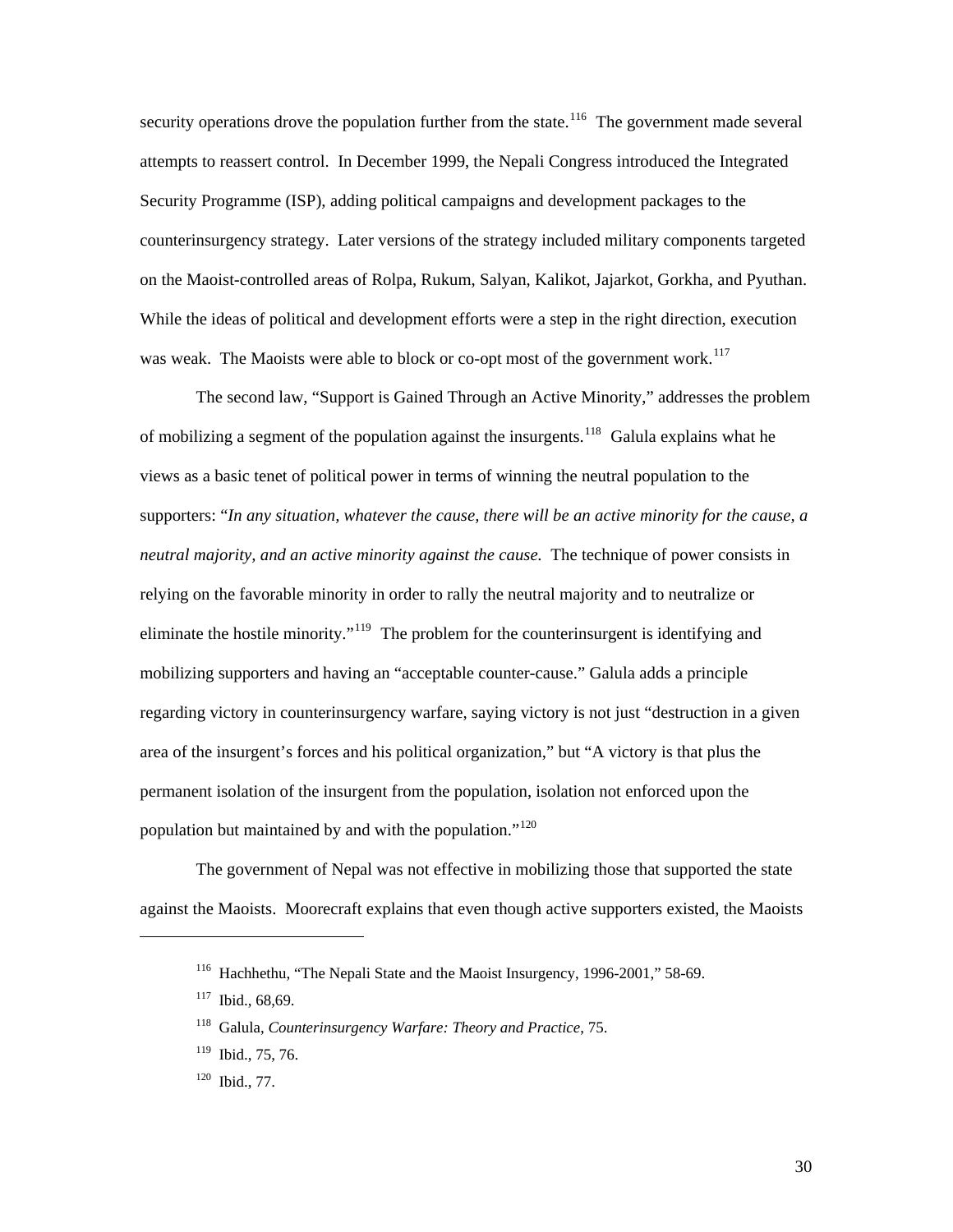had tight control of the majority in the countryside: "…the majority of the traditionalist population has voiced active or passive support for the king…Others in the countryside, though, have been coerced by Maoist violence into toeing the party line."<sup>[121](#page-35-0)</sup> Supporters of the king or of parliament were primarily concentrated in Kathmandu. The Maoists effectively silenced any government support in the rural areas.

The third law, "Support from the Population is Conditional," explains that strength for the counterinsurgent derives from "grass roots" political organization rather than raw military power.<sup>[122](#page-35-1)</sup> But, Galula argues, the political, social, and economic efforts of the counterinsurgency can not be effective while the insurgents control the population. Galula explains the difficulty for those who support the government in insurgent controlled areas:

Once the insurgent has established his hold over the population, the minority that was hostile to him becomes invisible...[and] will not and cannot emerge as long as the threat has not been lifted to a reasonable extent…Effective political action on the population must be preceded by military and police operations…The counterinsurgent needs a convincing success as early as possible in order to demonstrate that he has the will, the means, and the ability to win. The counterinsurgent cannot safely enter into negotiations except from a position of strength, or his potential supporters will flock to the insurgent side. $123$ 

The Nepalese police and military operations never lifted the threat enough at the local level to allow supporters to emerge. The government was unable to demonstrate the will, means, or ability to win. Although the police and later the army attempted to achieve a convincing success on multiple occasions, they repeatedly fell short. Without a position of strength, potential supporters did "flock to the insurgent side," as was finally shown in the April 2008 elections.<sup>[124](#page-35-3)</sup>

 $121$  Moorcraft, "Revolution in Nepal: Can the Nepalese Army Prevent a Maoist Victory?" 44.

<sup>122</sup> Galula, *Counterinsurgency Warfare: Theory and Practice*, 78.

<sup>123</sup> Ibid., 78,79.

<span id="page-35-3"></span><span id="page-35-2"></span><span id="page-35-1"></span><span id="page-35-0"></span><sup>124</sup> Charles Haviland, "Electoral Thunderbolt for Nepal," *BBC News*, (April 15, 2008), [http://news.bbc.co.uk/go/pr/fr/-/2/hi/south\\_asia/7348049.stm](http://news.bbc.co.uk/go/pr/fr/-/2/hi/south_asia/7348049.stm) (accessed August 18, 2008).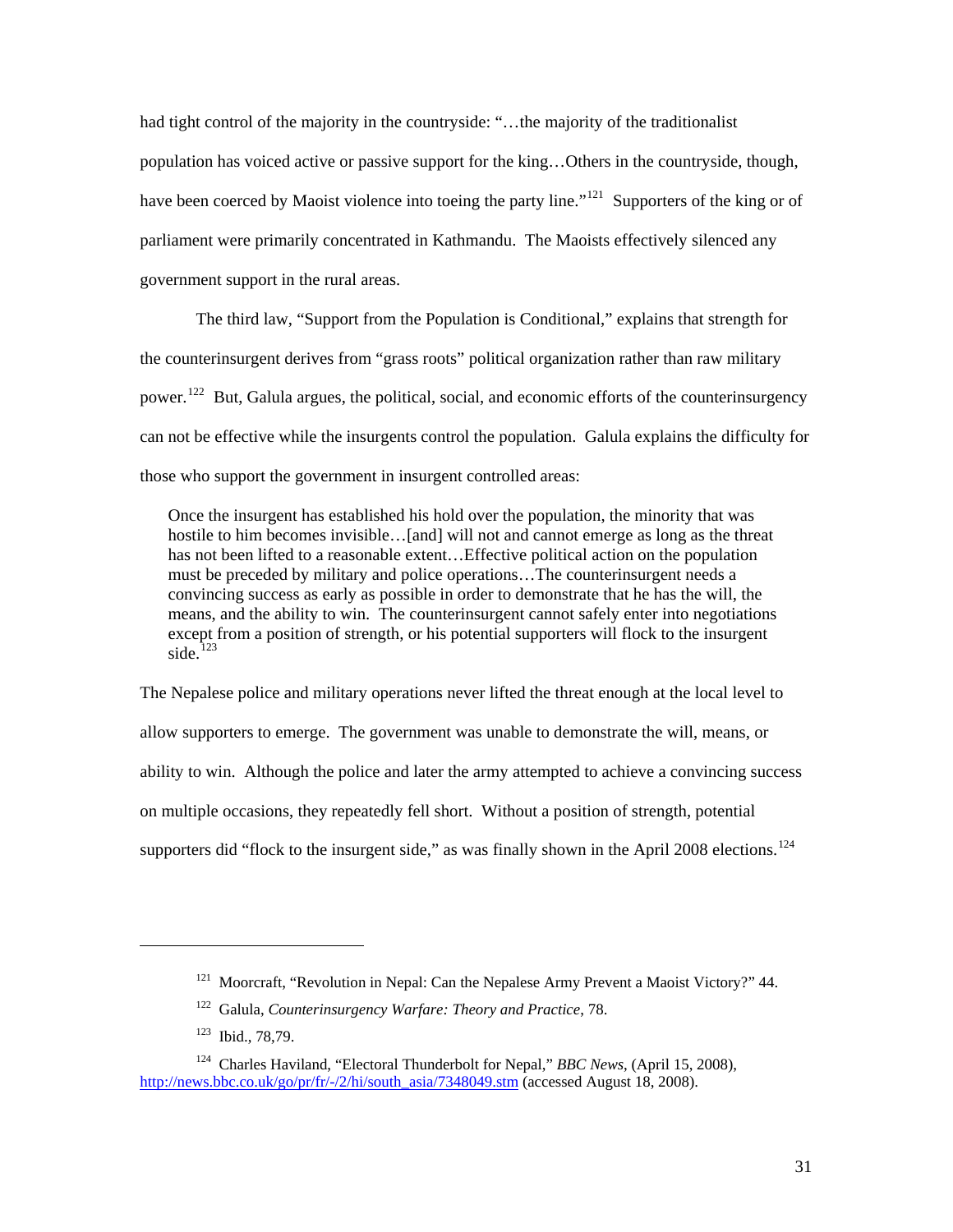The Maoists infiltrated rural communities, undermined traditional structures, and replaced government institutions with their own. John Mackinlay describes the inappropriate government response:

The Royal Nepalese Army (RNA) failed to understand this strategy and responded in a way that strengthened the Maoists rather than weakening them. Influenced by US doctrine from a previous era of counterinsurgency, the Nepalese military forces waged a narrow military campaign measured in body counts and territory whereas the Maoists sought to control the minds and opinions of the population.<sup>[125](#page-36-0)</sup>

Mackinlay blames failure on the government's overemphasis of the military solution and neglect of the people: "The vital ground was the population – but the government and security forces opted for a military campaign that helped to drive the uncommitted communities into the arms of the insurgents."<sup>[126](#page-36-1)</sup> The government offered only a solution by force and lacked the means to solve economic hardship or the impetus to solve perceived social injustice. Unstable politics inhibited progress in other areas. If the support of the population is conditional, the government of Nepal never set or met the conditions to gain that support.

The fourth law, "Intensity of Efforts and Vastness of Means are Essential," highlights the need for full application of resources.<sup>[127](#page-36-2)</sup> The government of Nepal failed in intensity and in means because it initially did not recognize the need to treat the Maoists as a significant threat and subsequently lacked the resources to meet that threat when the insurgency grew in strength.<sup>[128](#page-36-3)</sup> To illustrate the dire state of Nepal's economy, the United Nations Development Program (UNDP) provides a variety of statistics that compose the human development index (HDI), a measure of how well the people in a given nation live. In 2002, six years into the

<span id="page-36-3"></span><span id="page-36-2"></span><span id="page-36-1"></span><span id="page-36-0"></span><sup>&</sup>lt;sup>125</sup> Mackinlay, "Nepal's Transition to a Post-Insurgency Era," 42. Mackinlay makes an oblique reference to US operations in Vietnam rather than current US COIN doctrine.

 $126$  Ibid., 46.

<sup>127</sup> Galula, *Counterinsurgency Warfare: Theory and Practice*, 79.

<sup>&</sup>lt;sup>128</sup> Hachhethu, "The Nepali State and the Maoist Insurgency, 1996-2001," 62-65.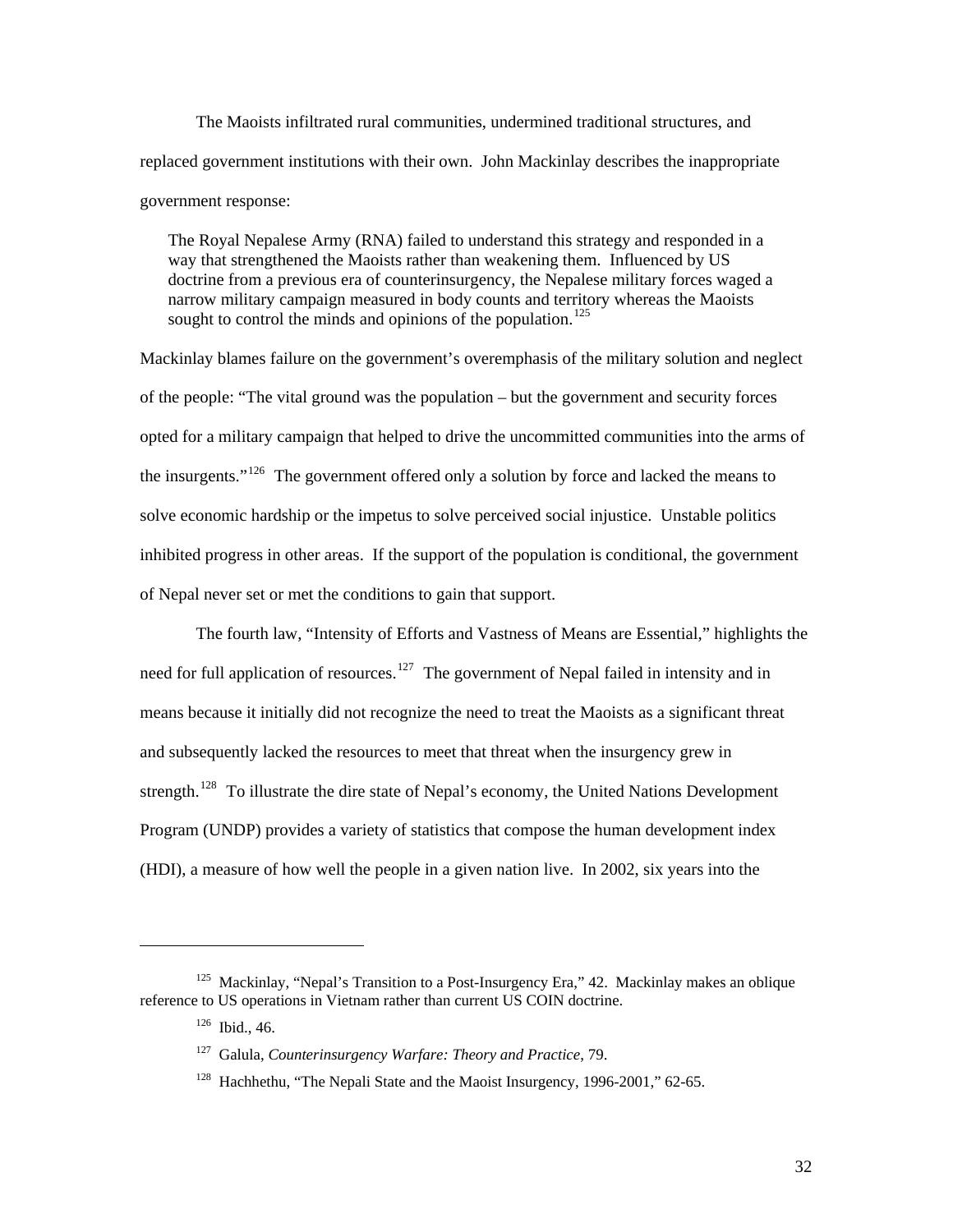insurgency, Nepal had the lowest HDI in South Asia.<sup>[129](#page-37-0)</sup> Nepal's HDI currently rates 142d out of 177 countries for which the UNDP maintains data. $130$  Such a state of poverty represented a been an impossibility. daunting obstacle for the government even had the political situation been more stable. Given the amount of conflict with the government, addressing the basic needs of the people may well have

 The government's initial response to the beginning of the insurgency set a poor tone. According to Deepak Thapa, The prime minister at the time, Sher Bahadur Deuba, fixated instead on the pervasive political squabbling at the government center: "Since the 'people's war' was viewed as a mere irritant compared to the very real threat to the longevity of his government, Deuba was more preoccupied with the minutiae of ensuring his survival than holding the Maoist bull by the horns."<sup>[131](#page-37-2)</sup> Nor was their much commitment to use of force against the Maoists at the outset. The CPN(UML), as a communist with the second highest number of seats in the parliament, was in an especially difficult position of being at the opposite end of a 'people's war' against CPN(M), another communist party. The political problems prevented Nepal from approaching the conflict with any degree of "intensity."

 The combination of political, economic, and social problems that prevented an adequate government approach. Yubaraj Ghimire argues that Nepal was "an ideal place for radical ideology to shape: "It is…a society in which poverty, illiteracy, and diseases are widespread; and a country largely unable to craft plans and policies of the scale and intensity required to tackle its

<sup>&</sup>lt;sup>129</sup> Paudel. "The Price of Maoist Insurgency and Political Violence in Nepal," I-26.

<span id="page-37-2"></span><span id="page-37-1"></span><span id="page-37-0"></span><sup>&</sup>lt;sup>130</sup> United Nations Development Program, "2007/2008 Human Development Report," [http://hdrstats.undp.org/countries/country\\_fact\\_sheets/cty\\_fs\\_NPL.html](http://hdrstats.undp.org/countries/country_fact_sheets/cty_fs_NPL.html), (accessed December 24, 2008); "Each year since 1990 the Human Development Report has published the human development index (HDI) which looks beyond GDP to a broader definition of well-being. The HDI provides a composite measure of three dimensions of human development: living a long and healthy life (measured by life expectancy), being educated (measured by adult literacy and enrolment at the primary, secondary and tertiary level) and having a decent standard of living (measured by purchasing power parity, PPP, income)."

<sup>131</sup> Thapa, *A Kingdom Under Siege: Nepal's Maoist Insurgency, 1996 to 2004*, 88.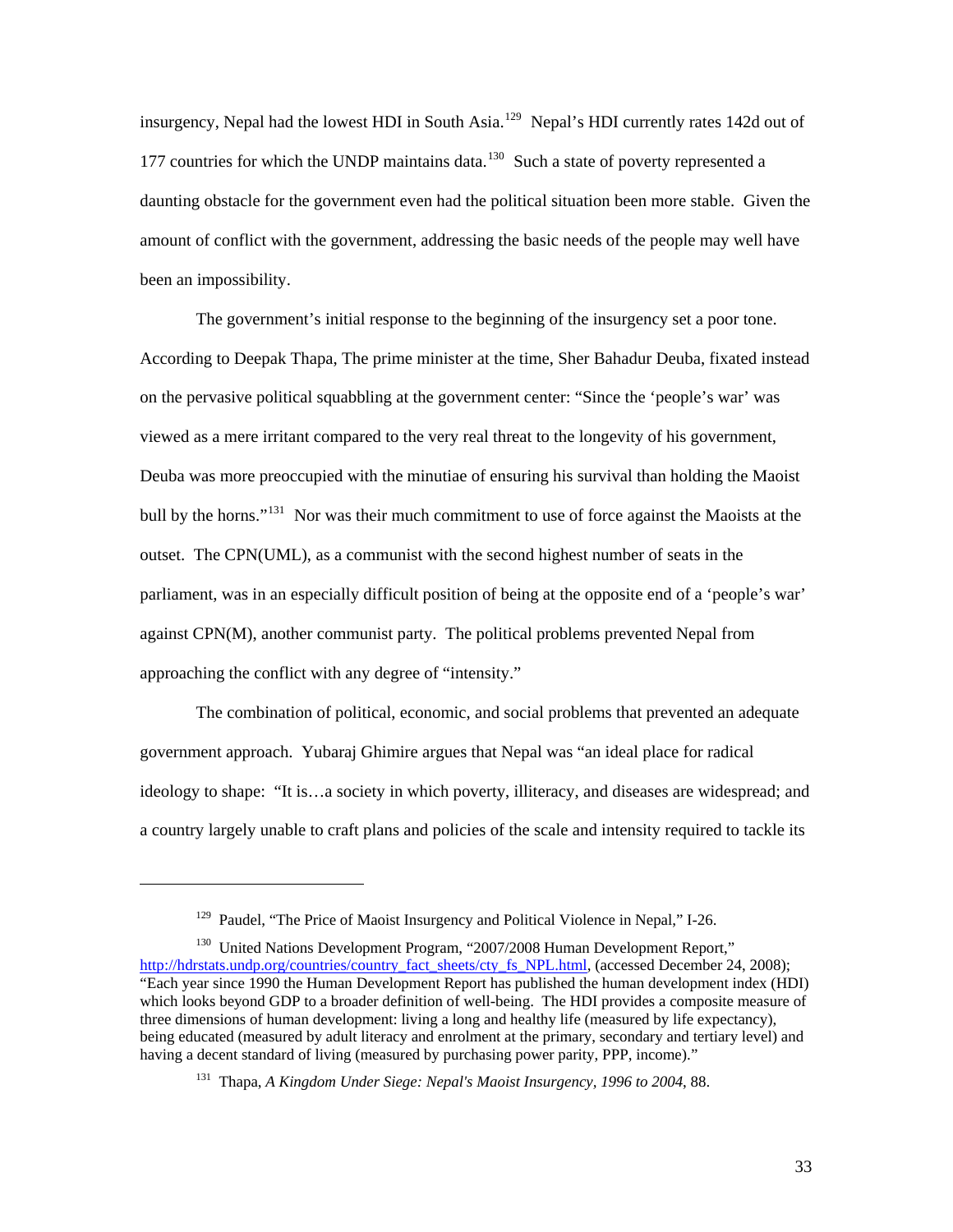many economic and social challenges and defeat radical ideologies."<sup>[132](#page-38-0)</sup> The conditions in Nepal were ideal for insurgency and shaped the poor performance of the government counterinsurgency. Ghimire blames the combination of economic challenges and political turbulence for weak strategy: "…it took more than nine years for key pro-democracy parties to come together and work out an understanding on how to deal with the Maoist problem…the political parties and successive governments never developed a clear understanding as to the proper use of military force. Instead, the state adopted a reactive policy, rarely a pro-active one."<sup>[133](#page-38-1)</sup> Nepal faced many challenges and the government was unable to answer the insurgent threat adequately.

 FM 3-24 suggests a "clear-hold-build" approach to counterinsurgency. As with Galula's theory, the "clear-hold-build" approach includes gaining popular support, but focuses more on security and administrative measures to control the populace. The manual only briefly mentions social and cultural efforts.<sup>[134](#page-38-2)</sup> FM 3-24 also contains a mix of historical "principles" for counterinsurgency, emphasizing legitimacy. Acknowledging that societies define legitimacy differently, it lists "possible indicators of legitimacy:"

The ability to provide security for the populace… Selection of leaders at a frequency and in a manner considered just and fair... A high level of popular participation in or support for the political process. A culturally acceptable level of corruption. A culturally acceptable level and rate of political, economic, and social development. A high level of regime acceptance by major social institutions.<sup>[135](#page-38-3)</sup>

Nepal's scores on these measures varied in the years between 1996 and 2008. The government was never able to provide more than temporary security for the populace. The political process has been in turmoil from the end of Panchayat in 1990 until present with varying regime acceptance based on the mood of the day and the state of affairs between the monarchy and the

<span id="page-38-0"></span><sup>132</sup> Ghimire, "The Many Dimensions of Nepali Insurgency," II-5.

<span id="page-38-1"></span><sup>133</sup> Ibid., II-18.

<span id="page-38-2"></span><sup>134</sup> Field Manual 3-24, *Counterinsurgency*, 5-18 – 28.

<span id="page-38-3"></span> $135$  Ibid., 1-21.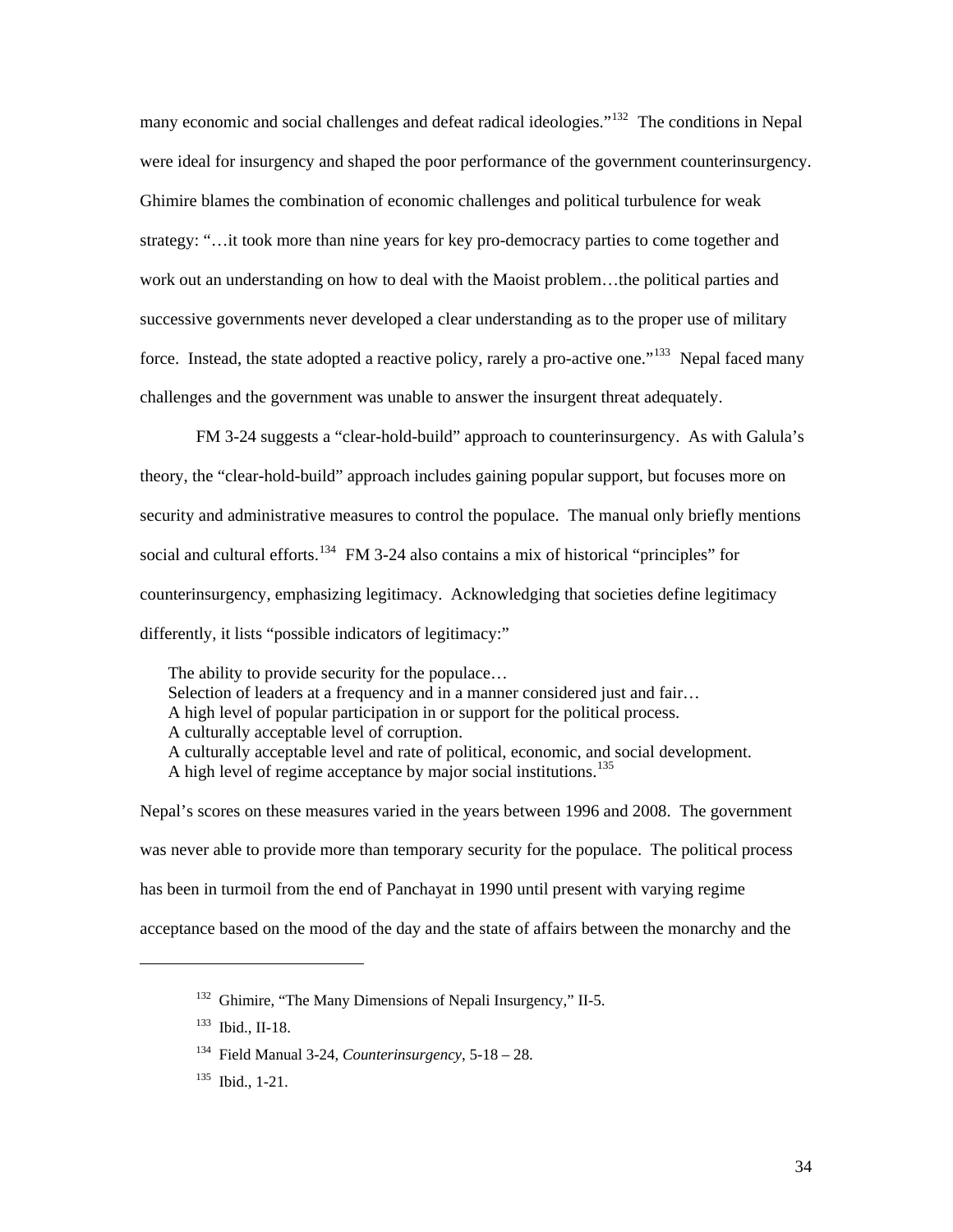elected parliament. Lack of any real economic and social development provided the fuel for insurgency. King Gyanendra's seizures of executive power and the constant turmoil between the political parties removed what little regime acceptance the government could garner. While many in the RNA understood the concept of winning "hearts and minds," lack of a clear strategy beyond strictly military operations undermined their chances of success.<sup>[136](#page-39-0)</sup>

 FM 3-24 explains that military action primarily addresses the symptoms of insurgency and that all elements of national power are normally required to achieve legitimacy. It explains the "nature" of counterinsurgency operations, saying they "require synchronized application of military, paramilitary, political, economic, psychological, and civic actions."<sup>[137](#page-39-1)</sup> The manual further discusses the need to address the causes of the insurgency and not just the military aspects: "Military forces can compel obedience and secure areas; however, they cannot by themselves achieve the political settlement needed to resolve the situation. Successful efforts…attack the basis for the insurgency rather than just the fighters and comprehensively address the host nation's core problems."<sup>[138](#page-39-2)</sup> FM 3-24 lists principles and imperatives for gaining legitimacy, to include the following:  $139$ 

| Principles                                               | Imperatives                         |
|----------------------------------------------------------|-------------------------------------|
| Legitimacy is the main objective                         |                                     |
| Unity of effort is essential                             | Manage information and expectations |
| Political factors are primary                            | Use the appropriate level of force  |
| Counterinsurgents must understand the environment        |                                     |
| Intelligence drives operations                           | Learn and adapt                     |
| Insurgents must be isolated from their cause and support | Empower the lowest levels           |
| Security under the rule of law is essential              |                                     |
| Counterinsurgents should prepare for a long-term         | Support the host nation             |
| commitment                                               |                                     |

<span id="page-39-0"></span> $\overline{a}$ 

<sup>136</sup> Marks, *Maoist People's War in Post Vietnam Asia*, 318 – 320.

<sup>137</sup> Field Manual 3-24, *Counterinsurgency*, 5-1.

 $138$  Ibid., 5-1.

<span id="page-39-3"></span><span id="page-39-2"></span><span id="page-39-1"></span><sup>&</sup>lt;sup>139</sup> Ibid., 1-21 – 1-26. This table is a list of the principles and imperitives contained in FM 3-24 and is meant to show what the manual covers; FM 3-24 does not present a similar table.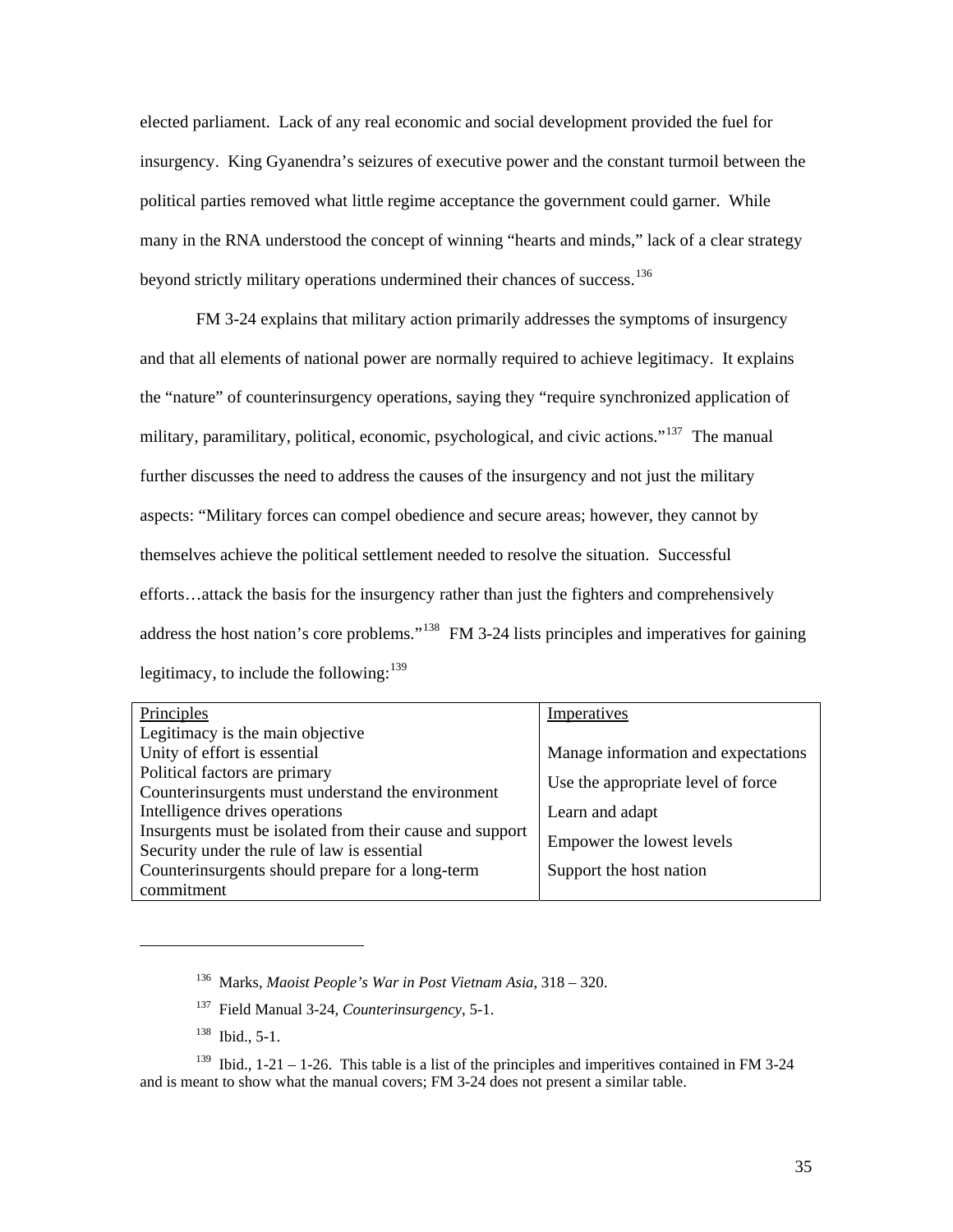While all of these have relevance, a few stand out with respect to Nepal's situation. Unity of effort, understanding the environment, and use of force deserve particular attention.

FM 3-24 discusses the necessity for unity of effort at every echelon.<sup>[140](#page-40-0)</sup> The nature of Nepalese politics and government inhibited unity. Tension between the King and parliament manifested itself in lack of coordination between the RNA, serving the monarchy, and the police, serving the political parties. Also, constitutional law prevented employment of the Army within Nepal's borders without an emergency declaration. Prior to 2001, without such a declaration from the King, the police had to fight the insurgents while the Army remained in its barracks. This was the reason for creation of the Armed Police.<sup>[141](#page-40-1)</sup> Coordination with nonmilitary elements never sufficiently materialized since the security situation remained too volatile. Government attempts at infrastructure development could not proceed while the Maoists controlled the countryside.

 FM 3-24 lists some cultural items that counterinsurgents need to understand the environment and be able to obtain intelligence in a foreign culture.<sup>[142](#page-40-2)</sup> Nepali politicians and security forces should have had good understanding of their native environment, but their approach to the counterinsurgency indicates some degree of separation from the realities of the country. As mentioned, the NA counterinsurgency manual considered the various sub-cultures within Nepal and many soldiers had experience in international peacekeeping operations. The critical failure was in how the government attempted to influence the environment. Applying military force alone was ineffective in the long term. The political leaders did not understand how to formulate a comprehensive counterinsurgency strategy using multiple lines of effort.<sup>[143](#page-40-3)</sup>

<sup>140</sup> Field Manual 3-24, *Counterinsurgency*, 1-22.

<span id="page-40-3"></span><span id="page-40-2"></span><span id="page-40-1"></span><span id="page-40-0"></span><sup>&</sup>lt;sup>141</sup> Hachhethu, "The Nepali State and the Maoist Insurgency, 1996-2001," 68-71; Hutt, "Introduction, Monarchy, Democracy, and Maoism in Nepal," 9,10.

<sup>142</sup> Field Manual 3-24, *Counterinsurgency*, 1-22.

<sup>143</sup> Marks, *Maoist People's War in Post Vietnam Asia*, 320.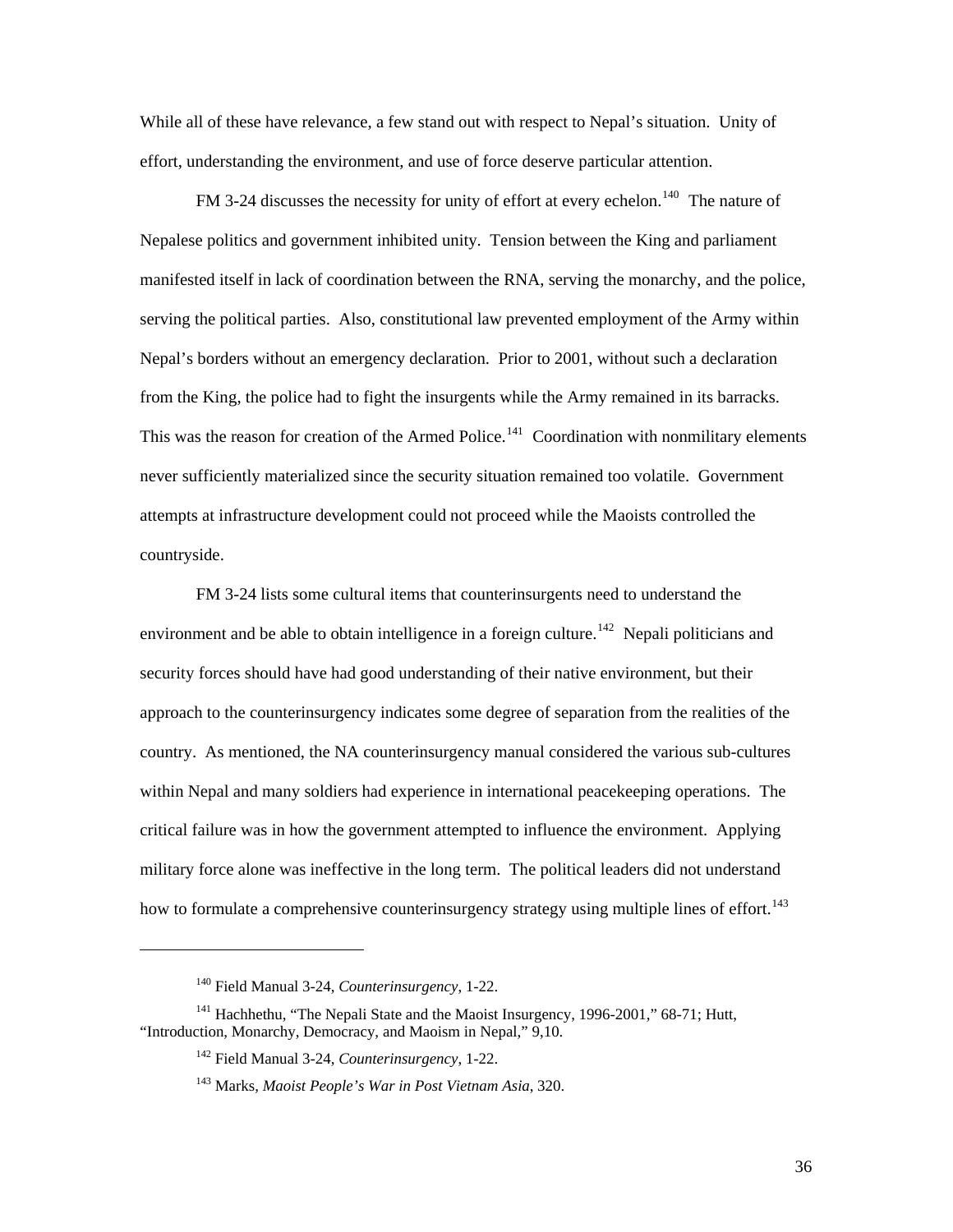FM 3-24 gives several relevant paradoxes regarding the use of force. Use of force is sensitive among civilian populations with loyalties that may be ambiguous. Among the paradoxes FM 3-24 gives regarding force, the following applies to Nepal: "sometimes, the more force is used, the less effective it is."<sup>[144](#page-41-0)</sup> In Nepal, the police and the army both committed excesses. The early police operations, in particular, such as Operation Romeo and Operation Kilo Sierra Two, contributed to swaying people to the Maoists because of police heavy-handedness.<sup>[145](#page-41-1)</sup>

From the perspective of the government of Nepal, addressing the core problems of the insurgency was beyond its capacity. The government attempted to solve the problem militarily with limited ability to address the problem through other lines of effort. Through US and other supporters, the Nepalese government and security forces had access to counterinsurgency doctrine. The Nepalese understood and studied concepts such as those that FM 3-24 describes, but the government was either incapable or unwilling to directly address the social and political issues that hindered a peaceful solution until its capacity was so degraded that the established political parties could no longer prevent the Maoists from taking power.

Galula's *Counterinsurgency Warfare* and the US Army's FM 3-24 are both useful for analyzing Nepal's counterinsurgency approach. With respect to FM 3-24 as an articulation of US doctrine, Nepal's situation serves to highlight several limitations of the manual. In emphasizing the importance of gaining legitimacy, FM 3-24 gives insufficient emphasis to social and cultural considerations or to understanding the key factors in the environment that fuel insurgency. At the same time, as the forward to FM 3-24 states, the format of the manual is limited in its applicability to the unique situations of each insurgency.<sup>[146](#page-41-2)</sup> Nepal is no exception to the reality that every insurgency presents different conditions and requires a tailored response.

<span id="page-41-0"></span><sup>144</sup> Field Manual 3-24, *Counterinsurgency*, 1-27.

<span id="page-41-1"></span><sup>&</sup>lt;sup>145</sup> Hachhethu, "The Nepali State and the Maoist Insurgency, 1996-2001," 58-69.

<span id="page-41-2"></span><sup>146</sup> Field Manual 3-24, *Counterinsurgency*, Foreword.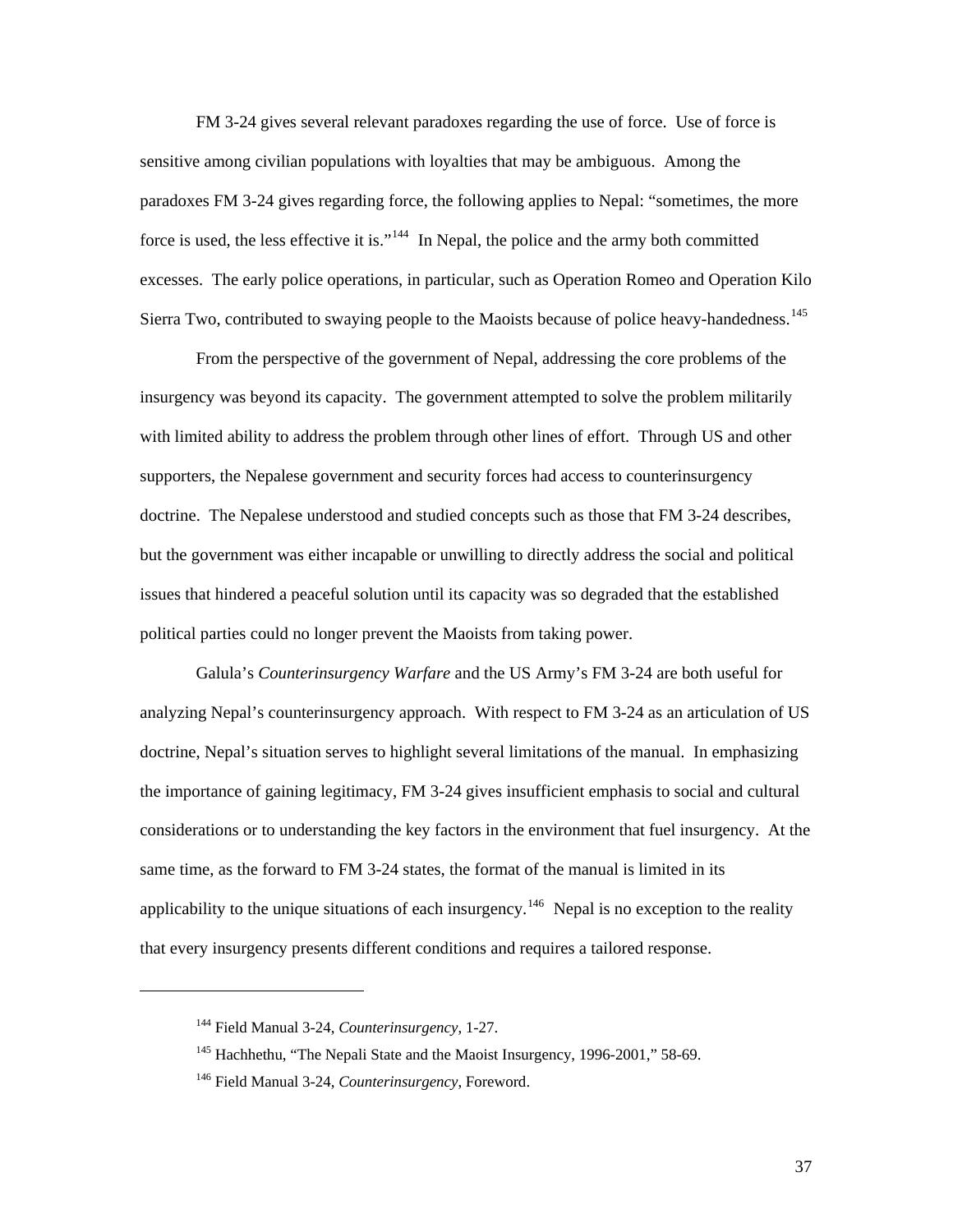# **Foreign Support to the Government of Nepal**

<span id="page-42-0"></span>The United States, India, and China have had the most significant influence on Nepal during the Maoist insurgency. Military aid to the Nepalese government was not of sufficient quantity or type to prevent a Maoist political victory though it at least allowed the Army to hold the insurgents to a military stalemate and mitigate the outcome.<sup>[147](#page-42-1)</sup> Despite substantial military aid from the US after 2001, neither military equipment nor training was able to compensate for the political, social, and economic problems that fueled support for the insurgency. After King Gyanendra seized direct rule in February 2005, much of the lethal military aid to the RNA disappeared as the US and other countries withheld support to prevent legitimizing the king's anti-democratic action.<sup>[148](#page-42-2)</sup> Human rights concerns, as well, discouraged the US and other potential supporters in the international community from doing more to help the government.<sup>[149](#page-42-3)</sup> While the US, India, and even the Chinese had no particular desire to see the CPN(M) take power, neither they, nor the international community were fully committed to prevent a Maoist victory.

#### **United States**

l

After the opening attacks of the insurgency in February 1996, the US, UK, and India ioined the government of Nepal in denouncing the Maoists as terrorists.<sup>[150](#page-42-4)</sup> US security assistance to Nepal, however, was minimal prior to 2001, limited mostly to funding for peacekeeping

<span id="page-42-4"></span><span id="page-42-3"></span><span id="page-42-2"></span><span id="page-42-1"></span> $147$  Major Patrick Kelly email (January 8, 2009). A Nepali official at the US Embassy in Kathmandu expressed his opinion that without US training, equipment, and political support, the Maoists may have won a more complete victory and much earlier.

<sup>148</sup> Vaughn, *Nepal: Background and U.S. Relations*, 2.

<sup>&</sup>lt;sup>149</sup> Ibid., 19, 20.

<sup>&</sup>lt;sup>150</sup> Ghimire, "The Many Dimensions of Nepali Insurgency," II-7.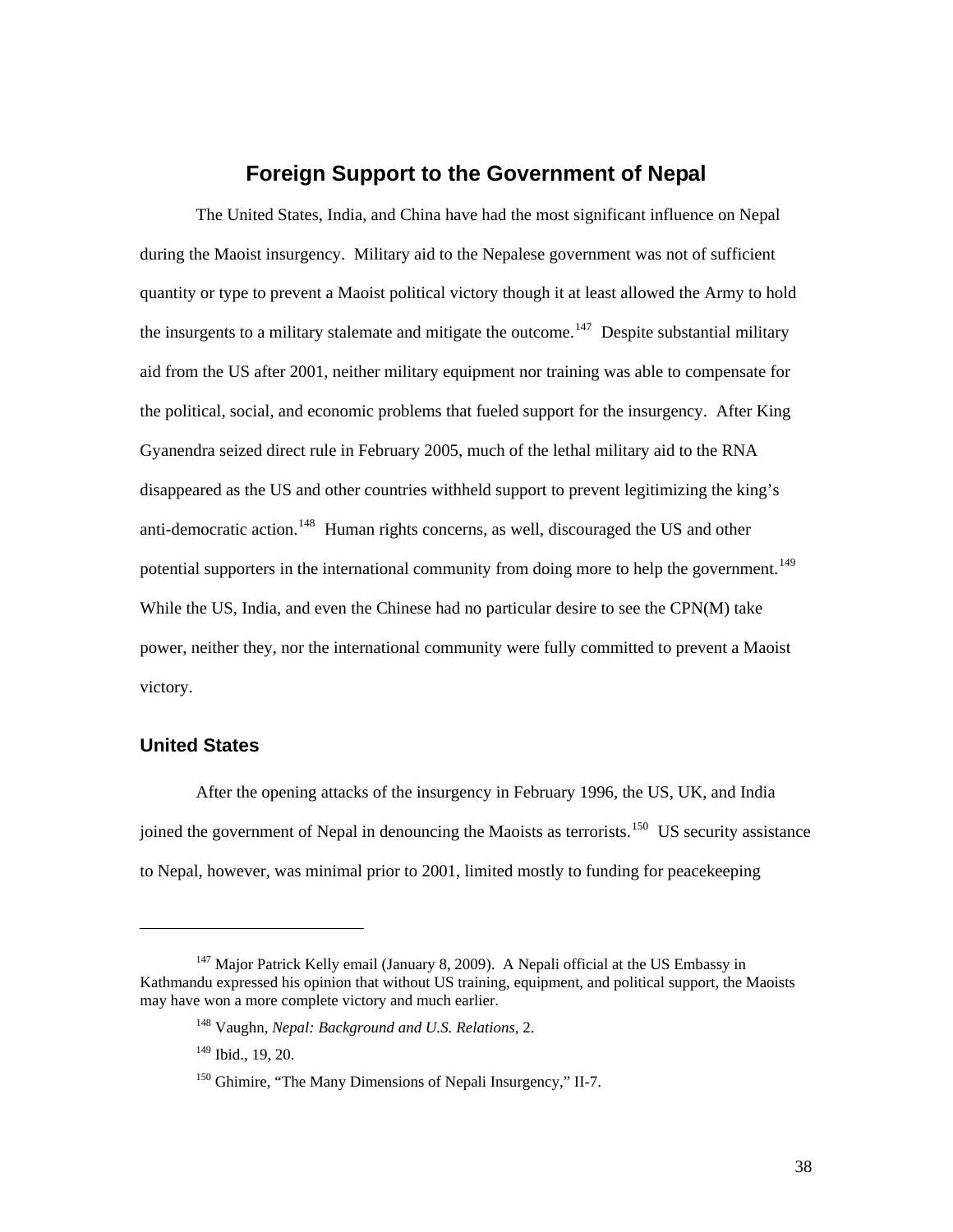between 1998 and 2001.<sup>[151](#page-43-0)</sup> The US provided approximately \$15 million in aid annually through a variety of programs focusing on development.<sup>[152](#page-43-1)</sup> Since assistance from the United Kingdom was similar in scope as aid from the US, this paper will not detail it.

The September 11, 2001 terrorist attacks in the US altered the context of the insurgency in Nepal. The US added the CPN(M) to its list of "other terrorist organizations" and substantially increased aid to the government after Secretary of State Colin Powell's visit in 2002. A 2002 supplemental appropriations package provided \$12 million of foreign military financing (FMF) in addition to \$2 million already funded. The total of \$14 million in FMF to Nepal in 2002 came after no allocation of FMF in 2001. In 2003, forces from US Pacific Command participated in exercises with Nepalese Army and Police to improve interoperability and train Nepal in anti-terrorism techniques.<sup>[153](#page-43-2)</sup> The US and Belgium additionally supplied Nepal with modern rifles. Total US assistance to Nepal was over \$40 million dollars per year between 2002 and 2006, although FMF decreased significantly after  $2005$ .<sup>[154](#page-43-3)</sup>

When King Gyanendra seized direct rule in February of 2005, US and international support diminished. After the coup, the US and UK halted transfers of lethal military equipment to the RNA but maintained some military advisors in Kathmandu.<sup>[155](#page-43-4)</sup> US policy towards Nepal focused on the need to restore democracy and civil society. In May, 2005, US Assistance Secretary of State for South Asia, Christina Rocca, met with King Gyanendra and stated US goals, saying, "We want Nepal to be a peaceful, prosperous and democratic country where civil

 $\overline{a}$ 

<span id="page-43-0"></span><sup>&</sup>lt;sup>151</sup> Kelly email; Enhanced International Peacekeeping Capabilities Initiative, <http://www.ciponline.org/facts/eipc.htm> (accessed 19 February 2009).

<span id="page-43-2"></span><span id="page-43-1"></span><sup>152</sup> U.S. Library of Congress. Congressional Research Service. *Nepal: Background and U.S. Relations*, K. Alan Kronstadt, ed. (April 1, 2003), 14.

<sup>153</sup> Vaughn, *Nepal: Background and U.S. Relations*, 19.

<sup>154</sup> Ibid., 18.

<span id="page-43-4"></span><span id="page-43-3"></span><sup>155</sup> Rahul Bedi, "Nepal Coup Presents India with Foreign Policy Dilemma," *Jane's Intelligence Review-Posted April 1, 2005*, (March 14, 2005).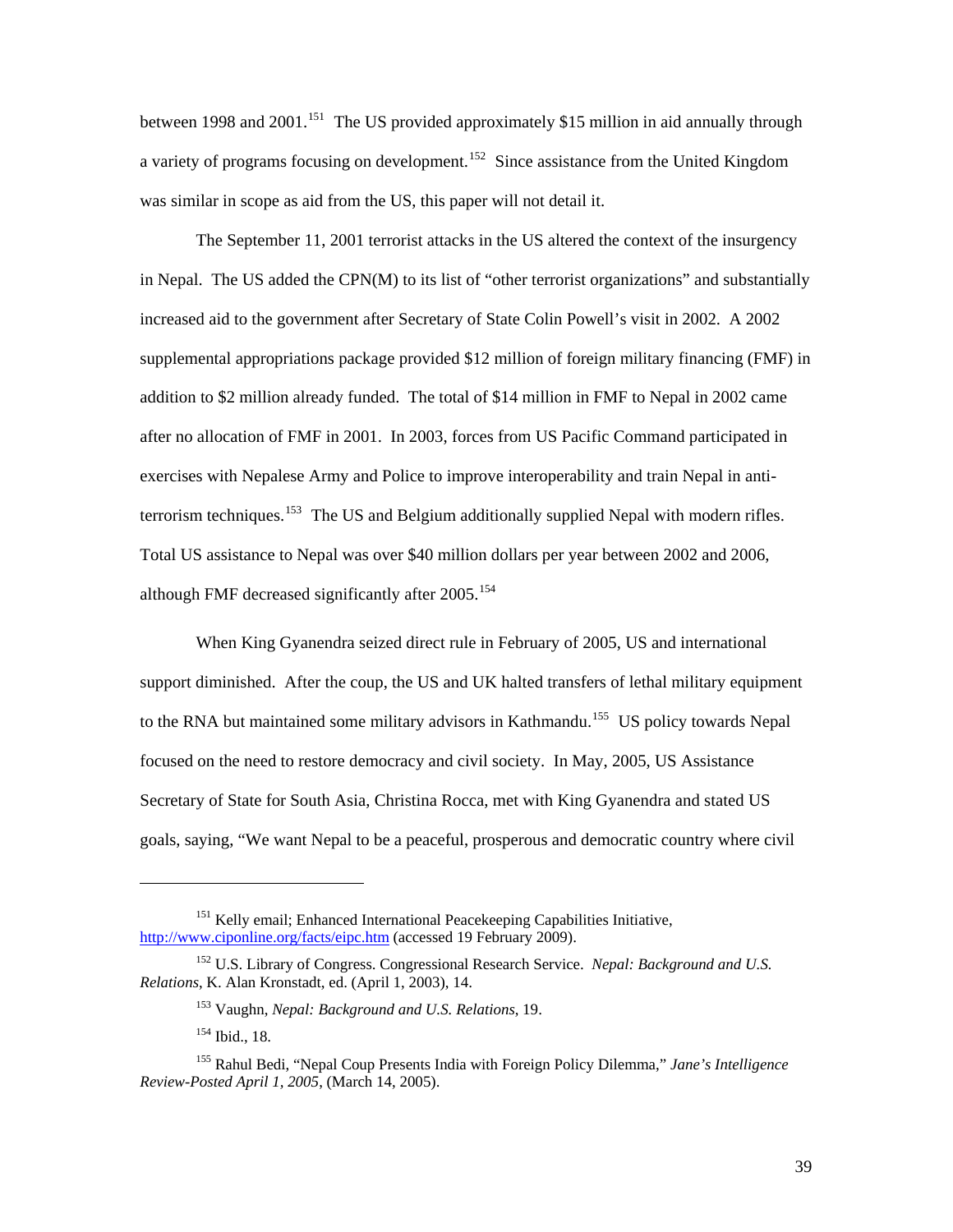liberties and human rights are protected."<sup>[156](#page-44-0)</sup> A 2006 report to congress further outlined US policy objectives:

-supporting democratic institutions and economic liberalization -promoting peace and stability in South Asia -supporting Nepal's independence and territorial integrity -alleviating poverty

The report identifies US foreign policy interests as promoting democracy, providing developmental assistance, and preventing the collapse of Nepal since a failed state could support terrorism and destabilize the region. Congressional budget justification included preventing the spread of terrorism as a reason for the US to continue funding nonlethal equipment and training programs through FMF and International Military Education (IMET).<sup>[157](#page-44-1)</sup> US concerns for democracy and human rights tempered support to Nepal after 2005. The US essentially joined Amnesty International and Human Rights Watch in criticizing the human rights record of the government of Nepal as well as that of the insurgent  $CPN(M)$ .<sup>[158](#page-44-2)</sup> While it would be difficult to prove that more support from the US could have prevented a Maoist victory, US policy and actions after 2005 indicate that the US placed more value in promoting democracy and human rights than preventing an organization it had labeled "terrorist" from taking over the country. US officials did not expect such a large Maoist political win, largely because they did not devote the resources to gain a more complete understanding of what was happening.<sup>[159](#page-44-3)</sup> Nepal was not a high priority to the US. The CPN(M), now in power, has an opportunity to deliver democracy,

<sup>156</sup> Vaughn, *Nepal: Background and U.S. Relations*, 4.

<sup>157</sup> Ibid., 17.

<sup>158</sup> Ibid., 20.

<span id="page-44-3"></span><span id="page-44-2"></span><span id="page-44-1"></span><span id="page-44-0"></span> $159$  Dr. Felix Moos discussion (January 27, 2009); Dr. Moos discussed the nature of his correspondence with officials at the US embassy in Nepal after the April 2008 elections.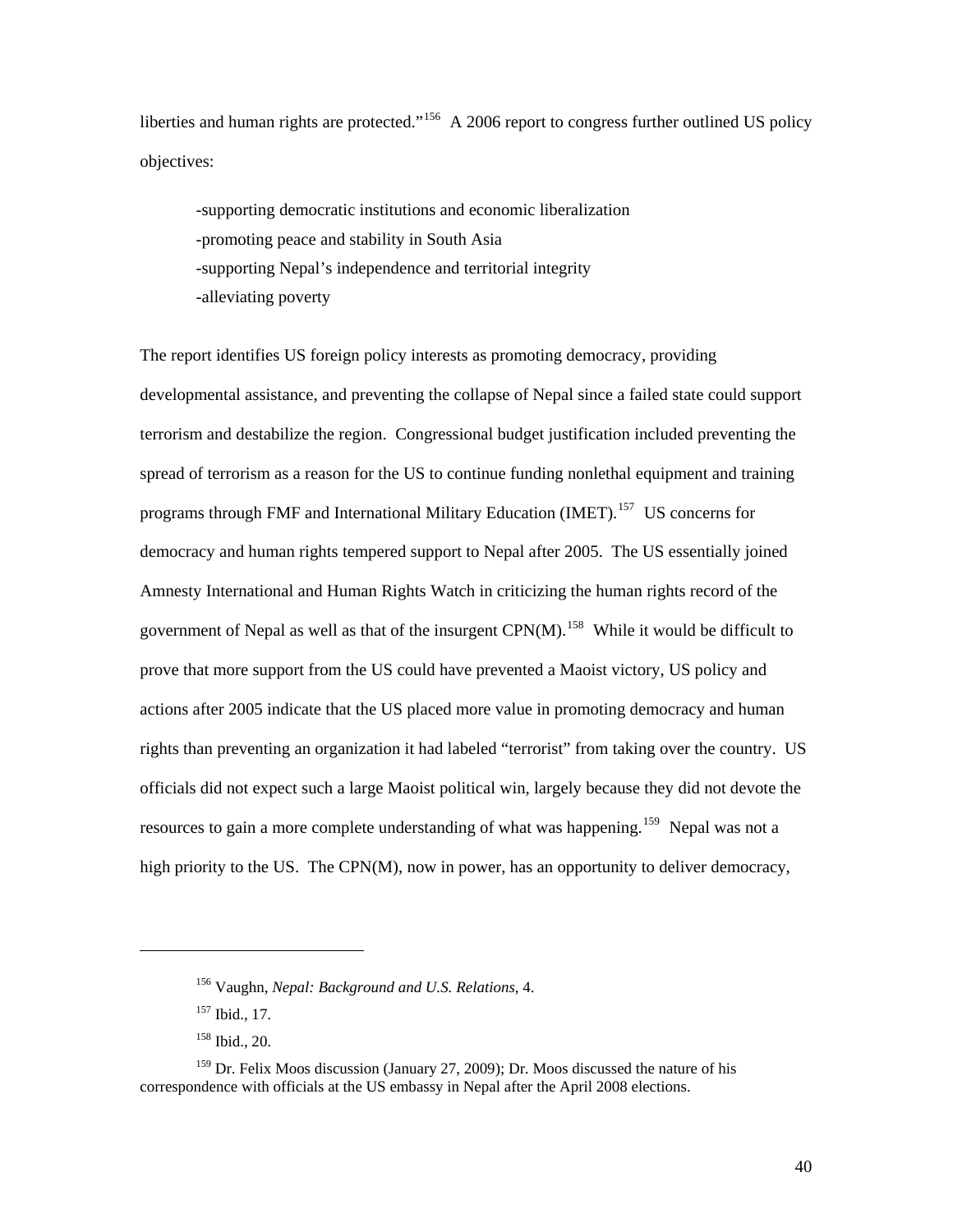<span id="page-45-0"></span>development, and human rights – the very things the US has stated it desires for Nepal. Whether or to what degree the US will support the new government is a subject of ongoing negotiation.<sup>[160](#page-45-1)</sup>

#### **India**

1

India has not had a consistent or coherent strategy towards Nepal.<sup>[161](#page-45-2)</sup> India initially did not provide much material support. The India-Nepal relationship had soured somewhat over the 1989 Trade and Transit Treaty. The move to a democratic government in 1990 came in part as pressure to end the economic bullying of Nepal by India. Indian businesses were prevalent in Nepal and controlled many resources. Nepal, meanwhile, relied on India for transit routes. During the initial years of the insurgency, the Indian government tolerated CPN(M) political activity and training within India's borders. While not openly supporting the Nepalese Maoists, India did nothing to interdict them. At the same time, India had concerns that its own Naxalite-Maoist rebels might attempt an uprising with encouragement from the Nepalese example.<sup>[162](#page-45-3)</sup>

After the September 2001 terrorist attacks in the US, India began to provide assistance and equipment and moved troops to the border. India provided the Nepalese Army with \$88 million worth of equipment (helicopters, vehicles, and small arms) and training.<sup>[163](#page-45-4)</sup> India stopped supplying arms to the RNA in 2001, though, because of concerns that they might be used against civilians. India, meanwhile, did not want a large international role in Nepal. The concern was that interference from the UN or the US in Nepal could destabilize its northern border and influence the northern states where the Maoists have links.<sup>[164](#page-45-5)</sup> India was also concerned that US

<span id="page-45-4"></span><span id="page-45-3"></span><span id="page-45-2"></span><span id="page-45-1"></span><sup>&</sup>lt;sup>160</sup> Veronica Zergovia, "Fragile Peacemaking Underway as Nepal Ushers in Democracy, Seeks Talks with U.S.," *Online Newshour*, [http://www.pbs.org/newshour/updates/asia/july-dec08/nepal\\_09-](http://www.pbs.org/newshour/updates/asia/july-dec08/nepal_09-25.html) [25.html,](http://www.pbs.org/newshour/updates/asia/july-dec08/nepal_09-25.html) (accessed November 18, 2008).

<sup>&</sup>lt;sup>161</sup> Bedi, "Nepal Coup Presents India with Foreign Policy Dilemma."

<sup>162</sup> Ghimire, "The Many Dimensions of Nepali Insurgency," II-9, 10.

<sup>&</sup>lt;sup>163</sup> Bedi, "Nepal Coup Presents India with Foreign Policy Dilemma."

<span id="page-45-5"></span><sup>&</sup>lt;sup>164</sup> Ghimire, "The Many Dimensions of Nepali Insurgency," II-14, 15.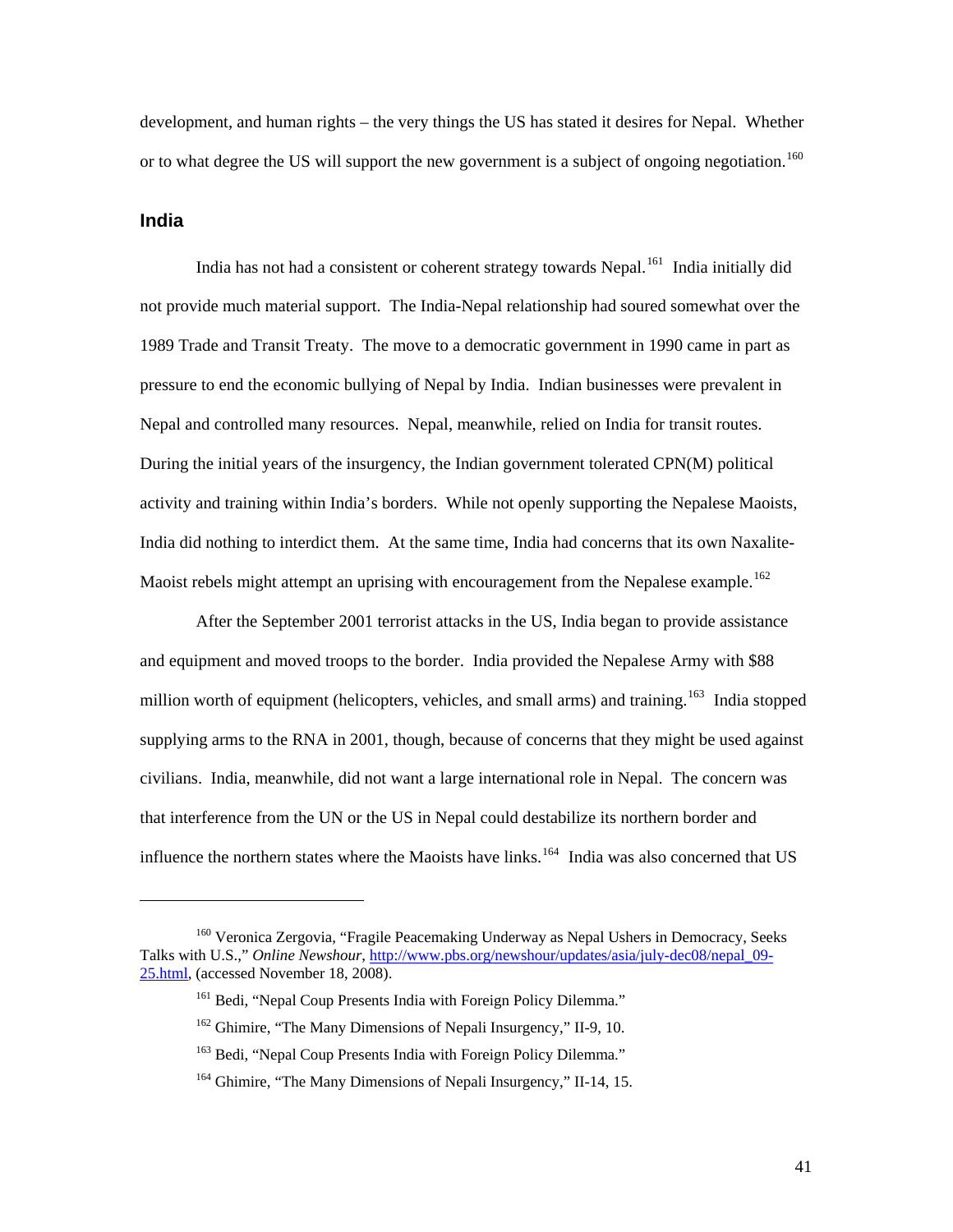military assistance, in particular, threatened the Indian relationship with Nepal as established in the 1950 Treaty of Peace and Friendship.<sup>[165](#page-46-0)</sup>

After the 2005 coup, India joined the US in suspending military sales.<sup>[166](#page-46-1)</sup> India also withdrew from a meeting of the South Asian Association for Regional Cooperation (SAARC) scheduled for February 2005 in order to prevent legitimizing King Gyanendra as Nepal's executive. India subsequently deployed paramilitary forces to patrol the border with Nepal over concerns that Maoist activity may spread over the border. India, however, did allow members of Nepal's parliamentary parties to enter India to seek political asylum.<sup>[167](#page-46-2)</sup> Although India viewed the Maoists as terrorists, the Indian government encouraged "legal Maoists" to participate in working for a democratic government in Nepal.<sup>[168](#page-46-3)</sup>

 India's strategy towards Nepal has been incoherent. India did not want a Maoist victory, but was lukewarm in supporting the government of Nepal against the insurgency because of various conflicting interests. India's relationship with the new CPN(M) government may diminish as the Maoists look to build a closer relationship with China and India seeks to prevent its own Maoists from gaining strength from their successful neighbor. India, however, has an interest in maintaining trade relationships and counterbalancing Chinese influence.

<span id="page-46-1"></span><span id="page-46-0"></span><sup>&</sup>lt;sup>165</sup> Under the Treaty of Peace and Friendship, ratified in July 1950, each government agreed to acknowledge and respect the other's sovereignty, territorial integrity, and independence; to continue diplomatic relations; and, on matters pertaining to industrial and economic development, to grant rights equal to those of its own citizens to the nationals of the other residing in its territory. Agreements on all subjects in this treaty superseded those on similar matters dealt with in the previous treaties between Nepal and Britain. Source:<http://countrystudies.us/nepal/65.htm>

<sup>166</sup> Vaughn, *Nepal: Background and U.S. Relations*, 2.

<span id="page-46-2"></span><sup>&</sup>lt;sup>167</sup> Bedi, "Nepal Coup Presents India with Foreign Policy Dilemma."

<span id="page-46-3"></span><sup>&</sup>lt;sup>168</sup> Ghimire, "The Many Dimensions of Nepali Insurgency," II-11.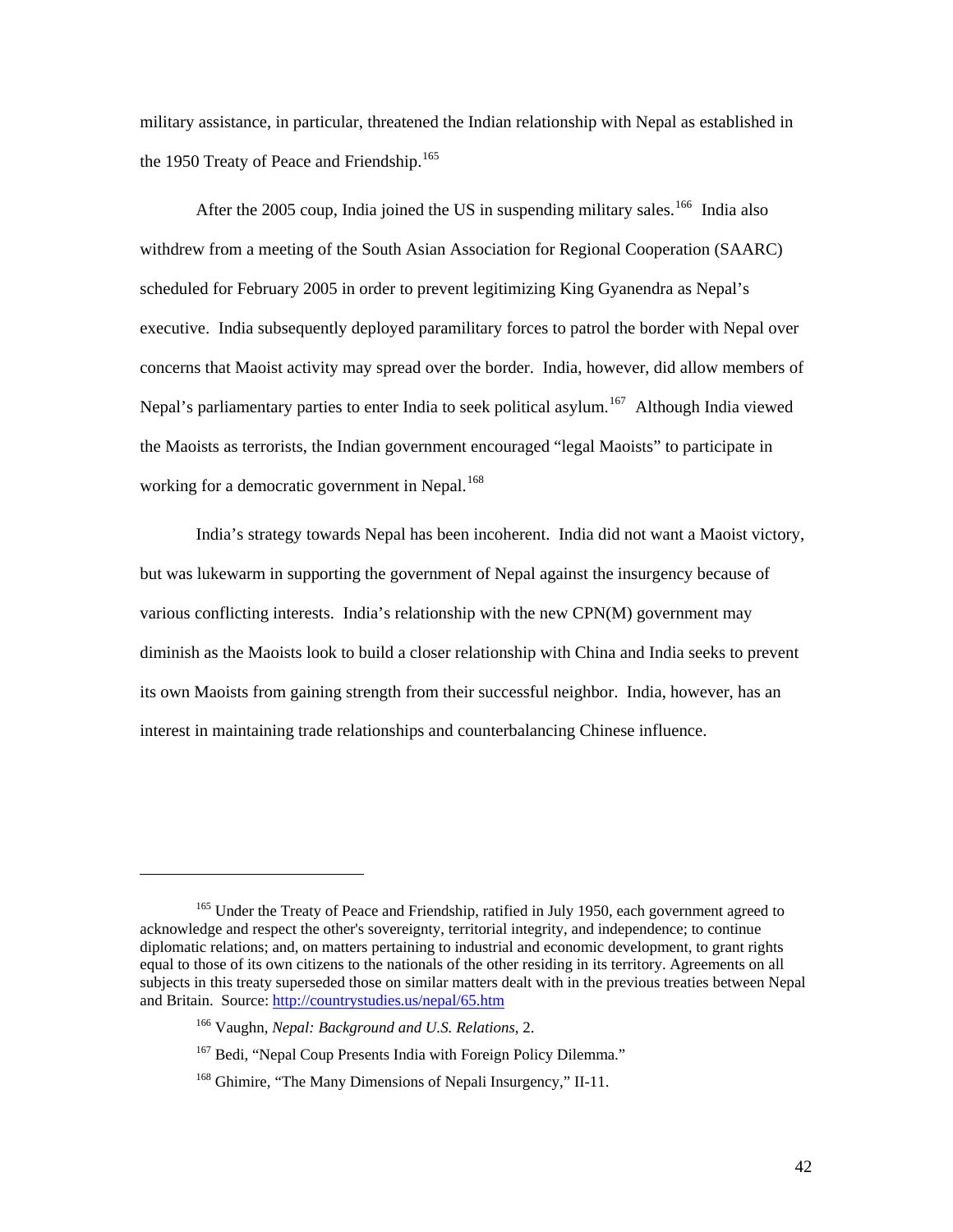#### <span id="page-47-0"></span>**China**

The People's Republic of China (PRC) did not support the Maoists, despite the CPN(M)'s communist agenda and stated allegiance to the Mao's theory. The Chinese Communist Party did not care for the CPN(M) interpretation of Maoist ideology.<sup>[169](#page-47-1)</sup> Nor did China wish to see a successful Nepalese insurgency inspire separatists in Tibet. The PRC even briefly supported the royal regime with arms, but withdrew support when King Gyanendra began to lose power.<sup>[170](#page-47-2)</sup> China refrained from entering decisively on any side of the conflict. The PRC has been more concerned over US influence and supply of military assistance in particular.<sup>[171](#page-47-3)</sup>

Chinese interest with respect to Nepal included developing economic and trade relations. China has been working to expand transportation links with Nepal, to include bus service between Kathmandu and Lhasa, road links, and a planned extension of the new Beijing – Lhasa railroad to Kathmandu.<sup>[172](#page-47-4)</sup> Another motive China may have for seeking influence in Nepal is to gain support from Nepal regarding the Taiwan issue.<sup>[173](#page-47-5)</sup>

China's policy and actions during the insurgency were not sufficient to influence the outcome. China will likely have a major role, however, in influencing the success of failure of the new government as the CPN(M) seeks financial and developmental assistance to alleviate the structural problems that inspired the insurgency from the beginning.

## **Foreign Assistance to the New Regime**

 Since the transition to power, the world is watching to see how the Maoists will proceed. Prime Minister Pushpa Kamal Dahal has visited China, the US, Europe, and India seeking

<span id="page-47-4"></span><span id="page-47-3"></span><span id="page-47-2"></span><span id="page-47-1"></span> $\overline{a}$ 

<sup>&</sup>lt;sup>169</sup> Moorcraft, "Revolution in Nepal: Can the Nepalese Army Prevent a Maoist Victory?" 45.

<sup>&</sup>lt;sup>170</sup> Ghimire, "The Many Dimensions of Nepali Insurgency," II-14.

<sup>&</sup>lt;sup>171</sup> Bedi. "Nepal Coup Presents India with Foreign Policy Dilemma."

<sup>172</sup> Ibid.

<span id="page-47-5"></span><sup>173</sup> Vaughn, *Nepal: Background and U.S. Relations*, 4.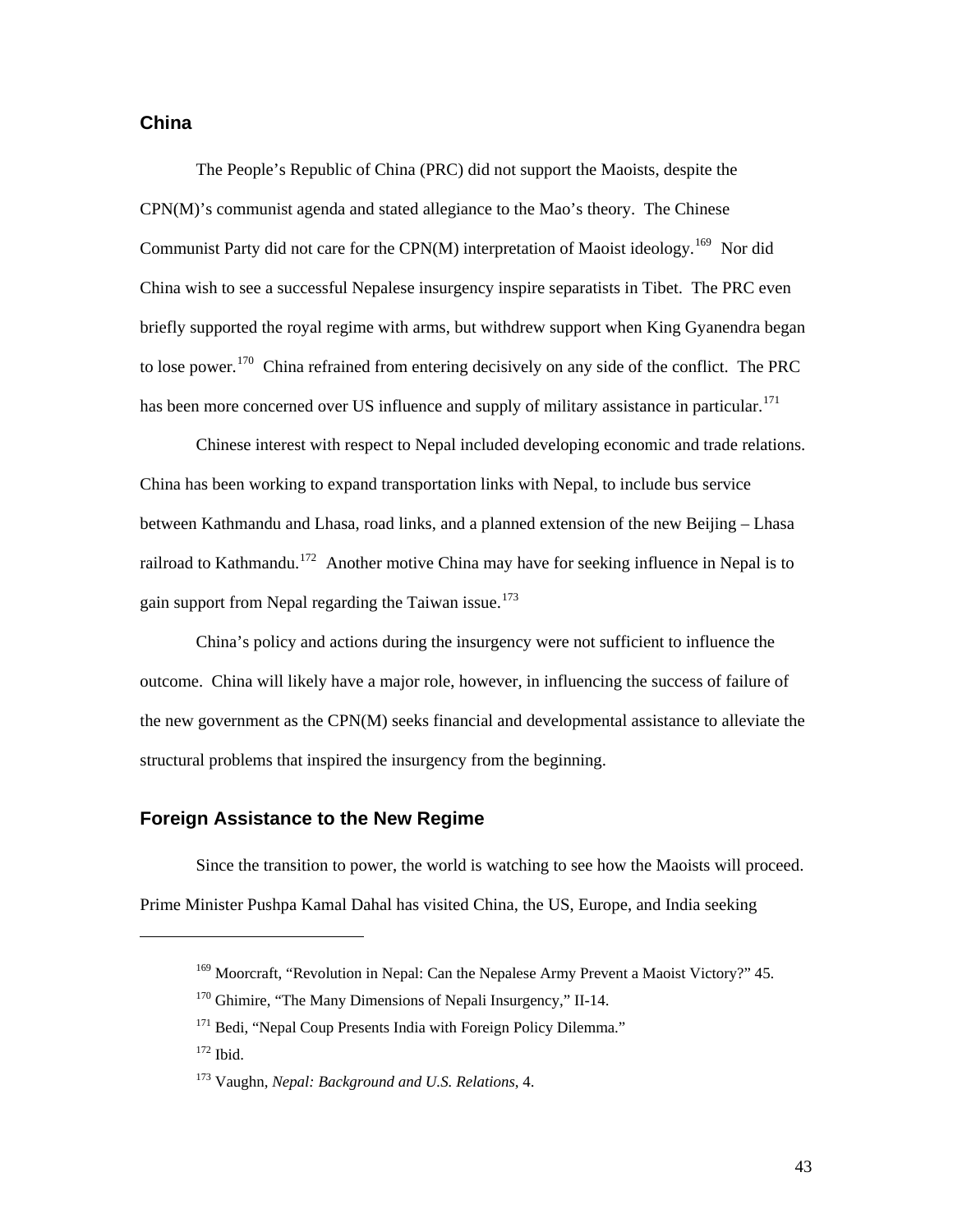<span id="page-48-0"></span>support. Prachanda first sought to build a relationship with China and seek financial assistance. Next on the agenda was a plea to the US to remove the CPN(M) from the terrorist list. Nepal will likely take developmental assistance from whoever is willing to help.<sup>[174](#page-48-1)</sup> The international community had little influence on the military and political outcome of the Nepalese insurgency, but outside help will be necessary for the current peace to last.

# **The Maoist Transition to Power and Army Integration**

The insurgency in Nepal reached a turning point in 2005. Although the Maoists had embarked on the strategic offensive with the adoption of "Prachanda Path" in 2001, the Maoists realized by 2005 that they were engaged in a military stalemate against the RNA.<sup>[175](#page-48-2)</sup> But in February 2005, King Gyanendra made a fatal error in seizing direct executive authority and disbanding parliament.<sup>[176](#page-48-3)</sup> The king's move had political repercussions both internationally and internally. The US, UK, and India ceased providing military assistance over concerns about supporting an anti-democratic regime. The RNA, meanwhile, was uncertain that it could win by force alone. Paul Moorecraft relates that the army chief of the general staff had given up on an outright military victory: "Yet even the devout monarchist, Lieutenant General Rukmangad Katuwal, the chief of the general staff, admitted…that 'there can be no military solution…we can only hold the ring for an election...and follow the constitution."<sup>[177](#page-48-4)</sup> The CPN(M) recognized that the time was right for political action and in November of 2005 formed an agreement with the Seven Party Alliance (SPA). Popular opinion swayed against the dictatorial monarch to the

<span id="page-48-1"></span><sup>&</sup>lt;sup>174</sup> Zergovia, "Fragile Peacemaking Underway as Nepal Ushers in Democracy, Seeks Talks with U.S."

<span id="page-48-4"></span><span id="page-48-3"></span><span id="page-48-2"></span><sup>&</sup>lt;sup>175</sup> Sharma, "The Maoist Movement; an Evolutionary Perspective," 51-55; Moorcraft, "Revolution in Nepal: Can the Nepalese Army Prevent a Maoist Victory?" 45.

<sup>&</sup>lt;sup>176</sup> Moorcraft, "Revolution in Nepal: Can the Nepalese Army Prevent a Maoist Victory?" 44. <sup>177</sup> Ibid., 45.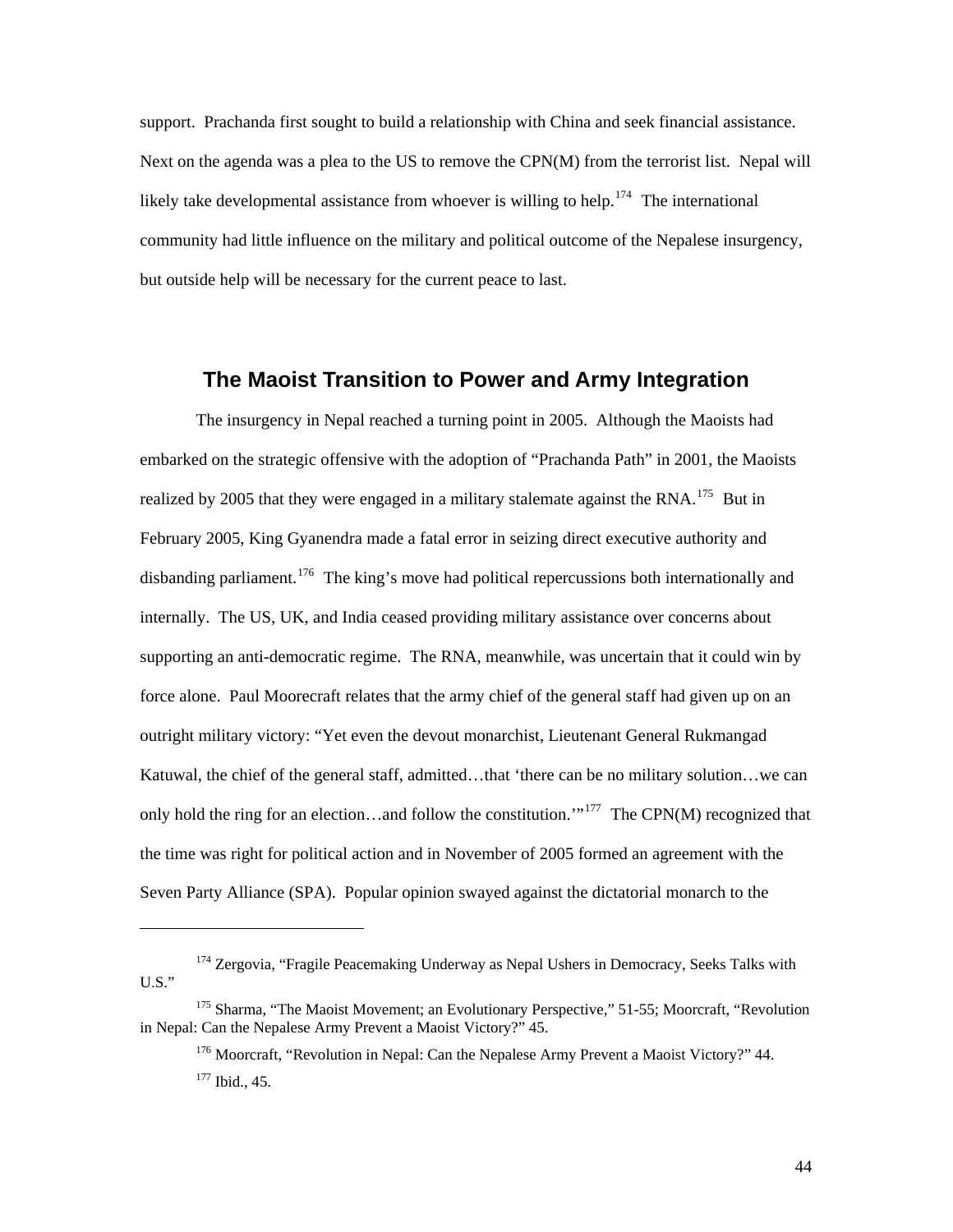<span id="page-49-0"></span>benefit of the Maoists. In April 2006, when the king refused to reinstate the political parties, the SPA mobilized three weeks of political protests. The Maoists joined the protests and contributed to their intensity.<sup>[178](#page-49-1)</sup> By the end of April, King Gyanendra relented and ended direct rule, allowing the parties to reinstate parliament. Peace talks between the Maoists and the SPA continued through 2006 resulting in an agreement to hold elections for a constituent assembly and rewrite the constitution. In 2007, the CPN(M) formally joined the government. In April 2008, the Maoists won the majority of the seats in the Constituent Assembly.

Since taking power, the Maoists have the opportunity to make good on their political promises, but face some challenges from their former enemies. John Mackinlay identifies three entities that complicate Nepal's transition to post-insurgency life. The first is the former Royal Nepalese Army, now simply the NA, which does not consider itself defeated since it did not lose tactically. The second is the Maoist PLA, which Mackinlay places at a strength of 10 to 15,000 currently on the UN camps in accordance with the cease fire agreements. The third entity is the Madhesis and Thurat people living in the southern terai regions.<sup>[179](#page-49-2)</sup> With many disagreements still lingering, the Maoist assumption of power may not ultimately end the conflict. Whether Nepal is truly finished with insurgency may depend on how the country moves forward.

#### **Army Integration**

<span id="page-49-2"></span><span id="page-49-1"></span>-

The question of what to do with the former Maoist combatants has become a contentious political issue in Nepal. The question of whether to integrate Maoists into the Nepalese Army provides an opportunity to examine how to successfully (or not) integrate former enemies into one organization. Many conflicts end with a question of what to do with the defeated combatants. Nepal's case is unique in that the insurgents won by political means rather than by military

<sup>&</sup>lt;sup>178</sup> Moorcraft, "Revolution in Nepal: Can the Nepalese Army Prevent a Maoist Victory?" 46.

 $179$  Mackinlay, "Nepal's Transition to a Post-Insurgency Era," 44, 45.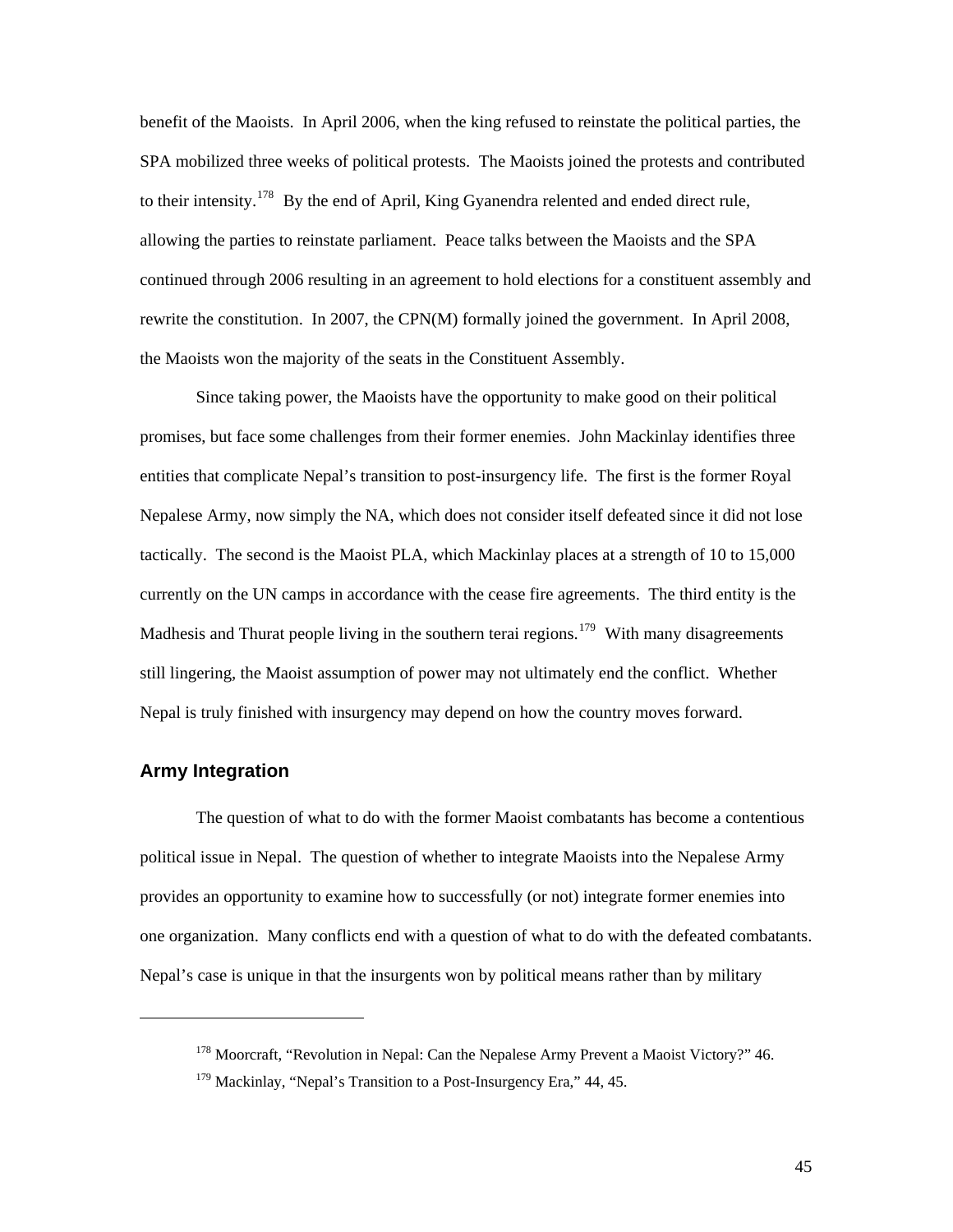victory. Rather than the defeated side being destroyed and the other taking over, the NA remains the official army of Nepal while the Maoist People's Liberation Army (PLA) is a large and potentially capable force.<sup>[180](#page-50-0)</sup> Thousands of insurgents are living in UN supervised camps with nothing to do. Options include: full or partial integration into a single force, employing the Maoists as a separate security force, disbanding the Maoists, or disbanding the NA and replacing it with the PLA. Naturally, there are concerns regarding potential antagonism between the former enemies. The challenge will be to find a solution that satisfies the political parties, the army, and the Maoists. Each option has advantages, disadvantages, and carries risk of renewed violence.

Prime Minister Pushpa Kamal Dahal published a policy paper in September 2008 stating his goal to integrate and rehabilitate the PLA within six months (by March 2009).<sup>[181](#page-50-1)</sup> The government subsequently formed a committee to determine how to accomplish the integration.<sup>[182](#page-50-2)</sup> Progress has been slow. Nanda Kishore Pun, head of the PLA, and Ram Bahadur Thapa, the Maoist defense minister, want full integration. Recently, however, the PLA requested separate funding for its seven divisions and employment in development works through the Ministry of Peace and Reconstruction. PLA Deputy Commander Chandra Prakash Khanal stated that the PLA should be able to perform the same activities as the NA since "it is also a legitimate army of the state."<sup>[183](#page-50-3)</sup> The NA and the opposition parties fear the Maoists will use either the PLA or an integrated army to achieve their partisan political objectives. The NA generals are concerned about preserving the apolitical role of the army. They have proposed that former Maoists be

<span id="page-50-0"></span><sup>180</sup> Krishna Pokharel, "In Nepal, the Next Step is to Merge Army, Rebels," *The Wall Street Journal*, (October 27, 2008).<http://online.wsj.com/article/SB122507922191671329.html> (accessed October 29, 2008). Pokharel numbered the NA at 95,000 personnel compared to "almost 20,000 Maoist rebel soldiers."

<sup>&</sup>lt;sup>181</sup> Pokharel, "In Nepal, the Next Step Is to Merge Army, Rebels."

<span id="page-50-2"></span><span id="page-50-1"></span><sup>182 &</sup>quot;Maoists Talking With NA Over Army Integration, Says FM Bhattarai," *Nepalnews.com* (September 30, 2008). <http://www.nepalnews.com/archive/2008/oct/oct02/news11.php>(accessed October 4, 2008).

<span id="page-50-3"></span><sup>183</sup> "PLA Wants to Work in Dev Works," *Kantipur Online*, (February 19, 2009). <http://www.kantipuronline.com/kolnews.php?&nid=181069> (accessed February 19, 2009).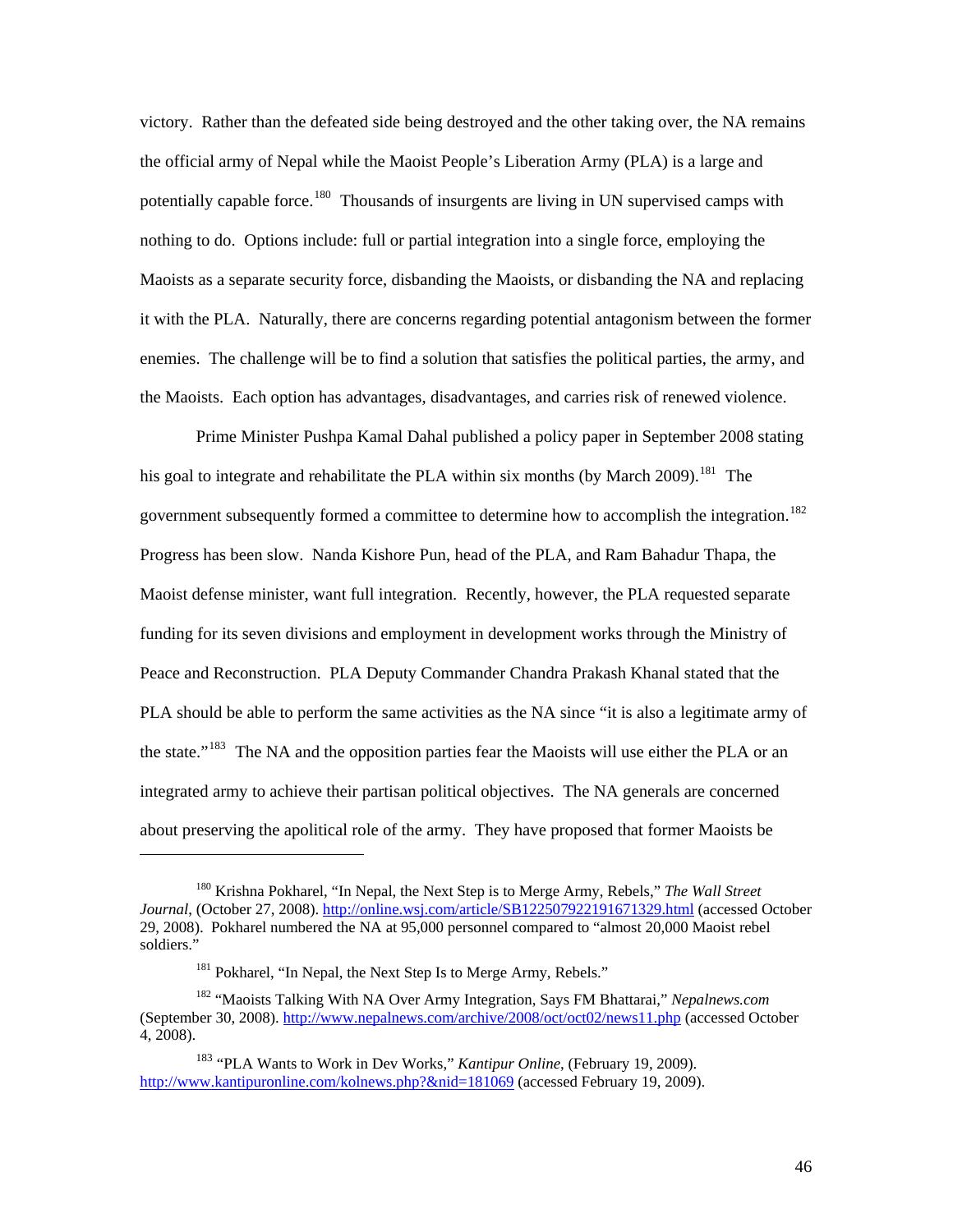allowed to apply for military service via the same competitive criteria as any other citizen after denouncing their party affiliation.<sup>[184](#page-51-0)</sup> Political proposals for partial integration have included employing the PLA as a separate security force for border or industrial security. Others would retain senior Maoist soldiers and release the "rank and file" with economic assistance so they can return to private life.  $185$  Mackinlay suggests that many army officers who are Thapa, Rana, and Shah elites, fear that direct "amalgamation" will undermine their status.<sup>[186](#page-51-2)</sup>

The NA, in a recent document, outlined the advantages and disadvantages of each contingency. While NA officers would prefer not to absorb any Maoists, their analysis suggests that integration by individual, as opposed to whole units or cohorts, would be the most practical alternative.<sup>[187](#page-51-3)</sup> The NA document provides a somewhat biased, though arguably realistic overview of Maoist objectives and the current situation. It also compares historical examples of post-conflict integration with the warning that Nepal is unique in several respects, principally that it is not a failed state and the army was not defeated. In addition to concerns about the need for the army to remain apolitical, the army warns that military mobilization for party interests could be "disastrous" for Nepal and for democracy. It also mentions the possibility of future Maoists revolts and the related risk of giving them technical parity by equipping them with the same weapons as other government forces.<sup>[188](#page-51-4)</sup> The drafters of the document recognize the need to satisfy the Maoists while preventing a capability for Maoist remobilization. The NA document examines three options for integration of "ex-rebels": "reintegration into society, employ in other

<sup>&</sup>lt;sup>184</sup> Pokharel, "In Nepal, the Next Step Is to Merge Army, Rebels."

 $185$  Ibid.

<sup>&</sup>lt;sup>186</sup> Mackinlay, "Nepal's Transition to a Post-Insurgency Era," 45.

<span id="page-51-4"></span><span id="page-51-3"></span><span id="page-51-2"></span><span id="page-51-1"></span><span id="page-51-0"></span><sup>&</sup>lt;sup>187</sup> Nepalese Army, "Management of Integration of Maoist Combatants," (Fall, 2008). NA officers prepared this document to include a text memorandum and a slide presentation.

<sup>188</sup> Ibid., 1.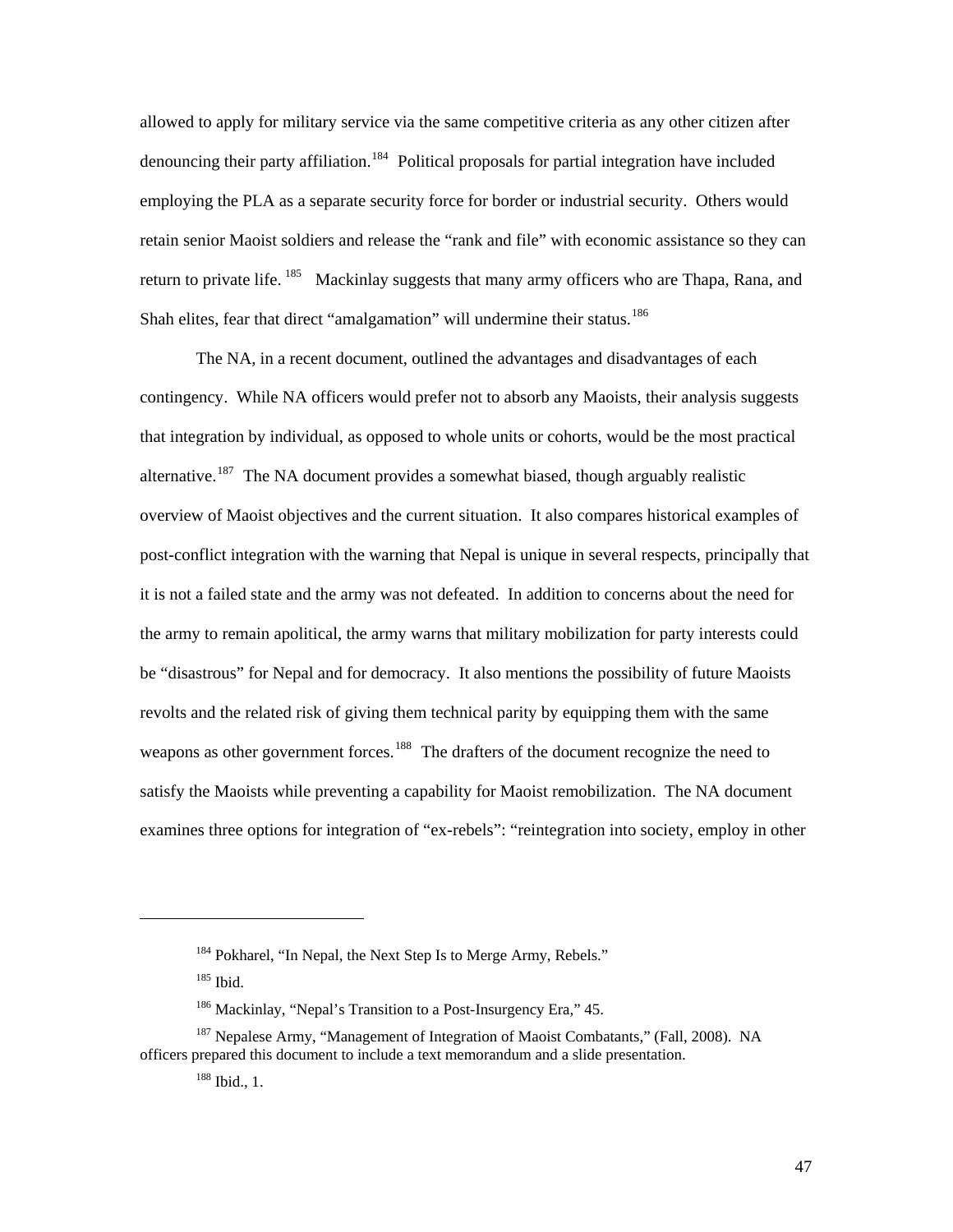security agencies, or integrate into existing security forces."<sup>[189](#page-52-0)</sup> The document takes a realistic approach in drafting a possible solution, saying that a combination of the three options is most likely: "In practice, however, it is likely that the solution would be a combination of all of the above. Hence, a degree of integration may take place into the security forces and the NA must plan to properly manage those potentially coming into it."<sup>[190](#page-52-1)</sup> The document recommends integration by individual under the following "principles governing the integration process:" recognition of service, training focus, dilution, tolerance, and apolitical nature.<sup>[191](#page-52-2)</sup> Recognition of service gives former rebels the opportunity to serve in a capacity commensurate with their experience while excluding any Maoists from high-level senior positions since the duration of the insurgency, which the writers measure at 13 years, precludes anyone from appointment higher than the rank of major. Training focus allows time to instill the NA's professional military culture. Dilution is intended to separate Maoists as much as possible to prevent factionalism. Tolerance applies to both former adversaries to eliminate further hostility. The requirement to keep the army apolitical may prove to be one of the more difficult points since Maoist doctrine accepts the use of military means for political ends.<sup>[192](#page-52-3)</sup> Agreeing to a final solution to the problem of army integration remains one of the biggest challenges to the new government. The issue, if handled carelessly, has the potential to unhinge the current peace and return Nepal to violent conflict. If integration of the NA and PLA is successful, however, it could serve as a model for reconciliation in the wake of future insurgencies.

<span id="page-52-0"></span><sup>&</sup>lt;sup>189</sup> Nepalese Army, "Management of Integration of Maoist Combatants," 2,3.

<span id="page-52-1"></span> $190$  Ibid., 5.

<span id="page-52-2"></span><sup>&</sup>lt;sup>191</sup> Ibid., 7.

<span id="page-52-3"></span><sup>192</sup> Ibid., 7-22.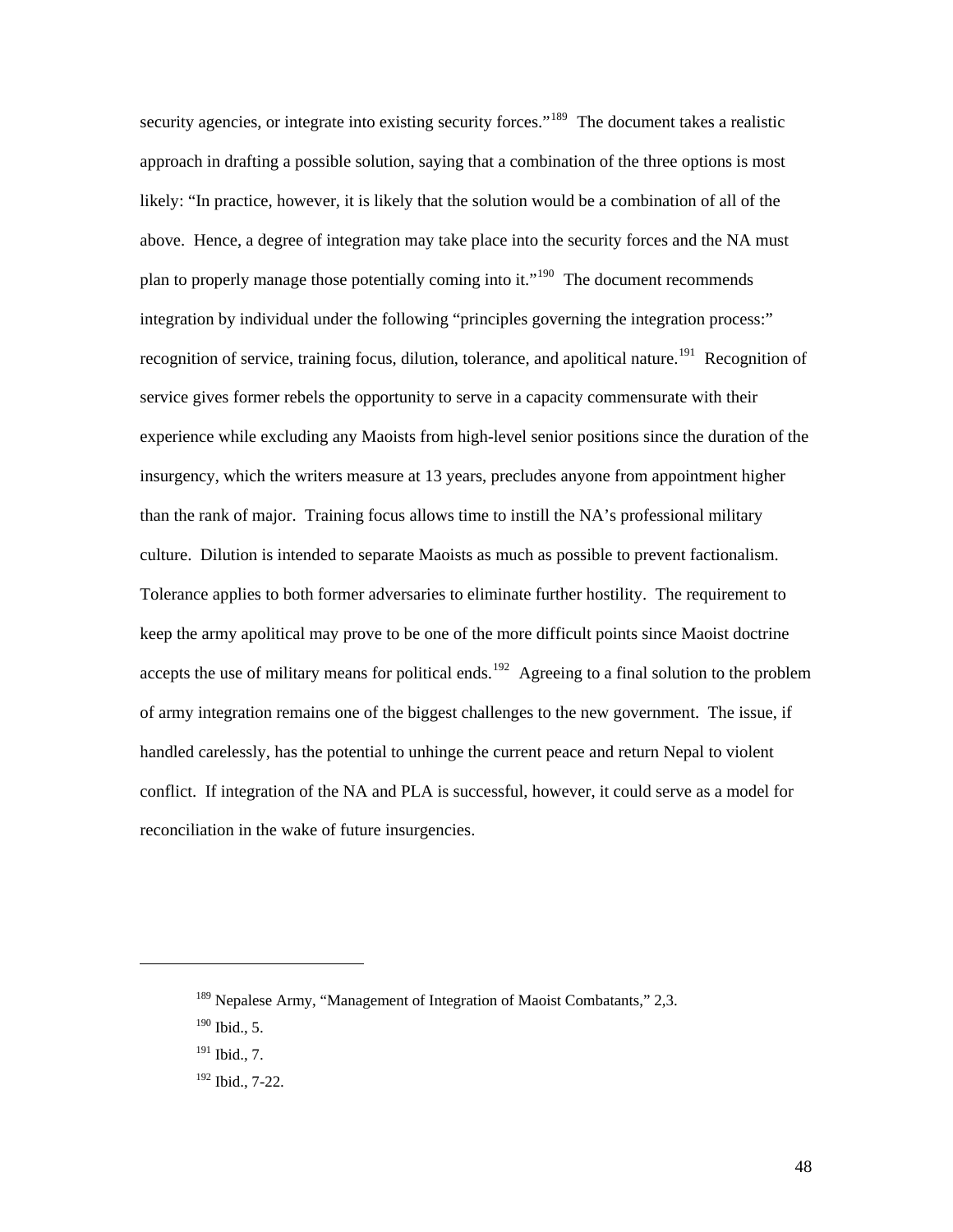#### <span id="page-53-0"></span>**The Terai**

1

The Terai consists of the southern plains of Nepal that extend across the entire width of the country along the border with India. The dominant group in the Terai is the Madhesi people, who are of Indian origin. Although the Madhesis have no real military force, John Mackinlay points out their capacity for "agitation."<sup>[193](#page-53-1)</sup> Many of the Madhesis supported the Maoists during the insurgency, but now have their own issues to pursue, not all of which are in line with the CPN(M) agenda. Members of the Terai Madhes Loktantrik Party (TMLP) claimed that the  $CPN(M)$  had ignored its demands since taking power and threatened street protests.<sup>[194](#page-53-2)</sup> There is also potential for tension between the Maoists, who rely on China for financing and political support, and the Madhesis, who remain connected to India for economic and social purposes. India's discomfort with Chinese influence south of the Himalayas may further strain the relationship between the Madhesis and the Maoist government.<sup>[195](#page-53-3)</sup>

Further complicating the situation in the Terai is the Tharuhat Liberation Army, formed to oppose the Madhesis, promote the liberation of the Tharu people, and establish a Tharuhat province.<sup>[196](#page-53-4)</sup> The Tharu and Madhesi issues are concerned with both ethnicity and control of resources. During the insurgency, their grievances aligned sufficiently with the Maoist demands to end feudalism and exploitation. Now the governing Maoists have the challenge to balance the many competing demands of their former allies in order to prevent becoming what they fought to remove.

 $193$  Mackinlay, "Nepal's Transition to a Post-Insurgency Era," 44, 45.

<span id="page-53-2"></span><span id="page-53-1"></span><sup>194 &</sup>quot;PM Dahal asks TMLP Chief to Reconsider Decision to Withdraw Support," *Nepalnews.com*  (January 8, 2009).<http://www.nepalnews.com/archive/2009/jan/jan08/news06.php> (accessed January 8, 2009).

<sup>&</sup>lt;sup>195</sup> Dr. Felix Moos discussion (March 17, 2009).

<span id="page-53-4"></span><span id="page-53-3"></span><sup>196 &</sup>quot;Tharuhat Liberation Army is Formed," *Nepalnews.com* (November 4, 2008). <http://www.nepalnews.com/archive/2008/nov/nov04/news06.php> (accessed November 4, 2008).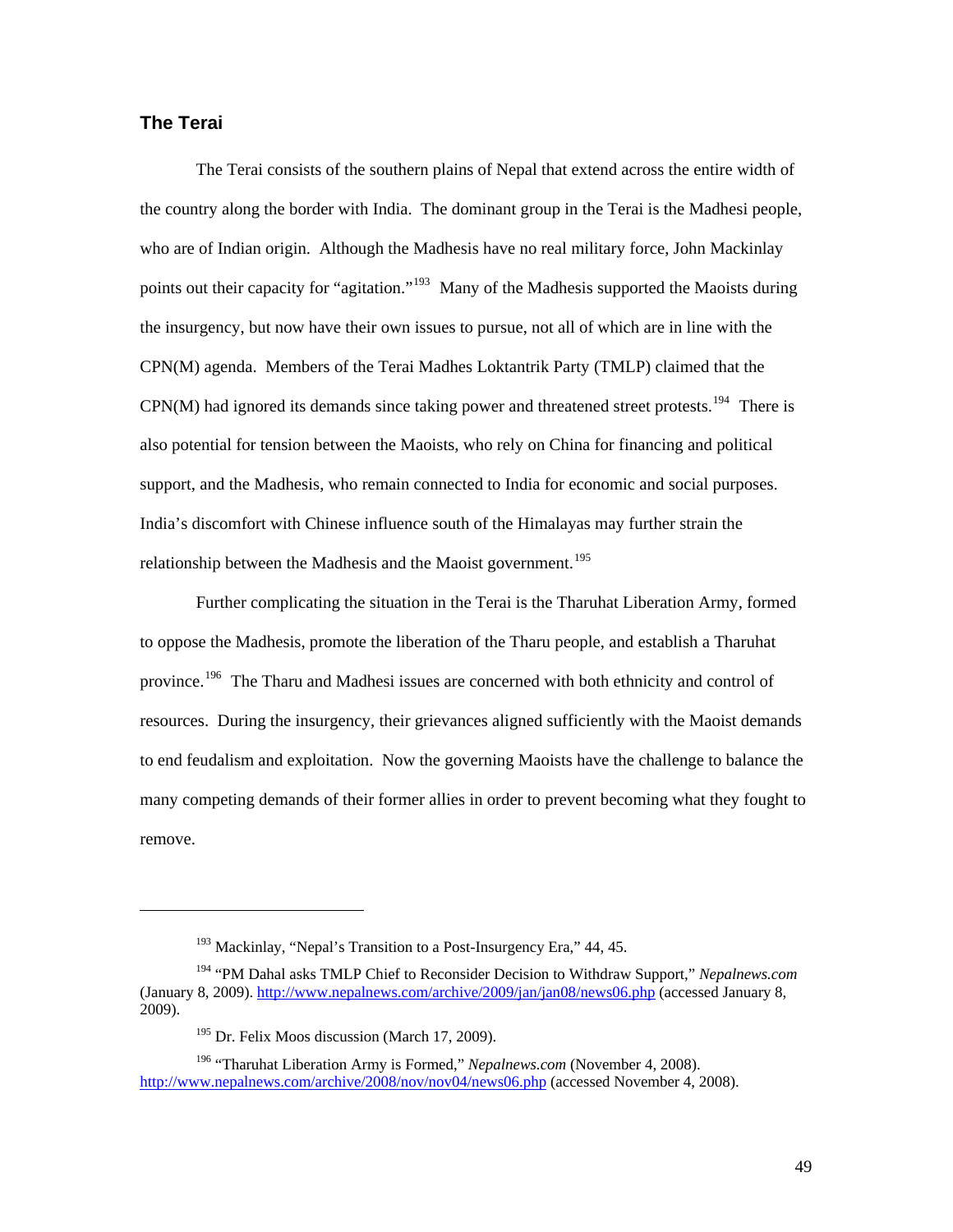# **Conclusions**

<span id="page-54-0"></span>The implications of the Maoist insurgency in Nepal for US counter-insurgency doctrine pertain to emphasis on certain ideas rather than requiring anything new. The primary lesson of the conflict for US military operational and strategic planners is that the counterinsurgent must understand the social and cultural aspects of the environment that drive politics, motivate the insurgents, and determine popular support. Without a thorough understanding of the environment, any military, economic, or even political effort is likely to have unintended effects and unlikely to solve the core problems. While FM 3-24 mentions this requirement to understand the environment, the US Army still needs improvement in institutionalizing the application of social and cultural knowledge into training and education as well as operational and strategic planning.<sup>[197](#page-54-1)</sup> Consideration of social and cultural factors should not be limited to an intelligence gathering activity, but should inform all of the political, economic, and military aspects of planning and executing operations in a fourth generation warfare environment.

The government in Kathmandu lost control of much of the country long before the April 2008 elections. The Nepalese government failed in counterinsurgency for a variety of reasons. One was the unwillingness of political leaders to subordinate their individual quests for power to the survival of the country. Other reasons were repressive military and police operations which pushed people further toward the insurgents, an inability to improve the economy, and an unwillingness to address social disparity. The Nepalese government suffered from lack of a coherent strategy and a crippling shortage of the resources required to answer the threat. Despite the Nepalese Army's military accomplishments, the government of Nepal, to include the parliamentary parties and the king, did not have the capacity to operate in a fourth

<span id="page-54-1"></span> $197$  FM 3-24, pp.1-22 – 1-23; the US Army and Marine Corps both have centers established for cultural learning (TRADOC Culture Center at Fort Huachuca and the USMC Center for Advanced Operational Cultural Learning at Quantico) and have implemented culture into education and training, but their efforts are still relatively new and not universally institutionalized in the operating force.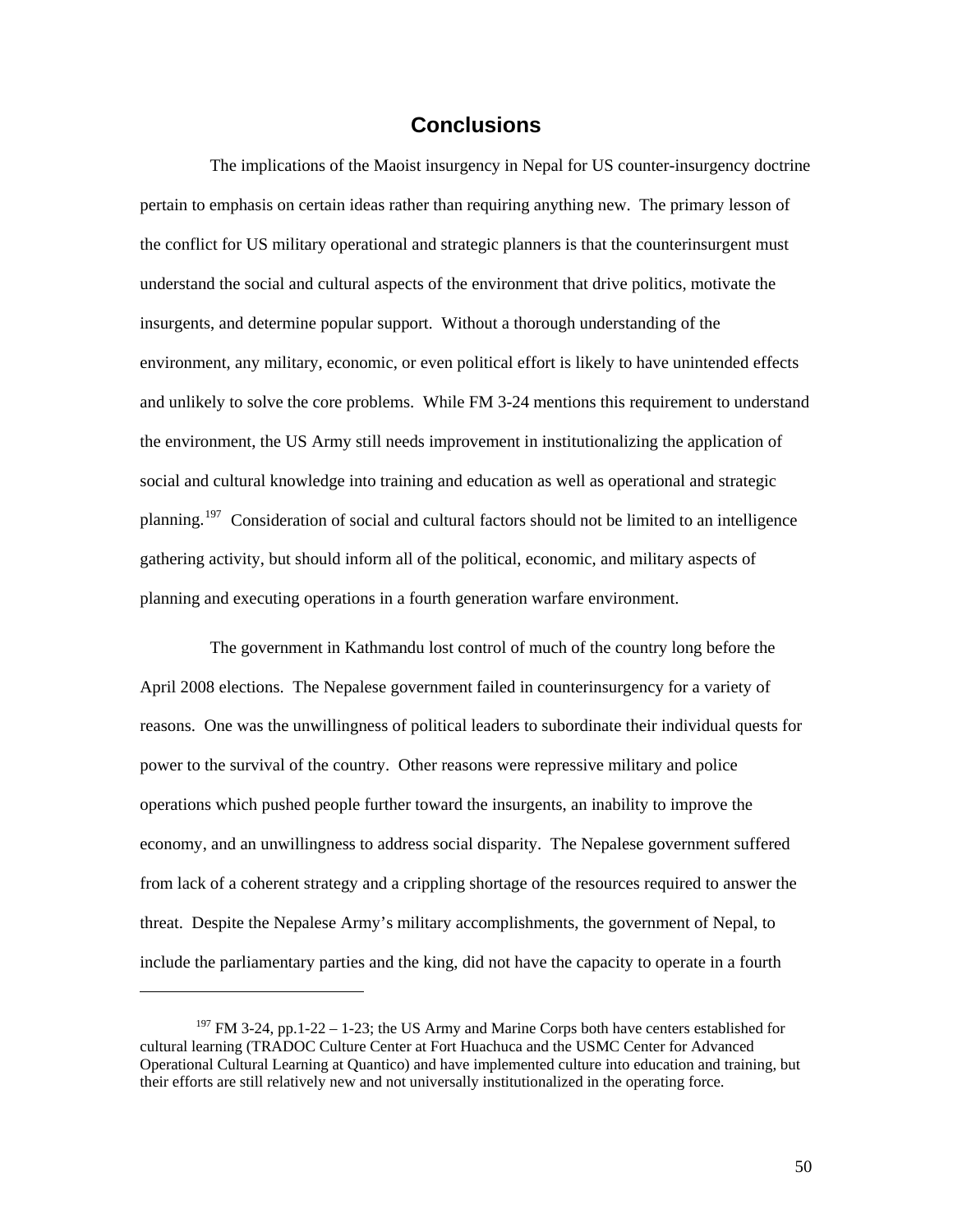generation warfare context. The divided government could not solve the country's core social and economic problems in a constructive way.

Foreign military assistance was helpful but insufficient. The US and others gave the NA a significant boost through military assistance and humanitarian aid, but did not help solve the social and political issues at the heart of the insurgency. While US training and material support gave the Nepalese Army a boost in morale and effectiveness as a fighting force, it did little to address the underlying causes of the conflict unique to Nepal. Nepal was never a high enough priority for the US to grant sufficient attention to the problem. India and China served as disruptive elements engaged in their own regional power struggles. They were more concerned with counterbalancing each other than with supporting the government in Nepal. King Gyanendra's assertion of executive authority caused potential supporters to balk at arming an anti-democratic dictator. Nepal's conduct of counterinsurgency and the nature of foreign assistance both provide lessons that illustrate the need for a better understanding of the environment.

The case of Nepal illustrates that counterinsurgency requires more than a strong military campaign. The Maoists in Nepal were successful because they were more effective than the government in gaining support from the people, whether through persuasion or coercion. The Maoists adapted Mao's theory for guerilla warfare to Nepal and employed a strategy that used not just violence, but gained political power by addressing social grievances. To win, the counterinsurgent must address the relevant problems and leverage the social, economic and political networks to achieve a lasting solution. US Army and Marines Corps counterinsurgency doctrine would improve with greater emphasis on application of social and cultural considerations to political and military lines of effort to defeat an insurgency.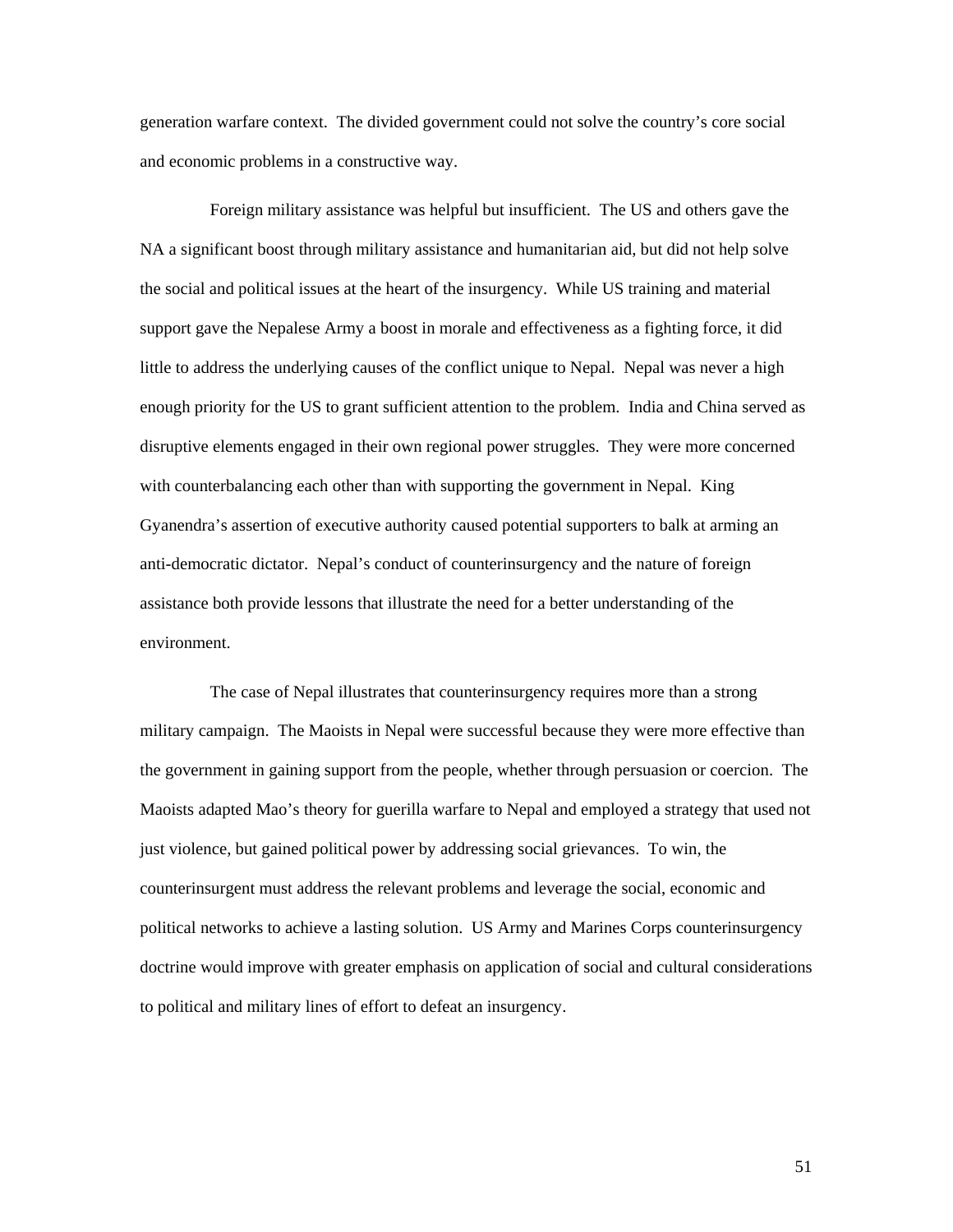# **APPENDIX A**

<span id="page-56-0"></span>Timeline [198](#page-56-1)

| 1959 |             | Nepal's first election                                                                                                                   |
|------|-------------|------------------------------------------------------------------------------------------------------------------------------------------|
| 1960 |             | King Mahendra removes congress, bans political parties, and establishes<br>direct royal rule with "Panchayat" government                 |
| 1990 | February    | Start of "People's Movement" for the Restoration of Democracy                                                                            |
|      | April       | King lifts ban on political parties and ends Panchayat                                                                                   |
|      |             | Communist parties form United Left Front, United National People's<br>Movement, and CPN(Unity Center)                                    |
| 1991 | January     | CPN(Masal) and CPN (Marxist-Leninist) unite to form CPN (United<br>Marxists-Leninist)                                                    |
|      | May         | Election: Nepali Congress (NC) wins majority with Girija Prasad Koirala<br>as prime minister                                             |
| 1994 | November    | CPN (UML) wins plurality in election with Man Mohan Adhikari as<br>prime minister                                                        |
| 1995 | March       | Unity Centre renames itself CPN(Maoist)                                                                                                  |
|      | September   | Central Committee of the CPN(Maoist) adopts "Plan for the historic<br>initiation of people's war"                                        |
|      |             | UML government leaves office after no-confidence motion                                                                                  |
|      |             | Sher Bhadur Deuba becomes prime minister, heading coalition of NC,<br>Rastriya Prajatantra Party (RPP), and Nepal Sadbhavana Party (NSP) |
|      | November    | Police launch Operation Romeo against Maoist supporters in Rolpa                                                                         |
| 1996 | 4 February  | Baburam Bhattarai presents 40-point demand to Prime Minister Deuba                                                                       |
|      | 13 February | Commencement of "people's war"                                                                                                           |
|      | December    | New trade and transit treaty with India                                                                                                  |
| 1997 | March       | Deuba loses no-confidence vote; Lokendra Bahadur Chand of RPP<br>becomes prime minister                                                  |
|      | October     | Chand loses no-confidence vote; Surya Bahadur Thapa becomes prime<br>minister with $NC - NSP$ coalition                                  |
| 1998 | April       | Thapa resigns; GP Koirala becomes prime minister of minority<br>government                                                               |
|      | May         | Police begin Operation Kilo Sierra 2 against Maoist insurgents                                                                           |
|      |             |                                                                                                                                          |

<span id="page-56-1"></span> $198$  This timeline is a compilation and paraphrasing from several sources, to include for 1959 -2004: Whelpton, *A History of Nepal*, xii - xviii; Thapa, *A Kingdom Under Siege; Nepal's Maoist Insurgency, 1996 to 2004,* 203-208.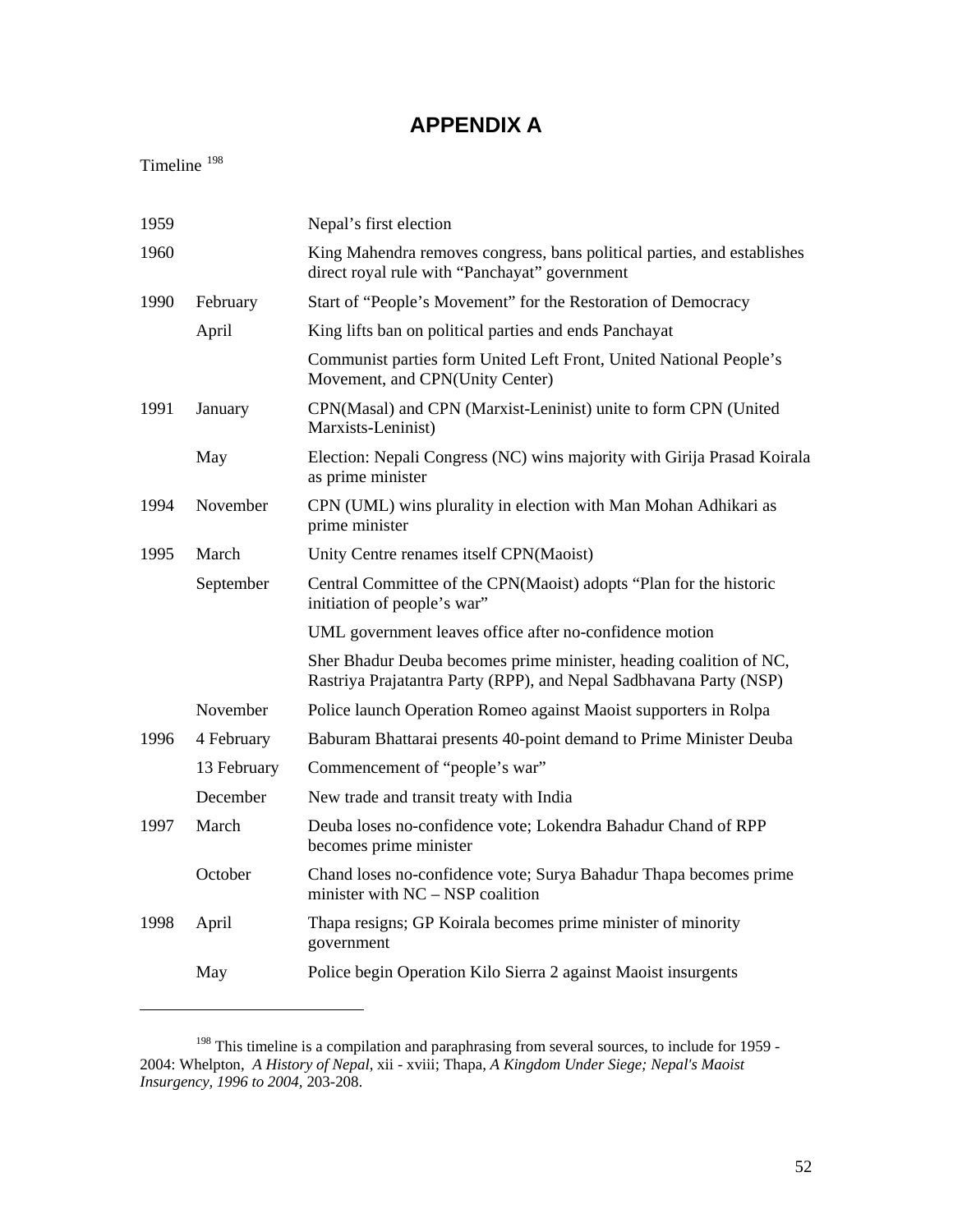| 1999 | May       | Elections; Krishna Prasad Bhattarai of NC becomes prime minister                                                                                                             |
|------|-----------|------------------------------------------------------------------------------------------------------------------------------------------------------------------------------|
|      | September | Maoists attack against police in Rukum                                                                                                                                       |
|      | December  | KP Bhattarai sets up commission under Deuba to make<br>recommendations on Maoist problem                                                                                     |
| 2000 | February  | Police burn down houses in Rukum following death of police in a bomb<br>explosion                                                                                            |
|      | May       | GP Koirala replaces KP Bhattarai as prime minister                                                                                                                           |
|      | June      | Government declares bonded laborers free                                                                                                                                     |
|      | September | Maoists attack Dunai, district headquarters of Dolpa                                                                                                                         |
|      | October   | Low level meeting between government and Maoist representatives                                                                                                              |
| 2001 | January   | King Birendra approves ordinances to establish Armed Police Force and<br>system of regional governors                                                                        |
|      | February  | Maoists adopt "Prachanda Path" and elect Prachanda as party chairman<br>at second national conference                                                                        |
|      | April     | Maoists attack police at Rukumkot, Rukum and Naumule, Dailekh                                                                                                                |
|      |           | Government announces plans for Integrated Security and Development<br>Program involving key role for the army for the first time                                             |
|      | June      | Crown Prince Dipendra shoots and kills the king, queen, seven other<br>members of the royal family, and himself; Gyanendra becomes king                                      |
|      | July      | GP Koirala resigns over army failure to assist captured police in Rolpa                                                                                                      |
|      |           | Deuba elected prime minister and declares ceasefire                                                                                                                          |
|      | August    | First talks begin between government and insurgents                                                                                                                          |
|      | November  | Prachanda announces withdrawal from talks over governments refusal to<br>grant demand for a constituent assembly                                                             |
|      |           | Insurgents break ceasefire with attacks on police and army barracks                                                                                                          |
|      |           | Government declares a state of emergency and mobilizes the army<br>against the insurgents; declares CPN(Maoist) a "terrorist organization;"<br>& curtails fundamental rights |
| 2002 | February  | Maoists conduct major attacks in Acham district headquarters                                                                                                                 |
|      |           | Parliament ratifies state of emergency                                                                                                                                       |
|      | April     | Parliament passes Terrorist and Disruptive Activities (Control and<br>Punishment) Bill                                                                                       |
|      | May       | Deuba dissolves parliament over debate on extension of the state of<br>emergency; Deuba expelled from NC                                                                     |
|      | July      | 44% increase in security budget from previous year <sup>199</sup>                                                                                                            |
|      |           |                                                                                                                                                                              |

<span id="page-57-0"></span><sup>199</sup> Thapa, *A Kingdom Under Siege; Nepal's Maoist Insurgency, 1996 to 2004*, 207.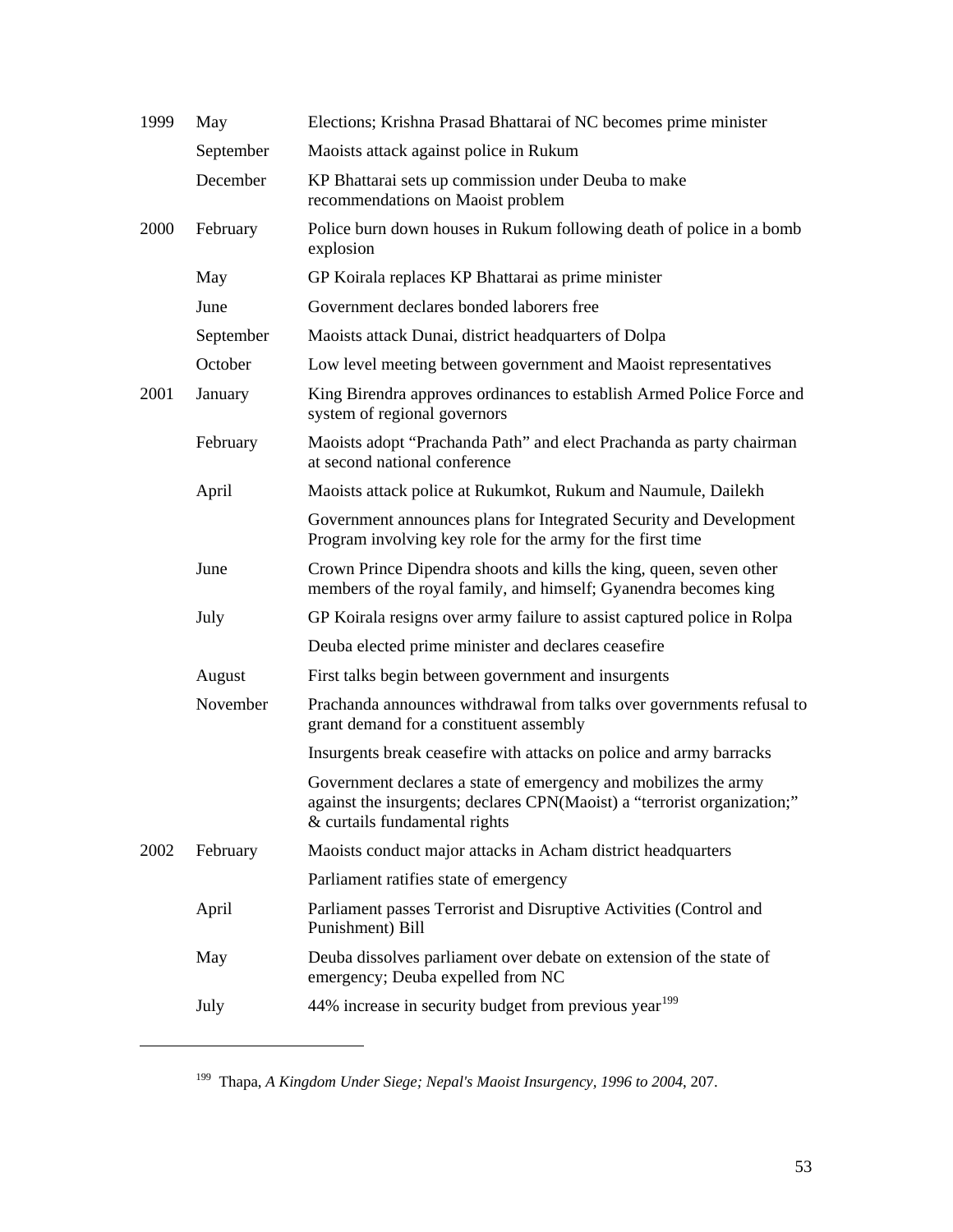|      | August    | State of emergency ends                                                                                                                                                                                                    |  |  |
|------|-----------|----------------------------------------------------------------------------------------------------------------------------------------------------------------------------------------------------------------------------|--|--|
|      | September | Insurgents attack police in Sindhuli and district headquarters in<br>Sandhikharka, Arghakhanchi                                                                                                                            |  |  |
|      | October   | Deuba recommends postponing elections until November 2003; King<br>Gyanendra dismisses Deuba, postpones elections indefinitely, and<br>assumes executive authority; King appoints Lokendra Bahadur Chand<br>prime minister |  |  |
| 2003 | January   | Maoists assassinate head of Armed Police Force                                                                                                                                                                             |  |  |
|      |           | Ceasefire between insurgent and government                                                                                                                                                                                 |  |  |
|      | March     | Maoists and government agree on "22-point of conduct" during ceasefire                                                                                                                                                     |  |  |
|      | April     | Talks begin between Maoists and government                                                                                                                                                                                 |  |  |
|      | May       | Parties begin agitation for end of royal rule and restoration of parliament                                                                                                                                                |  |  |
|      |           | Chand resigns                                                                                                                                                                                                              |  |  |
|      | June      | Thapa becomes prime minister                                                                                                                                                                                               |  |  |
|      | August    | Maoist supporters killed by army in eastern Nepal; Maoists end ceasefire<br>and negotiations                                                                                                                               |  |  |
| 2004 | March     | Maoist attacks in Bhojpur and Beni                                                                                                                                                                                         |  |  |
|      | April     | Political parties renew agitation against royal rule                                                                                                                                                                       |  |  |
|      | May       | Thapa resigns                                                                                                                                                                                                              |  |  |
|      | June      | Deuba becomes prime minister; coalition with CPN(UML), RPP, & NSP                                                                                                                                                          |  |  |
|      | October   | Maoists declare ceasefire <sup>200</sup>                                                                                                                                                                                   |  |  |
| 2005 | January   | Talks fail                                                                                                                                                                                                                 |  |  |
|      | February  | King Gyanendra dismisses government again and assumes full executive<br>power                                                                                                                                              |  |  |
|      | June      | Maoists hold local elections in controlled areas                                                                                                                                                                           |  |  |
|      | August    | Maoists conduct major attack against security forces                                                                                                                                                                       |  |  |
|      | September | Maoists declare three-month ceasefire                                                                                                                                                                                      |  |  |
|      | November  | Agreement between seven parties alliance (SPA) and Maoists to end<br>royal rule, elect constituent assembly, and change the constitution                                                                                   |  |  |
|      | December  | Maoists extend ceasefire; change structure and strategy                                                                                                                                                                    |  |  |
|      |           |                                                                                                                                                                                                                            |  |  |

<span id="page-58-0"></span><sup>&</sup>lt;sup>200</sup> Sources for timeline from 2004 to present: CPN (Maoist), "Timeline of the Maoist Insurgency," *RAOnline Nepal*, (2008) [http://www.raonline.ch.pages/story/np\\_mao\\_sum01.html](http://www.raonline.ch.pages/story/np_mao_sum01.html) (accessed December 16, 2008); Moorcraft, "Revolution in Nepal: Can the Nepalese Army Prevent a Maoist Victory?;" Paudel, "The Price of Maoist Insurgency and Political Violence in Nepal;" Major Robert Schexnayder, *The Prachanda Path and Óglaigh na hÉireann: A Comparative Case Study of the Insurgencies in Nepal and Northern Ireland,* (Fort Leavenworth: School of Advanced Military Studies, AY 2008).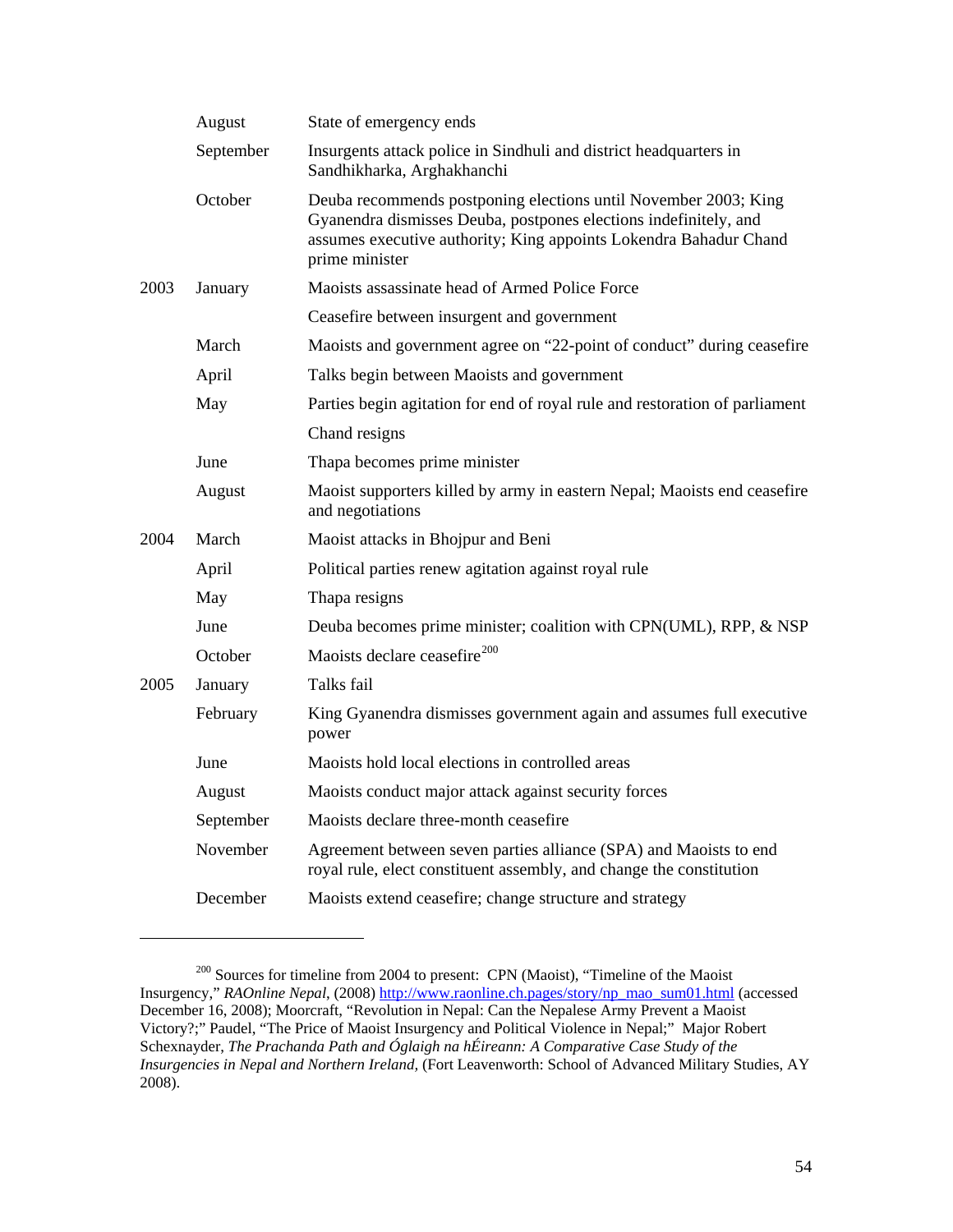| 2006 | March     | Memorandum between CPN(M) and SPA                         |
|------|-----------|-----------------------------------------------------------|
|      | April     | Nation-wide street protests for restoration of democracy; |
|      |           | parliament reinstated with GP Koirala as prime minister   |
|      | May       | Peace talks begin                                         |
|      | June      | Maoists and parties form agreement                        |
|      | November  | Maoists and government finalize agreement                 |
|      | December  | Draft constitution                                        |
| 2007 | January   | Interim constitution and parliament established           |
|      | March     | Maoists join interim government                           |
|      | July      | $CPN(M)$ formally registered as a party                   |
|      | September | Maoists quit government over                              |
|      | December  | SPA reaches agreement; Maoists rejoin government          |
| 2008 | April     | Constituent Assembly election; CPN(M) wins                |
|      | June      | King Gyanendra stepped down, ending the monarchy          |
|      |           | GP Koirala resigns as prime minister                      |
|      | August    | CPN(M) leader, Prachanda, becomes prime minister          |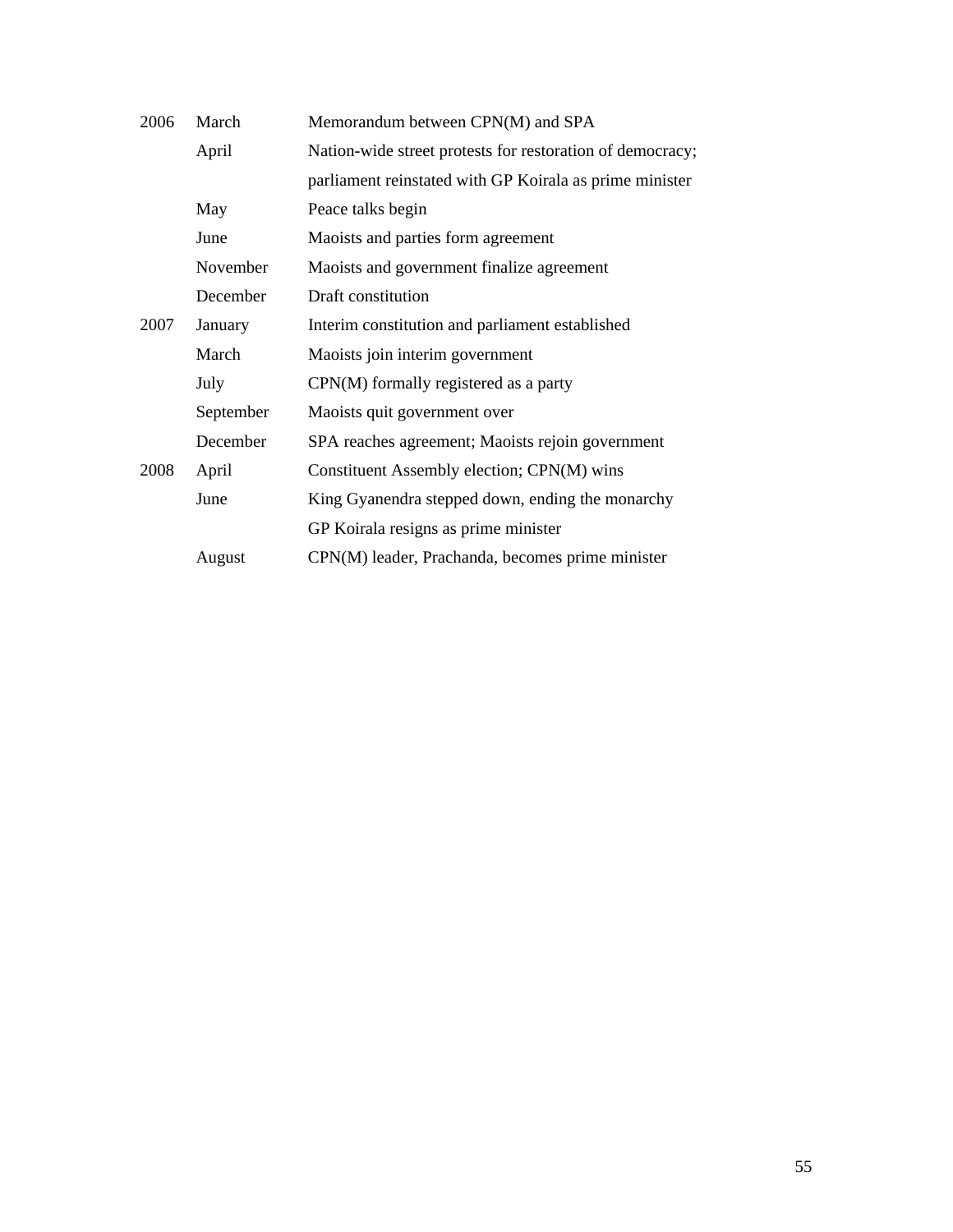# **BIBLIOGRAPHY**

- <span id="page-60-0"></span>*Field Manual 3-24; Marine Corps Warfighting Publication 3-33.5; Counterinsurgency.* Washington, D.C.: Headquarters, Department of the Army, December 15, 2006.
- Bhattarai, Dr. Baburam, "40 Point Demand Presented by Maoist," in Thapa, 211-216; also in Hanley, I-55 – 60.
- BBC News. "Nepal Maoist Head Sworn In As PM." *BBC News.* August 18, 2008. http://news.bbc.co.uk/go/pr/fr/-/2/hi/couth\_asia/7568039.stm (accessed August 18, 2008).
- —. "Q & A: Nepal's Future." *BBC News; South Asia.* June 11, 2008. http://news.bbc.co.uk/go/pr/fr/-/2/hi/south\_asia/2707107.stm (accessed August 18, 2008).
- Bedi, Rahul. "Nepal Coup Presents India with Foreign Policy Dilemma." *Jane's Intelligence Review-Posted April 1, 2005*, (March 14, 2005). [http://search.janes.com.lumen.cgsccarl.com/Search/documentView.do?docId=/content1/j](http://search.janes.com.lumen.cgsccarl.com/Search/documentView.do?docId=/content1/janesdata/mags/jir/history/jir2005/jir01209.htm@current&pageSelected=allJanes&keyword=rahul%20bedi%20nepal%20coup%20presents%20india%20with%20foreign%20policy%20dilemma&backPath=http://search.janes.com.lumen.cgsccarl.com/Search&Prod_Name=JIR&) [anesdata/mags/jir/history/jir2005/jir01209.htm@current&pageSelected=allJanes&keywo](http://search.janes.com.lumen.cgsccarl.com/Search/documentView.do?docId=/content1/janesdata/mags/jir/history/jir2005/jir01209.htm@current&pageSelected=allJanes&keyword=rahul%20bedi%20nepal%20coup%20presents%20india%20with%20foreign%20policy%20dilemma&backPath=http://search.janes.com.lumen.cgsccarl.com/Search&Prod_Name=JIR&) [rd=rahul%20bedi%20nepal%20coup%20presents%20india%20with%20foreign%20polic](http://search.janes.com.lumen.cgsccarl.com/Search/documentView.do?docId=/content1/janesdata/mags/jir/history/jir2005/jir01209.htm@current&pageSelected=allJanes&keyword=rahul%20bedi%20nepal%20coup%20presents%20india%20with%20foreign%20policy%20dilemma&backPath=http://search.janes.com.lumen.cgsccarl.com/Search&Prod_Name=JIR&) [y%20dilemma&backPath=http://search.janes.com.lumen.cgsccarl.com/Search&Prod\\_Na](http://search.janes.com.lumen.cgsccarl.com/Search/documentView.do?docId=/content1/janesdata/mags/jir/history/jir2005/jir01209.htm@current&pageSelected=allJanes&keyword=rahul%20bedi%20nepal%20coup%20presents%20india%20with%20foreign%20policy%20dilemma&backPath=http://search.janes.com.lumen.cgsccarl.com/Search&Prod_Name=JIR&) [me=JIR&](http://search.janes.com.lumen.cgsccarl.com/Search/documentView.do?docId=/content1/janesdata/mags/jir/history/jir2005/jir01209.htm@current&pageSelected=allJanes&keyword=rahul%20bedi%20nepal%20coup%20presents%20india%20with%20foreign%20policy%20dilemma&backPath=http://search.janes.com.lumen.cgsccarl.com/Search&Prod_Name=JIR&). (accessed August 16, 2008).
- Birtle, Andrew J. "Persuasion and Coercion in Counterinsurgency Warfare." *Military Review* LXXXVIII, no. No.4 (July/August 2008): 45-53.
- Crane Obe, S.D. *The Maoist Insurgency in Nepal: 1996-2001*, USAWC Strategy Reseach Project, Carlisle Barracks, Pennsylvania: U.S. Army War College, April 9, 2002.
- Commander, Multi-National Force Iraq. "Multi-National Force-Iraq Commander's Counterinsurgency Guidance." Baghdad, Iraq: Headquarters, Multi-National Force, Iraq, June 21, 2008.
- Communist Party of Nepal(Maoist), "The 12-Point Agreement Between the Maoists and the Seven-Party Alliance as Listed in Statement by Pushpa Kamal Dahal (NOV. 22, 2005)," in Hanley,  $I-61 - 63$ .
- Galula, David. *Counter-Insurgency Warfare: Theory and Practice.* New York: Frederick A. Praeger, Publishers, 1964.
- Ghimire, Yubaraj, "The Many Dimensions of Nepali Insurgency," ed. Caroline Ziemke, *Building a CATR Research Agenda, Proceedings of the Third Bi-Annual International Symposium of the Center for Asian Terrorism Research (CATR) March 1-3, 2006, Colombo, Sri Lanka*, *IDA Paper P-4163*. Alexandria: Institute for Defense Analysis, November 2006,  $II-5 - 19.$
- Gompert, David C. and Gordon, John, ed. *War by Other Means: Building Complete and Balanced Capabilities for Counterinsurgency,* Santa Monica: RAND Corporation, 2008.
- Hanley, John T., ed. *The Anatomy of Terrorism and Political Violence in South Asia, Proceedings of the First Bi-Annual International Symposium of the Center for Asian Terrorism Research (CATR) October 19-21, 2005 Denpensar, Bali, Indonesia*, *IDA Paper P-4096*, Alexandria: Institute for Defense Analysis, May 2006.
- Hammes, Thomas X. "Insurgency: Modern Warfare Evolves into a Fourth Generation." *Strategic Forum*, 2005: 1-7.
- —. *The Sling and the Stone: On War in the 21st Century.* Minneapolis: Zenith Press, 2006.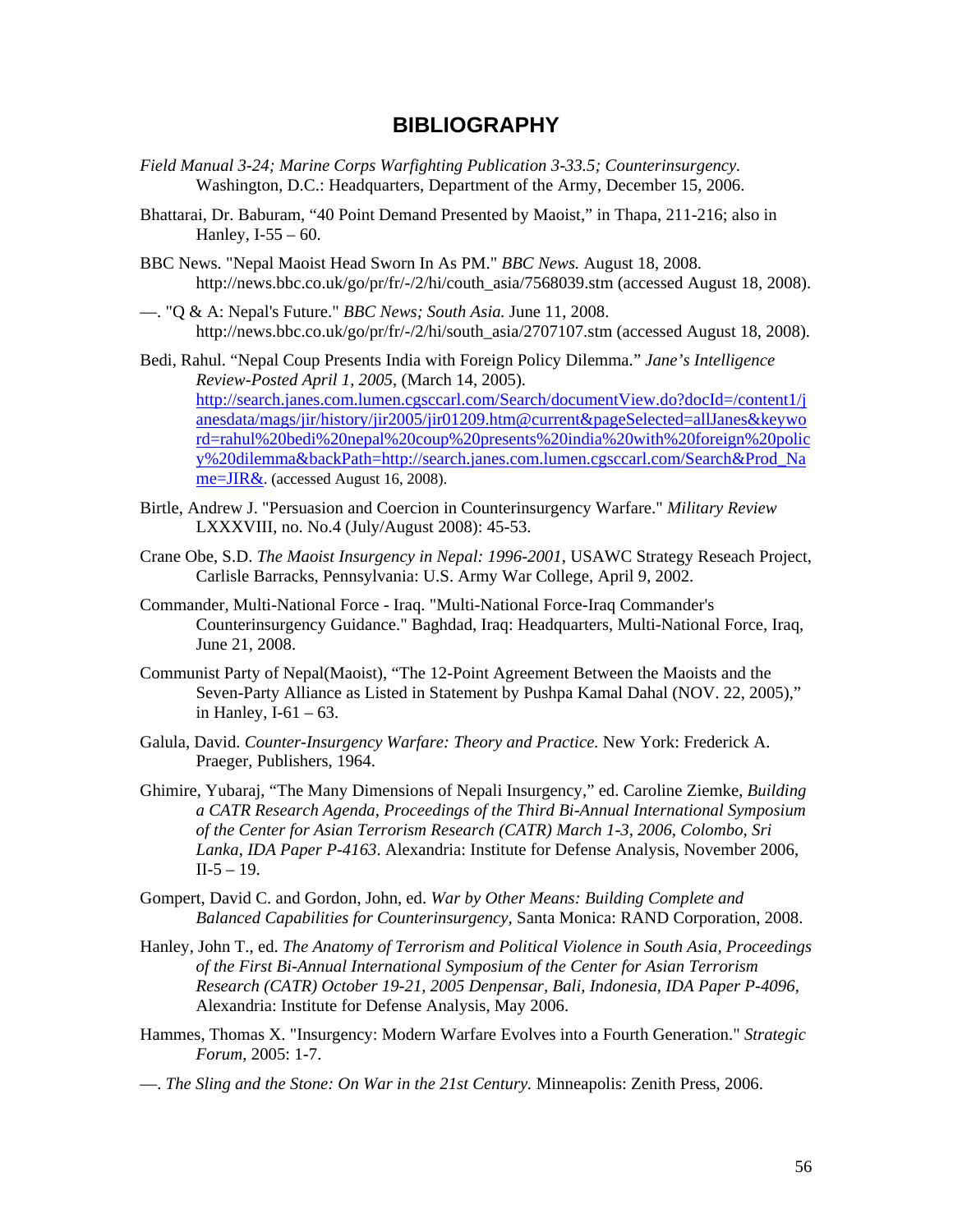Hachhethu, Krishna. "The Nepali State and the Maoist Insurgency, 1996-2001." In Hutt, 58-78.

- Haviland, Charles. "Electoral Thunderbolt for Nepal." *BBC News.* April 15, 2008. [http://news.bbc.co.uk/go/pr/fr/-/2/hi/south\\_asia/7348049.stm](http://news.bbc.co.uk/go/pr/fr/-/2/hi/south_asia/7348049.stm) (accessed August 18, 2008).
- —. "Prachanda Interview: Full Transcript," *BBC News*. February 13, 2006. [http://news.bbc.co.uk/go/pr/fr/-/1/hi/world/south\\_asia/4707482.stm](http://news.bbc.co.uk/go/pr/fr/-/1/hi/world/south_asia/4707482.stm) (accessed December 16, 2008).
- Hutt, Michael, ed. *Himalayan People's War: Nepal's Maoist Rebellion.* Bloomington, Indiana: Indiana University Press, 2004.
- Jane's, "Political Leaership, Nepal," *Jane's Sentinal Security Assessment South Asia*, Jane's Information Group, April 9, 2008. [http://search.janes.com](http://search.janes.com/) (accessed September 2008).
- —. "Executive Summary, Nepal," *Jane's Sentinel Security Assessment South* Asia, Jane's Information Group, August 8, 2008. [http://search.janes.com](http://search.janes.com/) (accessed September 2008)
- Kalyvas, Stathis. *The Logic of Violence in Civil War.* Cambridge, UK: Cambridge University Press, 2006.
- Kantipur, "Chand Supports NA Recruitment," *eKantipur.com*, January 29, 2009. <http://www.kantipuronline.com/kolnews.php?&nid=177693> (accessed January 29, 2009).
- —. "Reactionary Forces Bidding to Wipe Out Maoist: PM," *eKantipur.com*, January 29, 2009. <http://www.kantipuronline.com/kolnews.php?&nid=177719> (accessed January 29, 2009).
- —. "Tharuhut Mobilizes Armed Militias in Dang," *eKantipur.com*, January 29, 2009. <http://www.kantipuronline.com/kolnews.php?&nid=177718> (accessed January 29, 2009).
- —. "Maoist Govt Failed Due to its Deep Ties with PLA: Koirala," *eKantipur.com*, February 7, 2009.<http://www.kantipuronline.com/kolnews.php?&nid=179178>(accessed February 7, 2009).
- —. "Tharu Body-Called Banda Cripples Life in Tarai," *eKantipur.com*, February 7, 2009. <http://kantipuronline.com/kolnews.php?&nid=179193>(accessed February 7, 2009).
- —. "PM Dahal Sees Writing on the Wall," *eKantipur.com*, February 16, 2009. <http://www.kantipuronline.com/capsule.php?&nid=180668>(accessed February 17, 2009).
- —. "PLA Wants to Work in Dev Works," *eKantipur.com*, February 19, 2009. <http://www.kantipuronline.com/kolnews.php?&nid=181069> (accessed February 19, 2009).
- Kronstadt, K. Alan. *Nepal: Background and U.S. Ralations*. CRS Report for Congress, Washington, D.C.: Congressional Research Service, The Library of Congress, 2003.
- Lind, William S. "Understanding Fourth Generation War." *LewRockwell.com.* 2004. http://www.lewrockwell.com/lind/lind3b.html (accessed September 30, 2008).
- Mackinlay, John. "Nepal's Transition to a Post-Insurgency Era." *RUSI Journal*, 2007: 42-46.
- MacKinnon, Stephen. "The Sino Japanese Conflict, 1931-1945." In *A Military History of China*, by David Graff & Robin Higham, 213. Boulder: Westview Press, 2002.
- Mao Tse-Tung. *On Guerilla Warfare.* Translated by Samuel B. Griffith. Chicago: University of Illinois Press, 1961.
- —. "Selected Military Writings of Mao Tse-Tung." *A699 Evolution of Military Thought.* Fort Leavenworth: Combat Studies Institute, 2007.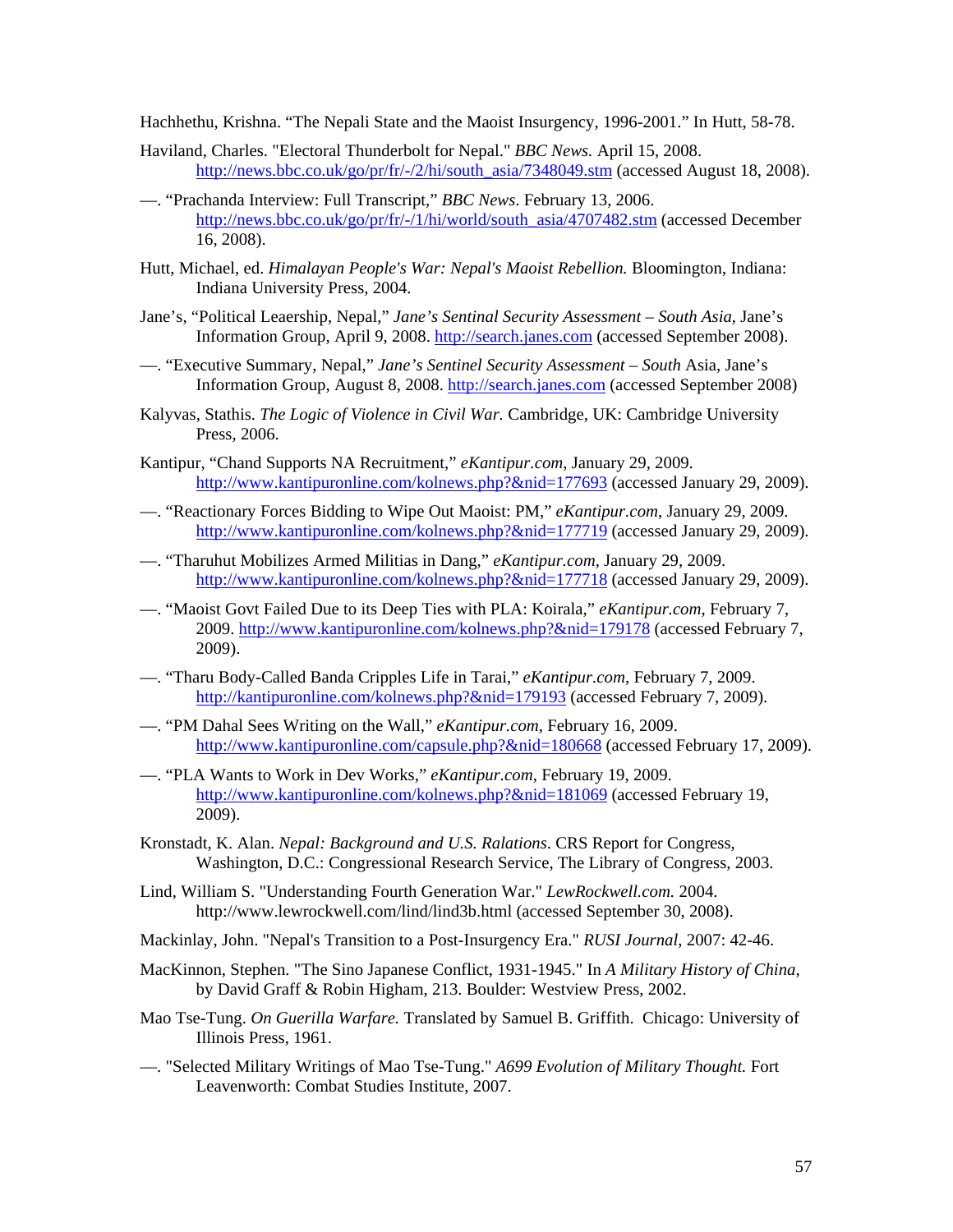- Marks, Thomas A. *Insurgency in Nepal.* Monograph, Carlisle, PA: Strategic Studies Institute, 2003.
- —. *Maoist People's War in Post-Vietnam Asia.* Bangkok: White Lotus Press, 2007.
- McElroy, Damien. "General David Petraeus: My Philosophy on War." *Telegraph.co.uk Print Version.* June 25, 2008. www.Telegraph.co.uk/news/worldnews/northamerica/usa/2188092/General-David-Petraeus (accessed July 12, 2008).
- Moorcraft, Paul. "Revolution in Nepal: Can the Nepalese Army Prevent a Maoist Victory?" *Rusi Journal*, 2006: 44-50.
- Nagl, John A. *Learning to Eat Soup with a Knife; Counterinsurgency Lessons from Malaya to Vietnam.* paperback 2005. Chicago: University of Chicago Press, 2002.
- Nepalese Army. "Management of Integration of Maoist Combatants," Fall 2008.
- Nepalnews.com, "KC Warns of New Round of Conflict in Case of Integration of PLA into NA," *Nepalnews.com*, September 25, 2008. <http://www.nepalnews.com/archive/2008/sep/sep25/news14.php>(accessed October 4, 2008).
- —. "PM Dahal Returns Home; Duns New York Trip as Fruitful," *Nepalnews.com*, September 30, 2008.<http://www.nepalnews.com/archive/2008/sep/sep30/news01.php> (accessed September 30, 2008).
- —. "Maoists Talking With NA Over Army Integration, Says FM Bhattarai," *Nepalnews.com*, September 30, 2008. <http://www.nepalnews.com/archive/2008/oct/oct02/news11.php> (accessed October 4, 2008).
- —. "Defense Minister Thapa Talks About Developing NA as a 'Social Army,'" *Nepalnews.com*, October 1, 2008. <http://www.nepalnews.com/archive/2008/oct/oct01/news11.php> (accessed October 4, 2008).
- —. "WB Announces USD 36 Million Aid Package to Nepal," *Nepalnews.com*, October 1, 2008. <http://www.nepalnews.com/archive/2008/oct/oct01/news10.php> (accessed October 1, 2008).
- —. "Koirala Says He Doesn't Want to Pull Down the Govt," *Nepalnews.com*, October 1, 2008. <http://www.nepalnews.com/archive/2008/oct/oct01/news01.php> (accessed October 4, 2008).
- —. "Maoists Not Committed to Democracy: Koirala," *Nepalnews.com*, October 4, 2008. <http://www.nepalnews.com/archive/2008/oct/oct04/news04.php> (accessed October 4, 2008).
- —. "PM Dahal Says His Party is Against Mao's Type of People's Republic," *Nepalnews.com*, October 15, 2008.<http://www.nepalnews.com/archive/2008/oct/oct15/news10.php> (accessed October 16, 2008).
- —. "Tharuhut Liberation Army is Formed," *Nepalnews.com*, November 4, 2008. <http://www.nepalnews.com/archive/2008/nov/nov04/news06.php>(accessed November 4, 2008).
- —. "PM Dahal Asks TMLP Chief to Reconsider Decision to Withdraw Support," *Nepalnews.com*, January 8, 2009. <http://www.nepalnews.com/archive/2009/jan/jan08/news06.php> (accessed January 8, 2009).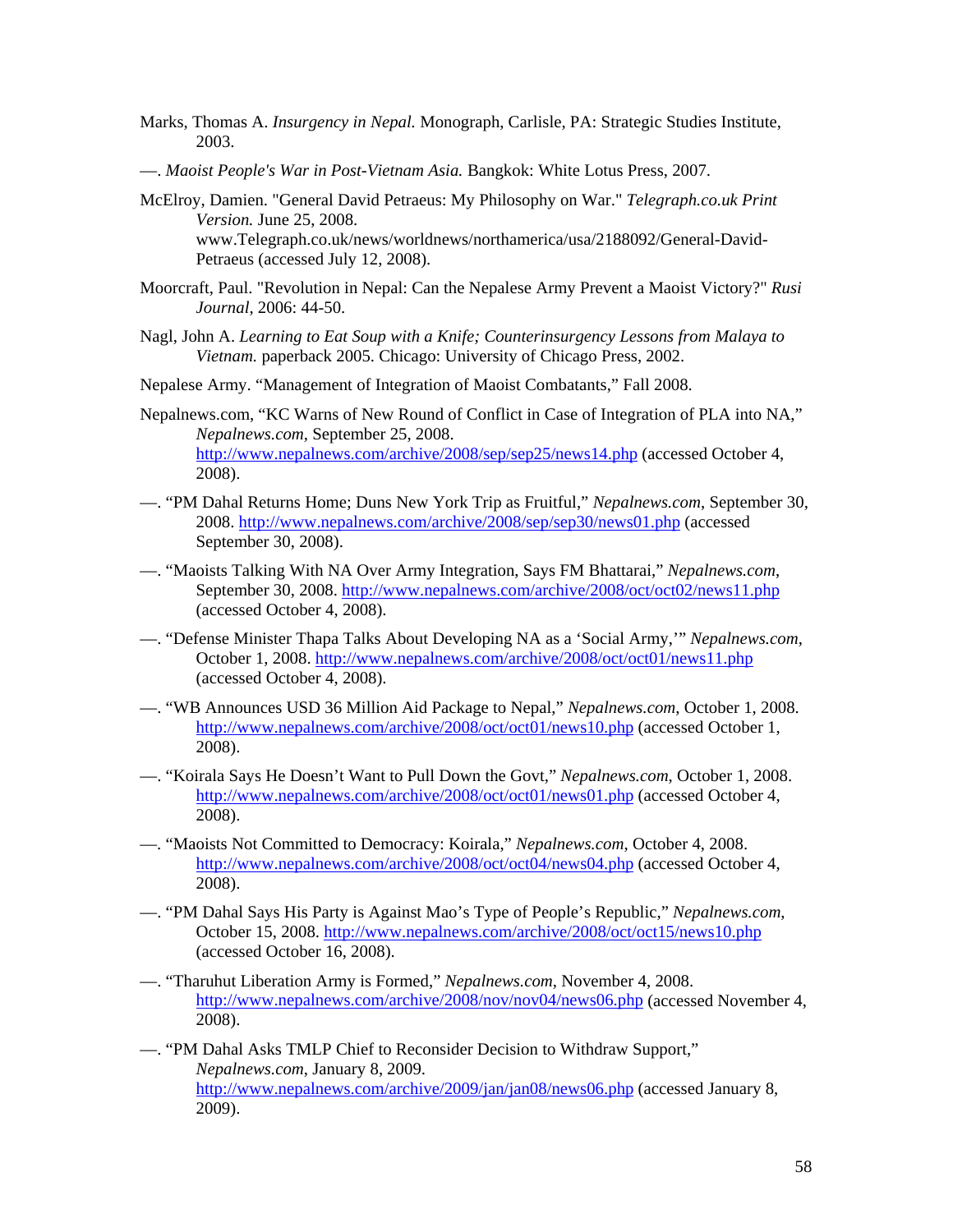- —. "Foreign Forces Creating Trouble in Terai: PM," *Nepalnews.com*, January 29, 2009. <http://www.nepalnews.com/archive/2009/jan/jan29/news12.php> (accessed January 29, 2009).
- —. "Govt Too Strong to be Toppled: Sherchan," *Nepalnews.com*, February 17, 2009. <http://www.nepalnews.com/archive/2009/feb/feb17/news18.php>(accessed February 17, 2009).
- O'neill, Bard E. *Insurgency & Terrorism; From Revolution to Apocalypse, 2d Ed.* Washington, D.C.: Potomac Books, 2005.
- Onesto, Lee. *Dispatches from the War in Nepal.* London: Pluto Press, 2005.
- Parsa, Misagh. *States, Ideologies, & Social Revolutions; A Comparative Analysis of Iran, Nicaragua, and the Philippines.* Cambridge: Cambridge University Press, 2000.
- Paudel, Narendra Raj, "The Price of Maoist Insurgency and Political Violence in Nepal," in Hanley, I-25 – 54.
- PBS. "Peace Deal Ends Nepal's Decade Long Civil War." *The Online News Hour.* November 21, 2006. http://www.pbs.org/newshour/updates/asia/july-dec06/nepal\_11-21.html (accessed August 14, 2008).
- Pokharel, Krishna. "Nepal's New Parliament Moves To Abolish Monarchy, But Hurdles Remain," *The Wall Street Journal Online.* May 29, 2008. [http://online.wsj.com/article\\_print/SB121199208431026313.html](http://online.wsj.com/article_print/SB121199208431026313.html) (accessed August 14, 2008).
- —. "Nepal's Monarch Steps Down, Ending a Royal Era." *The Wall Street Journal Online.* June 12, 2008.<http://online.wsj.com/article/SB121319127801064207.html> (accessed August 14, 2008).
- —. "Nepal's Premier Resigns." *The Wall Street Journal Online.* June 27, 2008. <http://online.wsj.com/article/SB121447799266906729.html> (accessed August 14, 2008).
- —. "In Nepal, the Next Step Is to Merge Army, Rebels," *The Wall Street Journal Online.* October 27, 2008.<http://online.wsj.com/article/SB122507922191671329.html> (accessed October 29, 2008).
- RAOnline Nepal, "History of the Maoist Insurgency," [http://www.raonline.ch/pages/story/np\\_mao\\_sum01.html](http://www.raonline.ch/pages/story/np_mao_sum01.html) (accessed December 16, 2008).
- The Revolutionary Internationalist Movement, <http://rwor.org/s/corim.htm> (accessed February 18, 2009).
- Revolutionary Worker Online, "Nepal: Report From the Battlefield," *Revolutionary Worker #964*, July 5, 1998.<http://revcom.us/a/v20/960-69/964/nepal.htm>(accessed February 18, 2009).
- Savada, Andre, ed. *Nepal and Bhutan: Country Studies.* 3d ed. Washington, D.C.: Library of Congress, Federal Research Division, 1993.
- Schexnayder, Robert J. *The Prachanda Path and Óglaigh na hÉireann: A Comparative Case Study of the Insurgencies in Nepal and Northern Ireland.* Monograph, Fort Leavenworth, Kansas: School of Advanced Military Studies, 2008.
- Shah, Saubhagya. "A Himalayan Red Herring? Maoist Revolution in the Shadow of the Legacy Raj." In Hutt, 192-224.
- Sharma, Sudheer. "The Maoist Movement: An Evolutionary Perspective." In Hutt, 38-57.